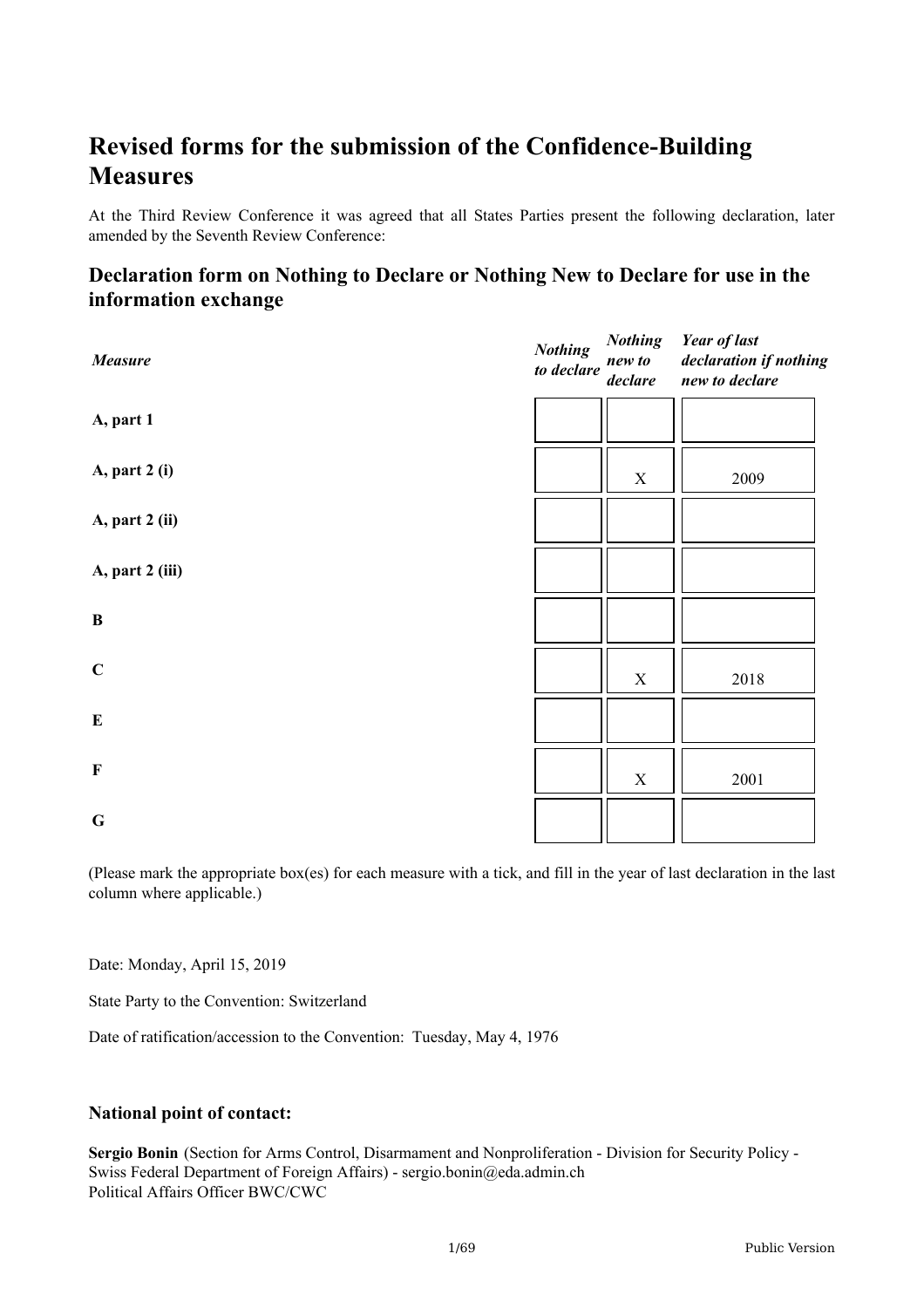Address: Effingerstrasse 27, CH - 3003 Bern, Switzerland Telephone: +41 58 464 57 41 Fax: +41 58 464 38 39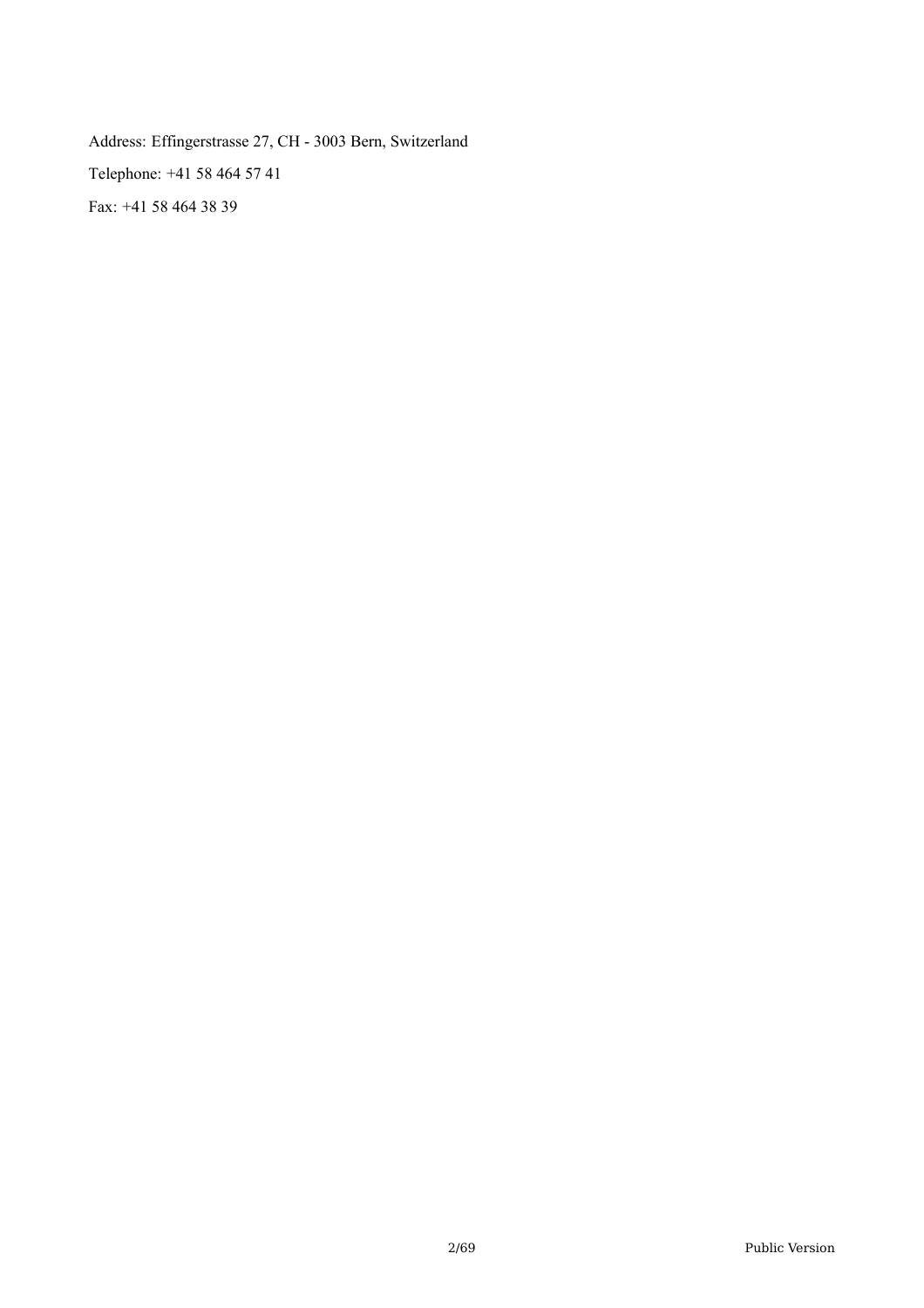# **Active promotion of contacts**

The Third Review Conference agreed that States parties continue to implement the following:

"Active promotion of contacts between scientists, other experts and facilities engaged in biological research directly related to the Convention, including exchanges and visits for joint research on a mutually agreed basis."

In order to actively promote professional contacts between scientists, joint research projects and other activities aimed at preventing or reducing the occurrence of ambiguities, doubts and suspicions and at improving international cooperation in the field of peaceful bacteriological (biological) activities, the Seventh Review Conference encouraged States parties to share forward looking information, to the extent possible,

- on planned international conferences, seminars, symposia and similar events dealing with biological research directly related to the Convention, and

- on other opportunities for exchange of scientists, joint research or other measures to promote contacts between scientists engaged in biological research directly related to the Convention,

including through the Implementation Support Unit (ISU) within the United Nations Office for Disarmament Affairs.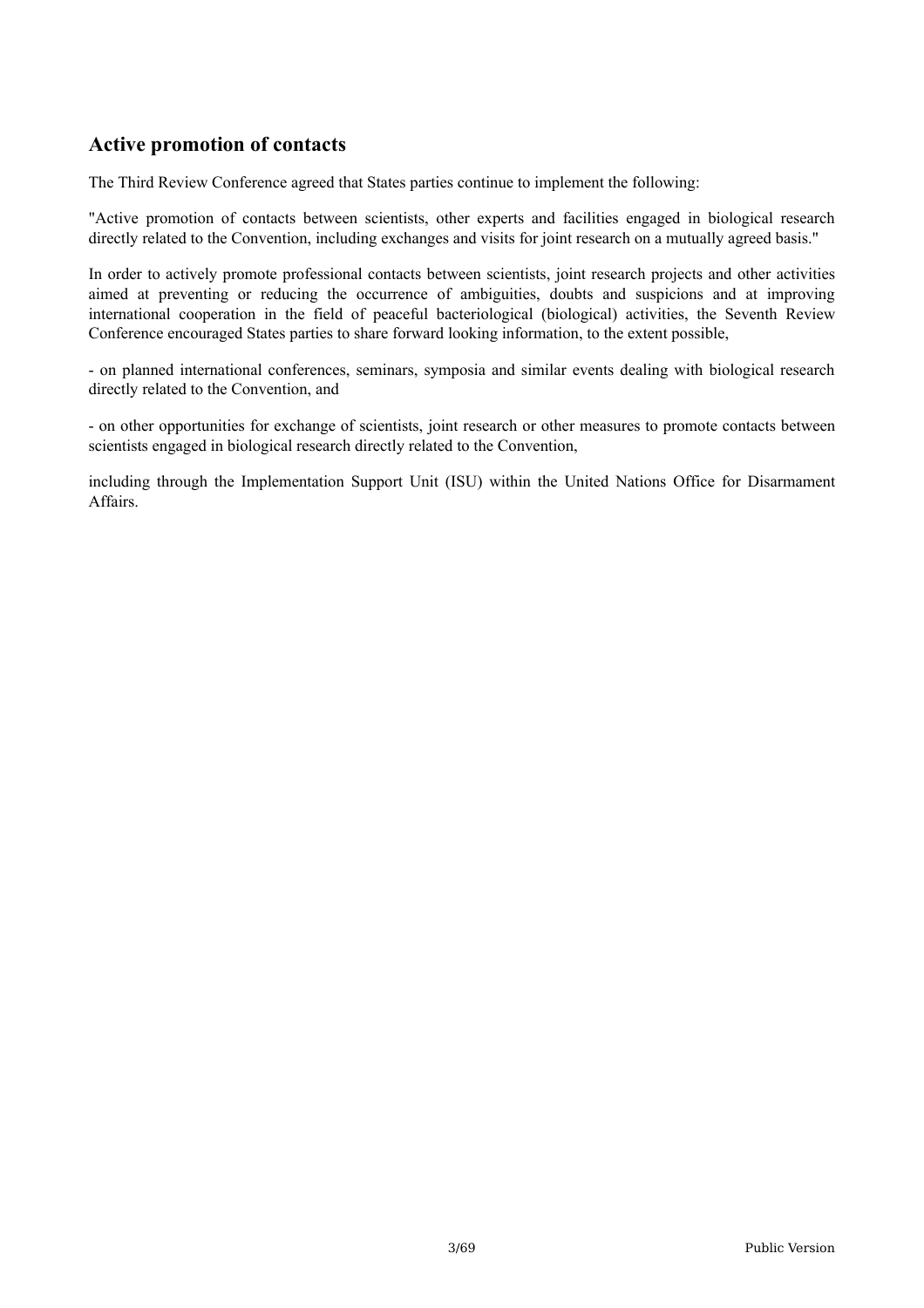# **Confidence-Building Measure "A"**

# **Part 1 Exchange of data on research centres and laboratories**

At the Third Review Conference it was agreed that States Parties continue to implement the following:

"Exchange of data, including name, location, scope and general description of activities, on research centres and laboratories that meet very high national or international safety standards established for handling, for permitted purposes, biological materials that pose a high individual and community risk or specialize in permitted biological activities directly related to the Convention."

#### **Modalities**

The Third Review Conference agreed on the following, later amended by the Seventh Review Conference:

Data should be provided by States Parties on each facility, within their territory or under their jurisdiction or control anywhere, which has any maximum containment laboratories meeting those criteria for such maximum containment laboratories as specified in the latest edition of the WHO<sup>[1](#page-68-0)</sup> Laboratory Biosafety Manual and/or OIE<sup>[2](#page-68-1)</sup> Terrestrial Manual or other equivalent guidelines adopted by relevant international organisations, such as those designated as biosafety level 4 (BL4, BSL4 or P4) or equivalent standards.

States Parties that do not possess a facility meeting criteria for such maximum containment should continue to Form A, part 1 (ii).

# **Form A, part 1 (i)**

*Exchange of data on research centres and laboratories [3](#page-68-2)*

1. Name(s) of facility  $\frac{4}{5}$  $\frac{4}{5}$  $\frac{4}{5}$ : **Labor Spiez (Spiez Laboratory)**

*[Declared in accordance with Form A Part 2(iii)]*

2. Responsible public or private organization or company: Federal Office for Civil Protection, Federal Department of Defence, Civil Protection and Sports

3. Location and postal address:

Labor Spiez, Bundesamt für Bevölkerungsschutz, Eidgenössisches Departement für Verteidigung, Bevölkerungsschutz und Sport, Austrasse, CH-3700 Spiez, Switzerland

4. Source(s) of financing of the reported activity, including indication if the activity is wholly or partly financed by the Ministry of Defence:

Swiss Confederation (Federal Department of Defence, Civil Protection and Sports)

[5](#page-68-4). Number of maximum containment units  $\frac{5}{2}$  within the research centre and/or laboratory, with an indication of their respective size (SqM):

BL 2: 483 SqM BL 3: 126 SqM BL 4: 118 SqM Of note, the BSL4 unit is operational and holds a license as follows: "Development of methods to detect *and analyze viral pathogens of risk group 4 (clinical samples, environmental samples, including samples suspect of bioterrorism origin) as well as evaluation of antiviral substances, neutralizing antibodies and decontamination solutions".*

6. Scope and general description of activities, including type(s) of micro-organisms and/or toxins as appropriate: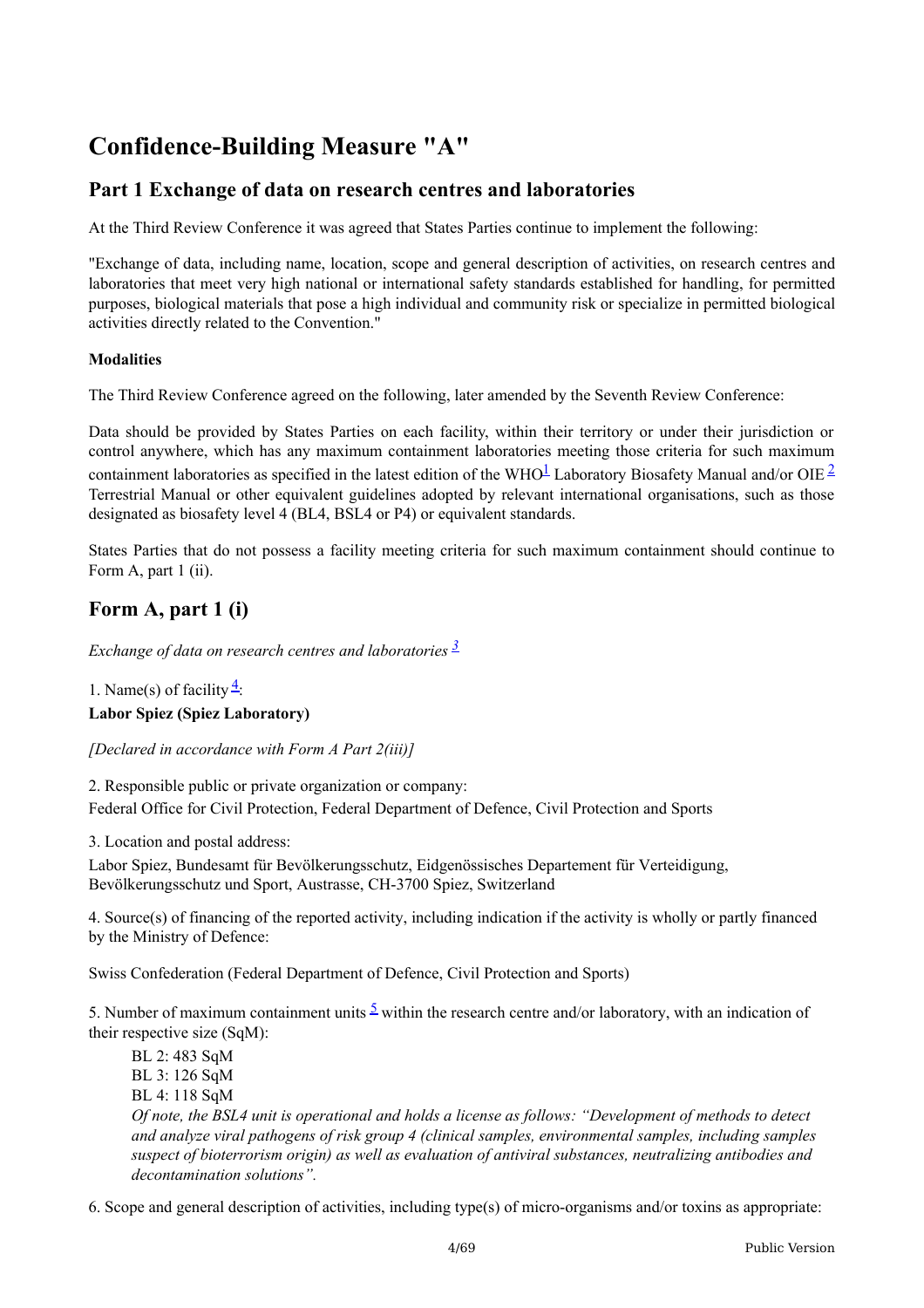Spiez Laboratory, which is part of the Federal Department for Civil Protection, is the Swiss Center of Expertise in NBC Protection. Its Biology Division has a range of activities including research, development, test & evaluation, training, as well as diagnosis in the fields of virology, bacteriology, toxinology and biosafety. The tasks include analysis of unknown samples, diagnostics and identification of potential biological warfare and bioterror agents, food and water analysis for the Swiss Armed Forces, and research & development in coordination with contractors. Spiez Laboratory deals with many different biological agents and toxins known to be pathogenic for humans.

Spiez Laboratory is also a National Reference Center mandated by the Swiss Federal Office of Public Health and a National Reference Laboratory mandated by the Swiss Federal Food Safety and Veterinary Office as follows:

- National Reference Center for Anthrax
	- *Bacillus anthracis* (anthrax)
	- *Francisella tularensis* (tularemia)
	- *Yersinia pestis* (plague)
	- *Brucella spp.* (brucellosis)
	- *Burkholderia pseudomallei* (melioidosis)
	- *Clostridium botulinum* (botulism)
	- other bacterial pathogens according to requirements of the national coordination committee of the Regional Laboratory Network
- National Reference Center for Tick-Transmitted Diseases
	- Tick-borne encephalitis virus (TBE)
	- *Coxiella burnetii* (Q fever)
	- *Borrelia burgdorferi* s.l. (Lyme disease)
	- Other rare / emerging tick-transmitted pathogens
- National Reference Laboratory for Staphylococcus enterotoxins
	- Staphylococcus enterotoxin B
	- other Staphylococcus enterotoxins

In addition, Spiez Laboratory supports the National Reference Center for Emerging Viral Infections responsible for the detection of emerging and reemerging viruses of all biosafety levels, especially hemorrhagic fever viruses and variola virus.

Spiez Laboratory's Biology Division holds an accreditation by the Swiss Accreditation Service as "Testing laboratory for the detection of biological agents" (STS 0054) according to the international standard ISO/IEC 17025:2005.

For additional information please visit: <https://www.labor-spiez.ch/enindex.htm>

#### 1. Name(s) of facility  $\frac{4}{5}$  $\frac{4}{5}$  $\frac{4}{5}$ :

#### **Centre National de Référence pour les Infections Virales Emergentes (National Reference Center for Emerging Viral Infections)**

*[Declared in accordance with Form A Part 2(iii)]*

2. Responsible public or private organization or company:

Virological Laboratory, University Hospitals of Geneva

3. Location and postal address:

Centre National de Référence pour les Infections Virales Emergentes, Laboratoire de Virologie, Hôpitaux Universitaires de Genève, Rue Gabrielle Perret-Gentil 4, CH-1205 Genève, Switzerland

4. Source(s) of financing of the reported activity, including indication if the activity is wholly or partly financed by the Ministry of Defence: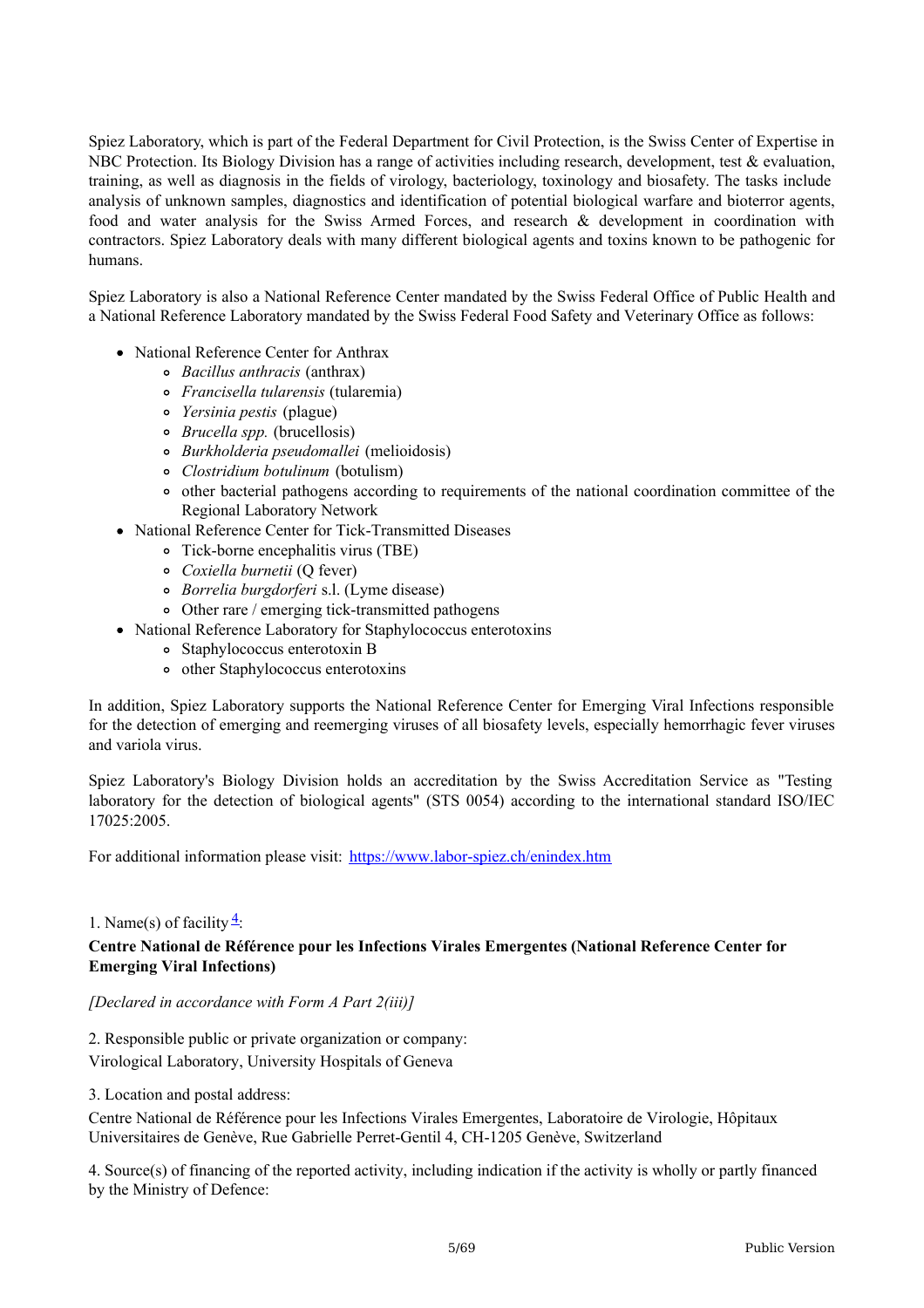Swiss Confederation (Federal Department of Home Affairs)

[5](#page-68-4). Number of maximum containment units  $\frac{5}{2}$  within the research centre and/or laboratory, with an indication of their respective size (SqM):

BL 2: 29 SqM BL 3: 39 SqM BL 4: 36 SqM *Of note, the BSL4 unit is operational and holds a license for diagnostic purposes only, as follows: "Detection of viruses in clinical samples by molecular and/or serological methods".*

6. Scope and general description of activities, including type(s) of micro-organisms and/or toxins as appropriate:

The National Reference Center for Emerging Viral Diseases (CRIVE/NAVI) is a national reference laboratory by order of the Federal Office of Public Health. Its task is the detection of emerging and re-emerging viruses of all biosafety levels, especially hemorrhagic fever viruses and smallpox virus. The BSL4 unit is approved for diagnostic purposes only, which does not allow any culturing or enrichment of such viruses. The National Reference Center for Emerging Viral Diseases is part of the Laboratory of Virology at the University Hospitals of Geneva. Since the 1st January 2018, the CRIVE acts also as WHO National Center for Measles and Rubella.

The Laboratory of Virology (LV) performs the analysis of many viruses impacting the human health as done in most of the hospitals (HIV, Hepatitis, CMV, EBV, respiratory and enteric viruses, etc.). LV does most of the viral analysis needed by a university hospital. LV also hosts the Swiss National Center for Influenza.

For further information please visit (website in French): <https://www.hug-ge.ch/laboratoire-virologie>

1. Name(s) of facility  $\frac{4}{5}$  $\frac{4}{5}$  $\frac{4}{5}$ :

#### **Institut für Medizinische Virologie (Institute of Medical Virology)**

*[Declared in accordance with Form A Part 2(iii)]*

2. Responsible public or private organization or company: Faculty of Medicine, University of Zurich

3. Location and postal address:

Institut für Medizinische Virologie, Medizinische Fakultät, Universität Zürich, Winterthurerstrasse 190, CH-8057 Zürich, Switzerland

4. Source(s) of financing of the reported activity, including indication if the activity is wholly or partly financed by the Ministry of Defence:

Cantons of Appenzell Ausserrhoden, Appenzell Innerrhoden, Glarus, Graubünden, Sankt Gallen, Schaffhausen, Thurgau, Zug, Zürich, and the Principality of Liechtenstein

[5](#page-68-4). Number of maximum containment units  $\frac{5}{2}$  within the research centre and/or laboratory, with an indication of their respective size (SqM):

BL 3: 25 SqM

*Of note, the Institute of Medical Virology holds a BSL4 license for diagnostic purposes only, as follows: "Inactivation of environmental samples and of potentially highly pathogenic viruses for diagnostic purposes within the framework of the Regional Laboratory Network".*

6. Scope and general description of activities, including type(s) of micro-organisms and/or toxins as appropriate: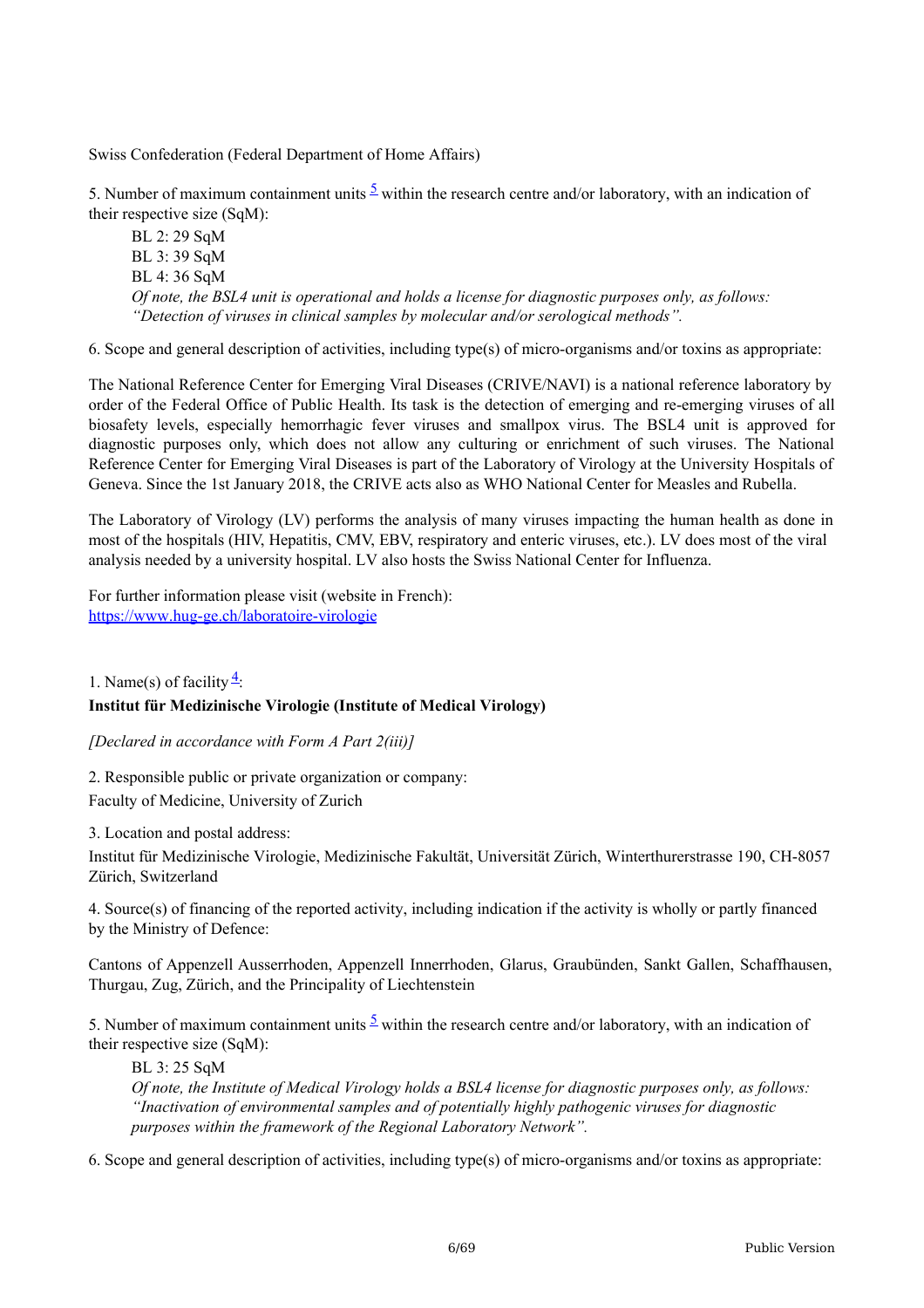The Institute of Medical Virology at the University of Zurich is the Regional Competence Center for the primary analysis of viral samples suspicious of a bioterror-related background. This represents an additional and not a continuous task of the viral diagnostics laboratory.

For further information please visit: [https://www.virology.uzh.ch/index\\_en.html](https://www.virology.uzh.ch/index_en.html)

# 1. Name(s) of facility  $\frac{4}{5}$  $\frac{4}{5}$  $\frac{4}{5}$ : **Institut für Virologie und Immunologie (Institute of Virology and Immunology)**

*[Declared in accordance with Form A Part 2(iii)]*

2. Responsible public or private organization or company: Federal Food Safety and Veterinary Office, Federal Department of Home Affairs

3. Location and postal address:

Institut für Virologie und Immunologie, Bundesamt für Lebensmittelsicherheit und Veterinärwesen, Eidgenössisches Departement des Innern, Sensemattstrasse 293, CH-3147 Mittelhäusern, Switzerland

4. Source(s) of financing of the reported activity, including indication if the activity is wholly or partly financed by the Ministry of Defence:

Swiss Confederation (Federal Department of Home Affairs)

[5](#page-68-4). Number of maximum containment units  $\frac{5}{2}$  within the research centre and/or laboratory, with an indication of their respective size (SqM):

BL 2: 210 SqM BL 3: 44 SqM ABL 3 Ag: 10446 SqM *Of note, BSL3Ag facilities have special features not comparable to standard BSL3 or BSL4 facilities. The shell is considered BSL4, whereas inside the containment area BSL1, BSL2 and BSL3 space is common standard. Personnel enters through a shower barrier and is provided with suitable laboratory clothing for BSL1, 2 and 3 inside the containment area. Personnel has to shower out when leaving the containment area and has to keep a 72h quarantine (no contact to cloven hoofed animals). The IVI fulfills the requirements of the EU Minimum Biorisk Management Standards for Laboratories Working with Foot-And-Mouth Disease Virus. Due to these special features of BSL3Ag facilities, the BSL3Ag area is not* limited to laboratory units only, but also includes engineering floors such as effluent treatment plant or *ventilation units and animal units, which are all located within the containment area. Therefore, all* maintenance work has to be done during operation – the facility has never been shut down so far. This also *means that a direct comparison with BSL4 facilities is not practicable. Licenses are as follows: "Quality controls of immuno-biological products for use in applications of veterinary medicine"; "Establishment of a cell-based rapid test to determine protection provided by vaccination against foot-and-mouth disease virus"; "Validation of decontamination by H2O2"; "Diagnostics of viral pathogens causing highly contagious animal diseases".*

6. Scope and general description of activities, including type(s) of micro-organisms and/or toxins as appropriate: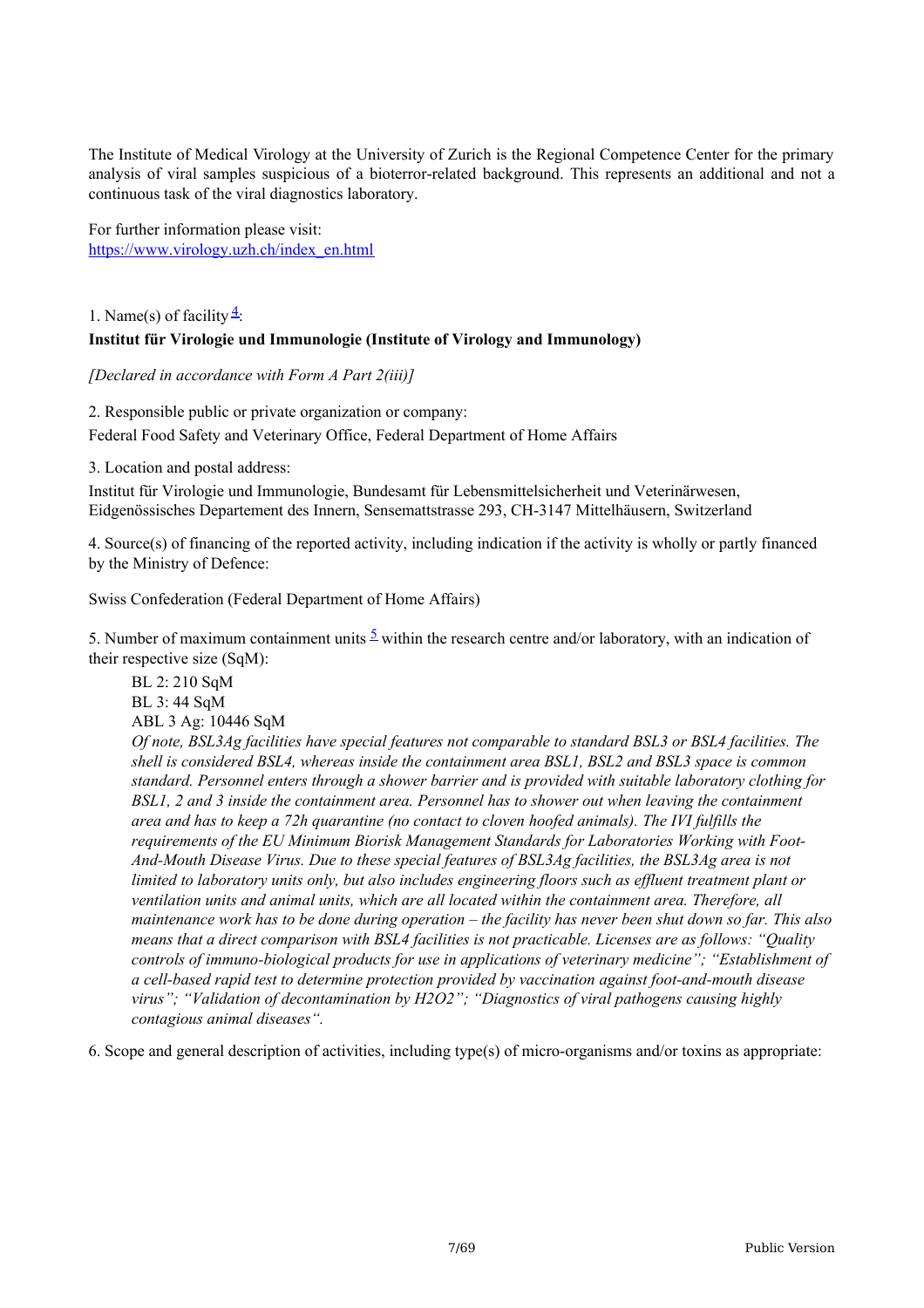The Institute of Virology and Immunology (IVI), which is part of the Swiss Federal Food Safety and Veterinary Office, is the ISO 17025 accredited institute for the diagnosis, surveillance and control of highly contagious epizootics. In addition, the IVI pursues research both on these viruses and emerging viral diseases, as well as their potential transmission to man. The IVI is also the competent authority issuing the licenses required for the sale of veterinary immunobiological products. Basic research is carried out in the fields of immunology and virology, and involves influenza virus, foot-and-mouth disease virus, classical swine fever virus and porcine circovirus type 2. The development and diagnostics branches focus on assays and tests for classical and african swine fever, footand-mouth disease, avian influenza, bluetongue, and other highly contagious infectious diseases. In this domain, the IVI occupies a leading position internationally.

For further information please visit: <https://www.ivi.admin.ch/ivi/en/home.html>

# **Form A, part 1 (ii)**

If no BSL4 facility is declared in Form A, part 1 (i), indicate the highest biosafety level implemented in facilities handling biological agents<sup>[6](#page-68-5)</sup> on a State Party's territory:

| Biosafety level $3^{\frac{1}{2}}$                 | N/A |
|---------------------------------------------------|-----|
| Biosafety level $2^{\frac{8}{2}}$ (if applicable) | N/A |

Any additional relevant information as appropriate:

N/A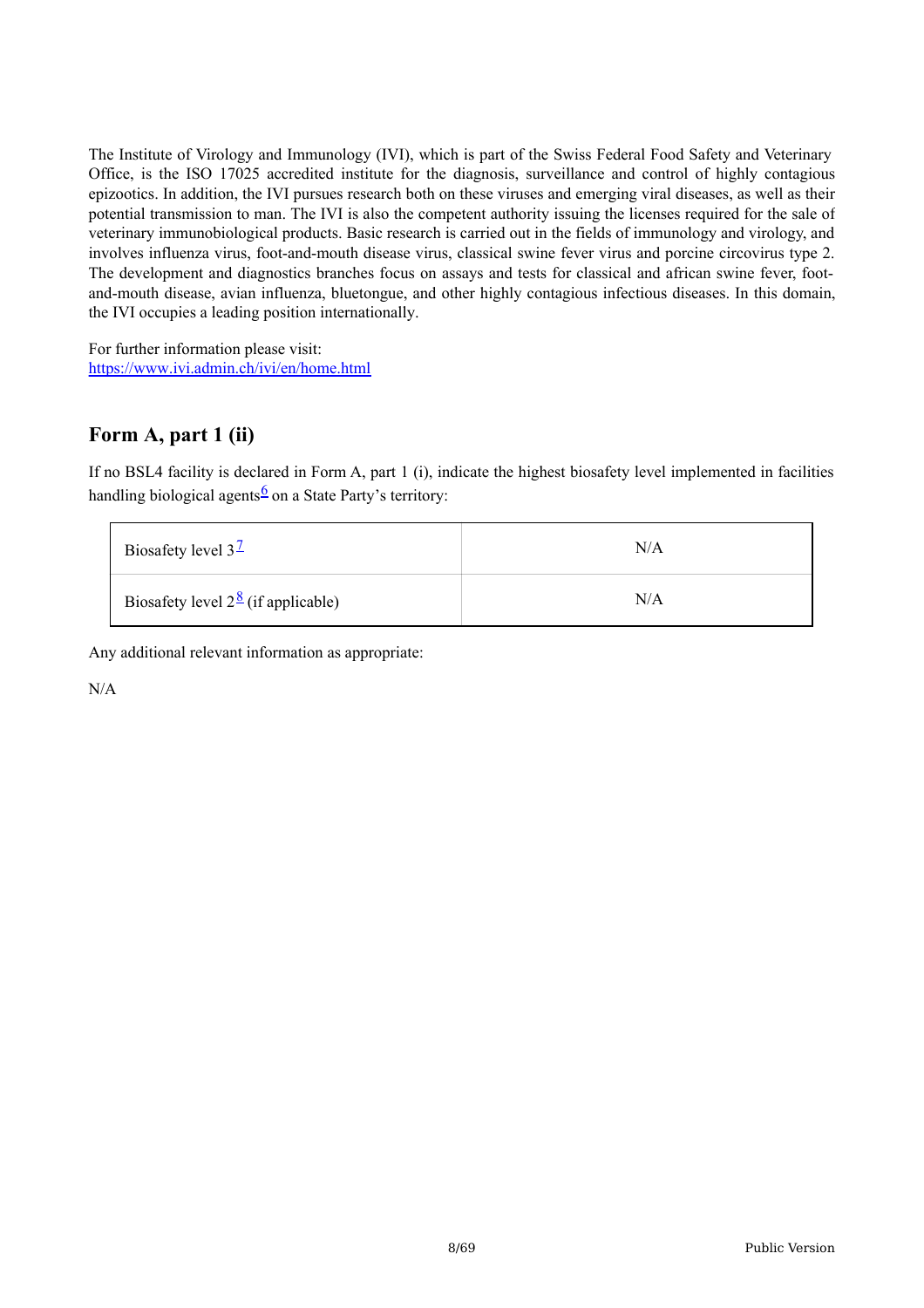# **Part 2 Exchange of information on national biological defence research and development programmes**

At the Third Review Conference it was agreed that States Parties are to implement the following:

In the interest of increasing the transparency of national research and development programmes on biological defence, the States Parties will declare whether or not they conduct such programmes. States Parties agreed to provide, annually, detailed information on their biological defence research and development programmes including summaries of the objectives and costs of effort performed by contractors and in other facilities. If no biological defence research and development programme is being conducted, a null report will be provided.

States Parties will make declarations in accordance with the attached forms, which require the following information:

(1) The objective and summary of the research and development activities under way indicating whether work is conducted in the following areas: prophylaxis, studies on pathogenicity and virulence, diagnostic techniques, aerobiology, detection, treatment, toxinology, physical protection, decontamination and other related research;

(2) Whether contractor or other non-defence facilities are utilized and the total funding provided to that portion of the programme;

(3) The organizational structure of the programme and its reporting relationships; and

(4) The following information concerning the defence and other governmental facilities in which the biological defence research and development programme is concentrated;

(a) location;

(b) the floor areas (sqM) of the facilities including that dedicated to each of BL2, BL3 and BL4 level laboratories;

(c) the total number of staff employed, including those contracted full time for more than six months;

(d) numbers of staff reported in (c) by the following categories: civilian, military, scientists, technicians, engineers, support and administrative staff;

(e) a list of the scientific disciplines of the scientific/engineering staff;

(f) the source and funding levels in the following three areas: research, development, and test and evaluation; and

(g) the policy regarding publication and a list of publicly-available papers and reports.

## **Form A, part 2 (i)**

## **National biological defence research and development programmes Declaration**

Are there any national programmes to conduct biological defence research and development within the territory of the State Party, under its jurisdiction or control anywhere? Activities of such programmes would include prophylaxis, studies on pathogenicity and virulence, diagnostic techniques, aerobiology, detection, treatment, toxinology, physical protection, decontamination and other related research.

yes

If the answer is Yes, complete Form A, part 2 (ii) which will provide a description of each programme.

## **Form A, part 2 (ii)**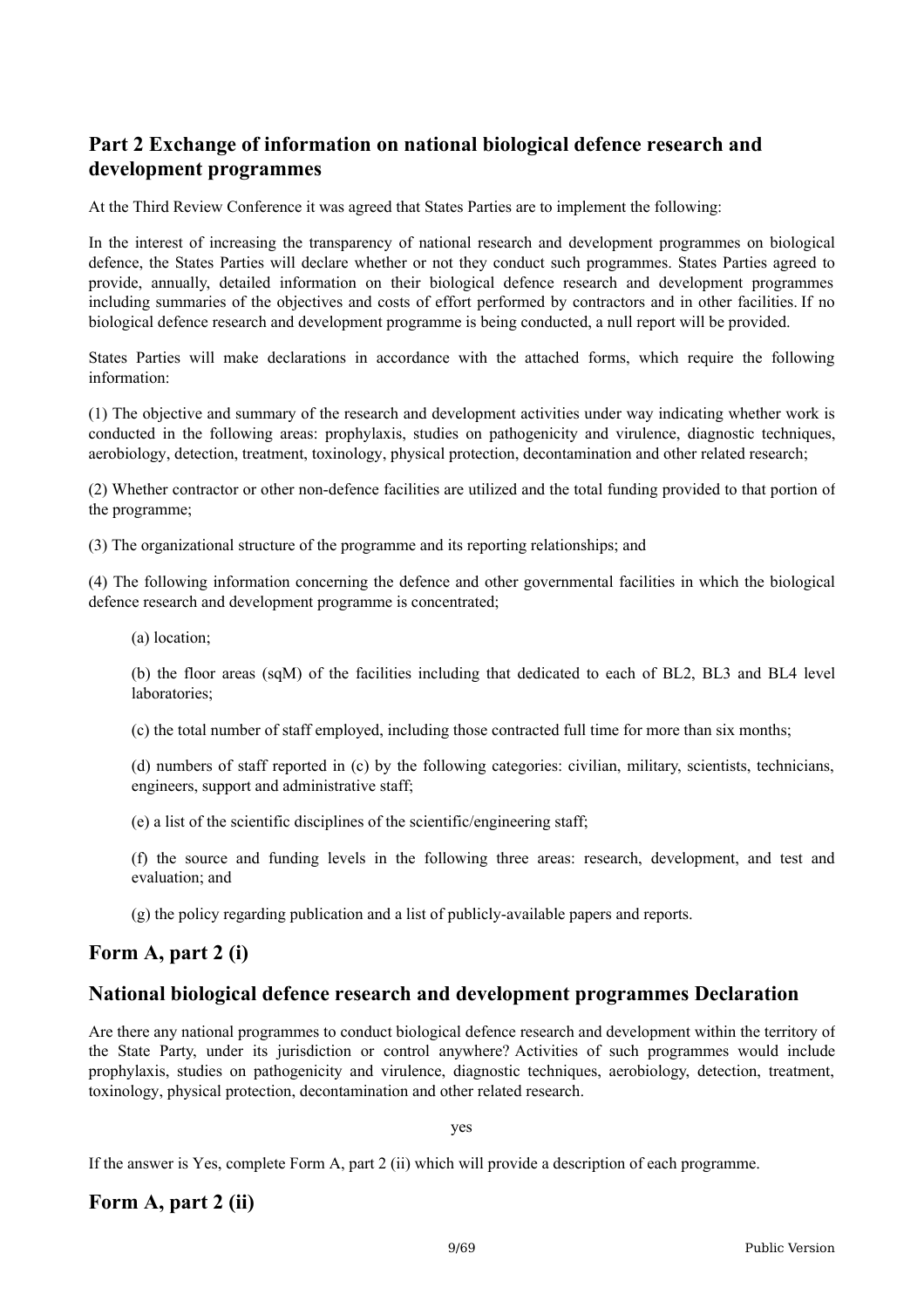# **National biological defence research and development programmes**

#### **Description**

#### **National Biological Defense Program**

1. State the objectives and funding of each programme and summarize the principal research and development activities conducted in the programme. Areas to be addressed shall include: prophylaxis, studies on pathogenicity and virulence, diagnostic techniques, aerobiology, detection, treatment, toxinology, physical protection, decontamination and other related research.

The objective is to establish national biological defense proficiency by developing and improving precise and accurate tests for the rapid diagnosis as well as for identification, including characterzation, of different biological agents and toxins using various methods. Spiez Laboratory is assigned to fulfill this task and to close any gaps to reach national biological defense excellence. To improve the national biological defense capabilities of Switzerland, Spiez Laboratory has funds available to run a dedicated program with the goal of added research and development mainly benefitting detection, diagnostic and identification techniques. A major part of the program is conducted under contract with national and international industries, academic institutions as well as domestic and foreign governmental agencies, as detailed in paragraph 5.

Spiez Laboratory is part of the Federal Office for Civil Protection FOCP within the Federal Department of Defence, Civil Protection and Sports DDPS of the Swiss Confederation. Spiez Laboratory is the Swiss center of expertise in protection against nuclear, biological and chemical (NBC) threats and hazards. Besides delivering its expertise to relevant stakeholders, the Biology Division of Spiez Laboratory is concerned with the identification of biological agents and toxins, as well as supports military biological protection units. The Biology Division has three main branches that are engaged in the fields of virology, bacteriology and toxinology, respectively.

Spiez Laboratory possesses a high containment facility that allows for the safe handling of biological agents of all risk groups. It is the only BSL4 high containment facility in Switzerland holding a license which is not limited to diagnostic purposes. It serves towards the comprehensive detection and identification of human pathogens. This enables Spiez Laboratory to act in the Regional Laboratory Network as both a Regional Competence Center and as a National Reference Center / National Reference Laboratory having all necessary capabilities and capacities at hand.

For additional information and more on the vision of a world without weapons of mass destruction please visit: <https://www.labor-spiez.ch/enindex.htm>

2. State the total funding for each programme and its source.

Swiss Confederation, Federal Department of Defence, Civil Protection and Sports DDPS, Federal Office for Civil Protection FOCP.

Total Funding: 5'000'000 p.a.

Funding Currency: CHF

3. Are aspects of these programmes conducted under contract with industry, academic institutions, or in other nondefence facilities?

yes

4. If yes, what proportion of the total funds for each programme is expended in these contracted or other facilities?

10 %

5. Summarize the objectives and research areas of each programme performed by contractors and in other facilities with the funds identified under paragraph 4.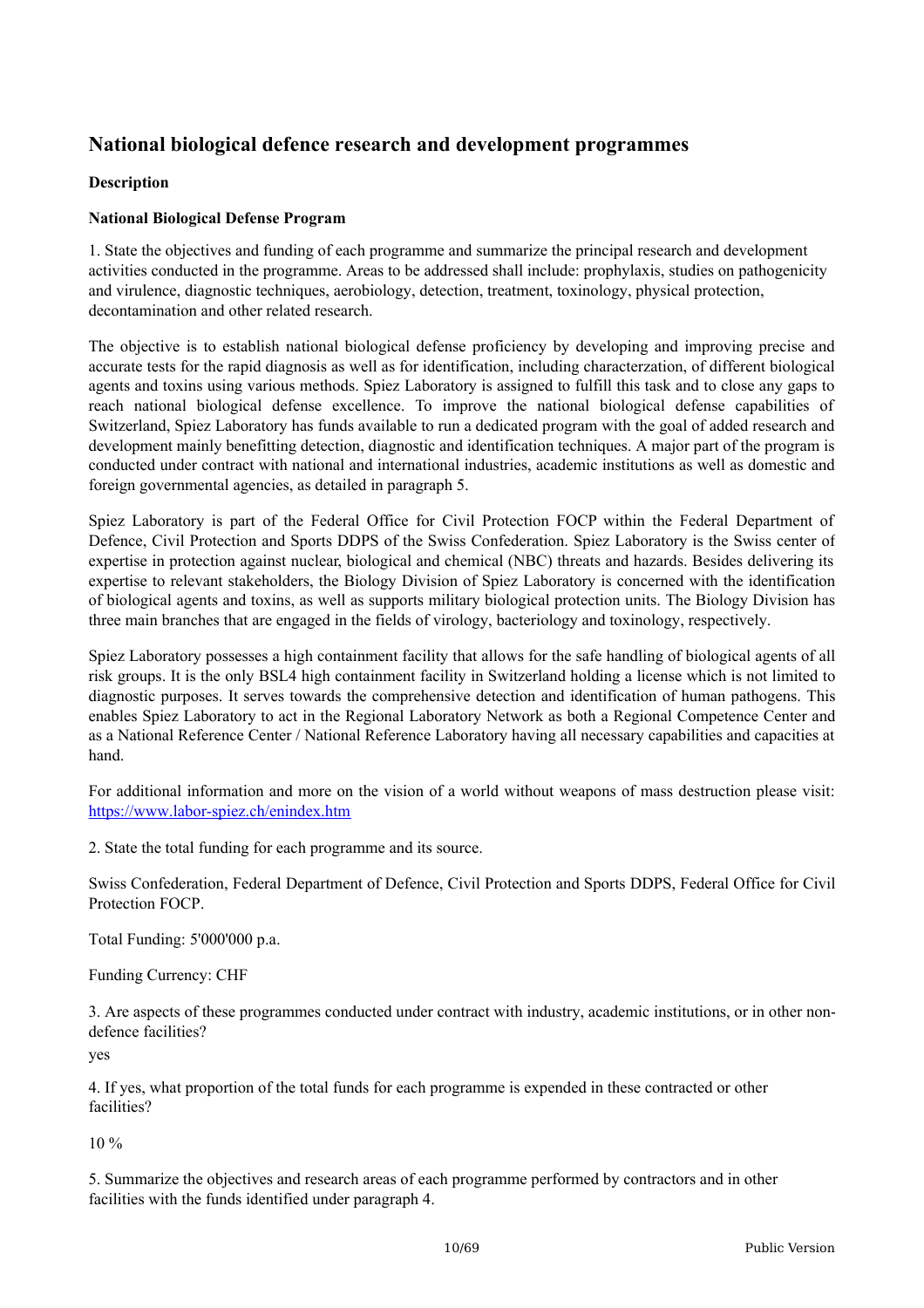All contracted research and development of the program is supervised by Spiez Laboratory. Please also refer to paragraph 1 above for additional details. The contractors part of the program in 2018 were as follows:

- Eidgenössische Technische Hochschule Zürich ETHZ Functional Genomics Center Zurich – FGCZ Winterthurerstrasse 190 CH-8057 Zürich Switzerland Project title: "Next Generation Sequencing"
- Eidgenössische Technische Hochschule Zürich ETHZ Center for Security Studies – CSS Haldeneggsteig 4, IFW CH-8092 Zürich Switzerland Project title: "Analysis of trends in science and policy"
- Medizinische Hochschule Hannover MHH Institut für Toxikologie Carl-Neuberg-Strasse 1 DE-30625 Hannover Germany Project title: "Development of recombinant botulinum neurotoxins and assessing proteolytic stability and transepithelial transport"
- Universität Bern UniBE Institut für Infektionskrankheiten – IFIK Friedbühlstrasse 51 CH-3010 Bern Switzerland Project title: "Next Generation Sequencing"
- Universität Bern UniBE Interfaculty Bioinformatics Unit – IBU Baltzerstrasse 6 CH-3012 Bern Switzerland Project title: "Comparative genome-based analysis of Naegleria"
- Université de Lausanne / Centre Hospitalier Universitaire Vaudois Unil / CHUV Institut de microbiologie – IMUL Rue du Bugnon 48 CH-1011 Lausanne Switzerland Project title: ...Assessment of tenacity of highly pathogenic viruses and evaluation of inactivation strategies for clinical samples and contaminated materials" Project title: "Evaluation of an immune response against Ebolavirus after vaccination" Project title: "Identification and evaluation of antiviral substances against Hantavirus infections"
- Zürcher Hochschule für Angewandte Wissenschaften ZHAW Institut für Chemie und Biologische Chemie – ICBC Einsiedlerstrasse 31 CH-8820 Wädenswil Switzerland Project title: "Detection of proteinaceous toxins"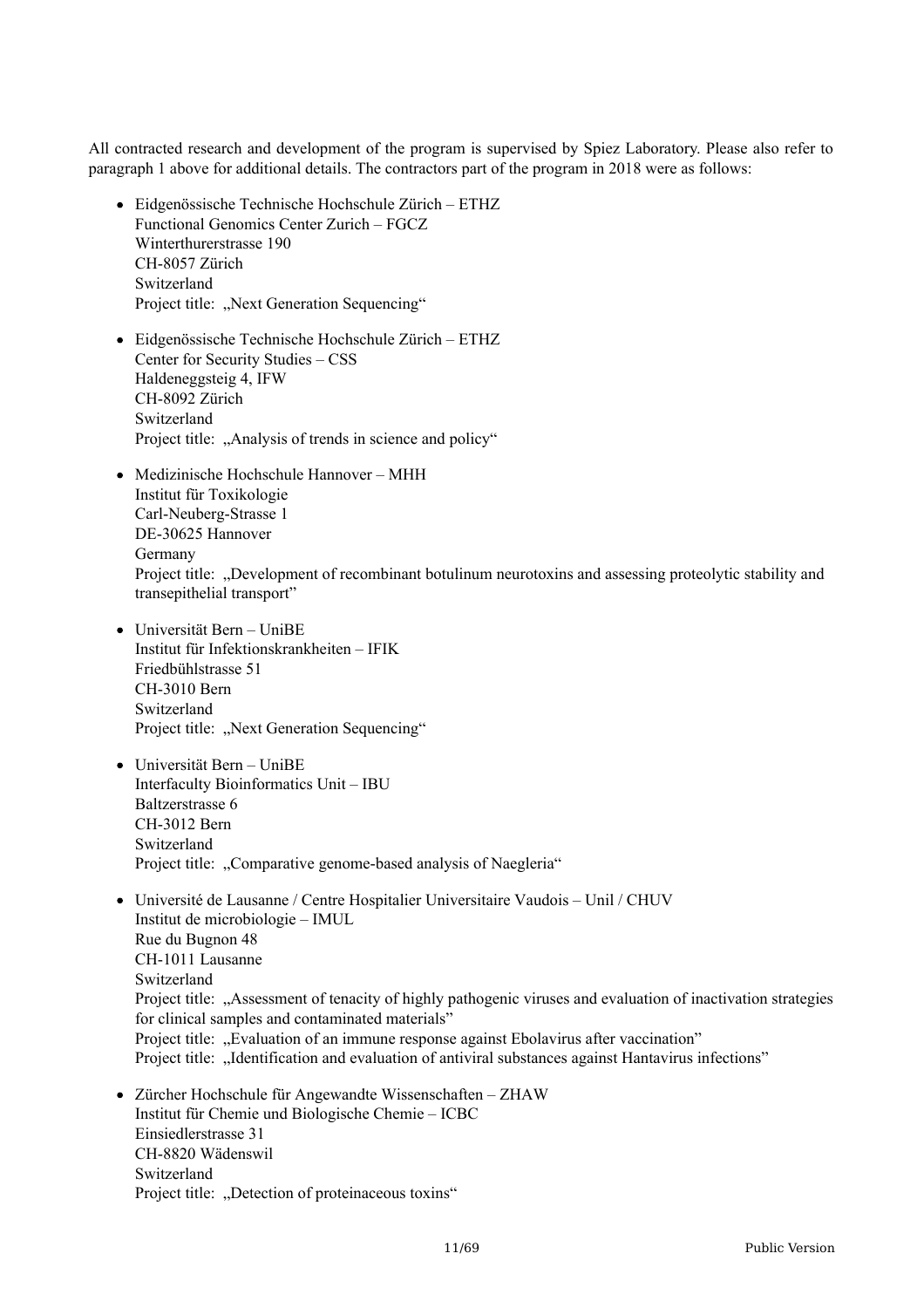6. Provide a diagram of the organizaional structure of each programme and the reporting relationships (include individual facilities participating in the programme).



7. Provide a declaration in accordance with Form A, part 2 (iii) for each facility, both governmental and nongovernmental, which has a substantial proportion of its resources devoted to each national biological defence research and development programme, within the territory of the reporting State, or under its jurisdiction or control anywhere.

Please refer to Form A, part 2 (iii).

Attachments: N/A

#### **Regional Laboratory Network**

1. State the objectives and funding of each programme and summarize the principal research and development activities conducted in the programme. Areas to be addressed shall include: prophylaxis, studies on pathogenicity and virulence, diagnostic techniques, aerobiology, detection, treatment, toxinology, physical protection, decontamination and other related research.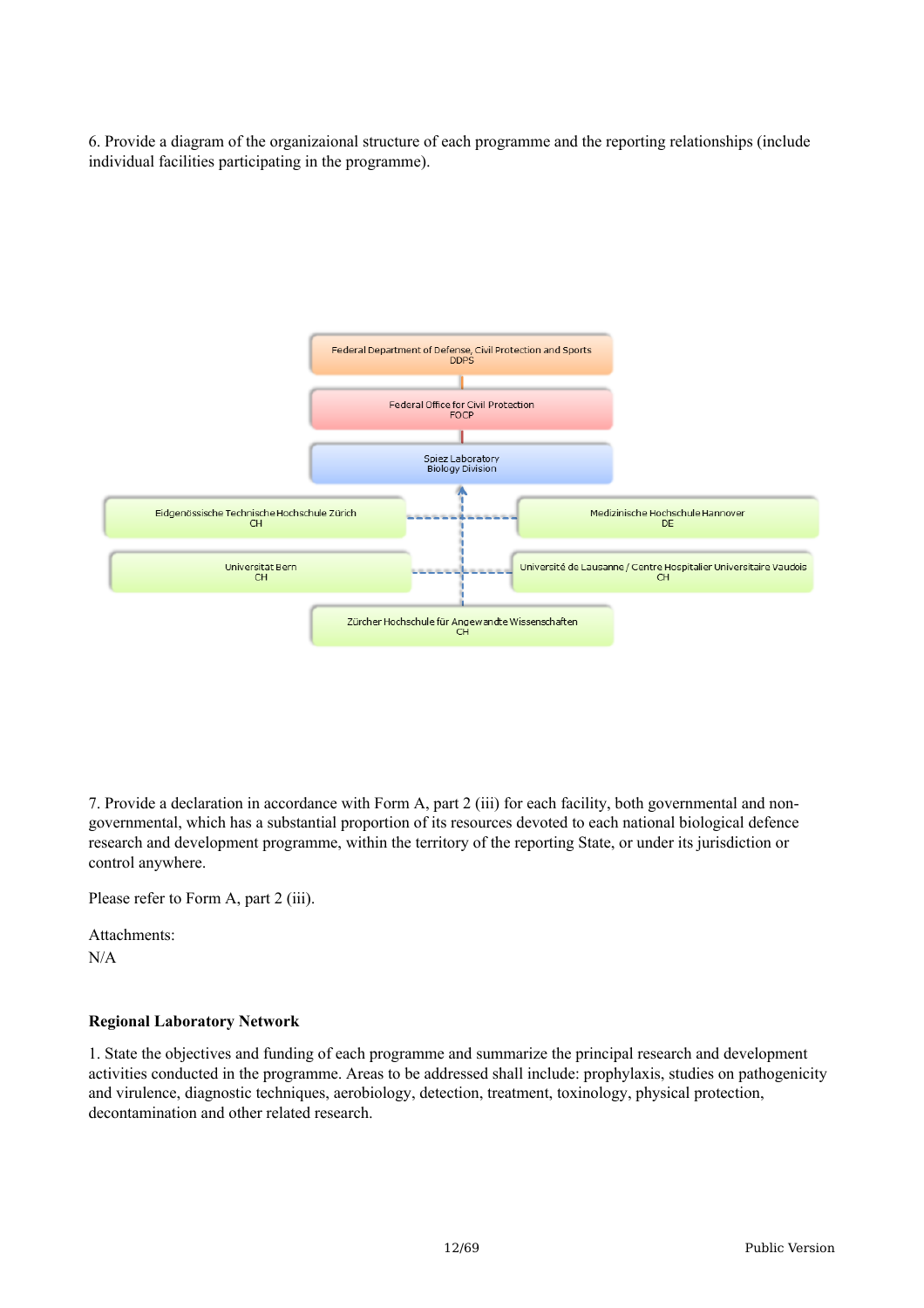The objective is the establishment and maintenance of capability and capacity for the rapid laboratory-based identification of pathogens in case of a biological emergency, whether it be of natural or accidental origin or due to deliberate release. This forms the basis for any adequate countermeasures that need to be planned and implemented to ensure the protection of the population. The consequent integration of state of the art detection and diagnostic techniques as well as their constant refinement and improvement is therefore indispensable for a holistic biological emergency concept.

The implemented structure is a decentralized network of Regional Competence Centers and National Reference Centers, all of which have been mandated by the Federal Office of Public Health. This network benefits from already existing infrastructure. The network is embedded in the Swiss CBRN concept and is coordinated by the Regional Laboratory Coordination Committee that consists of federal, cantonal and scientific experts. There is a total of three National Reference Centers and six Regional Competence Centers called Regional Laboratories. The task for Regional Laboratories is the rapid identification of pathogens, whereas National Reference Centers are qualified for confirmatory analysis. All facilities pursue civil duties and are put on assignments of the Regional Laboratory Network in the event of biological emergencies only. All cantons are part of the network either as a host canton of a Regional Laboratory (bold) or as an affiliated canton:

Regional Laboratory West: FR, **GE**, NE, **VD**, VS Regional Laboratory West Central: **BE**, JU Regional Laboratory East Central: **LU**, NW, OW, SZ, UR Regional Laboratory East: AI, AR, GL, GR, SG, SH, TG, ZG, **ZH** (+ FL) Regional Laboratory North: AG, BL, **BS**, SO Regional Laboratory South: **TI**

Of note, the two cantons of Genève (GE) and Vaud (VD) share the authority over the Regional Laboratory West. The Principality of Liechtenstein (FL) participates in the Regional Laboratory East. For an explanation of abbreviations, please refer to the comprehensive map presented in paragraph 6.

The network consists of the following facilities that are described in Form A, part 2 (iii) in more detail:

| <b>Function</b>                | <b>Authority</b>                 | <b>Facility</b>                                                     |
|--------------------------------|----------------------------------|---------------------------------------------------------------------|
| <b>NRC</b>                     | <b>GDK</b>                       | Labor Spiez                                                         |
|                                |                                  | Centre National de Référence pour les Infections Virales Emergentes |
|                                |                                  | Institut für Virologie und Immunologie                              |
| <b>RL</b> West                 | Canton of Genève                 | Laboratoire de Bactériologie                                        |
|                                |                                  | Centre National de Référence pour les Infections Virales Emergentes |
|                                | Canton of Vaud                   | Laboratoires de Diagnostic de l'Institut de Microbiologie           |
| RL West Central Canton of Bern |                                  | Labor Spiez                                                         |
|                                | RL East Central Canton of Luzern | Institut für Medizinische Mikrobiologie                             |
| <b>RL</b> East                 | Canton of Zürich                 | Institut für Medizinische Mikrobiologie                             |
|                                |                                  | Institut für Medizinische Virologie                                 |
| <b>RL</b> North                |                                  | Canton of Basel-Stadt Kantonales Laboratorium Basel-Stadt           |
| RL South                       | Canton of Ticino                 | Laboratorio Microbiologia Applicata                                 |

Abbreviations: NRC: National Reference Center RL: Regional Laboratory GDK: Swiss Conference of Cantonal Ministers of Public Health

Information on the Regional Laboratory Network can also be found online (website in French): [https://www.bag.admin.ch/bag/fr/home/krankheiten/infektionskrankheiten-bekaempfen/labordiagnostik](https://www.bag.admin.ch/bag/fr/home/krankheiten/infektionskrankheiten-bekaempfen/labordiagnostik-infektionskrankheiten/regionallabornetzwerk.html)infektionskrankheiten/regionallabornetzwerk.html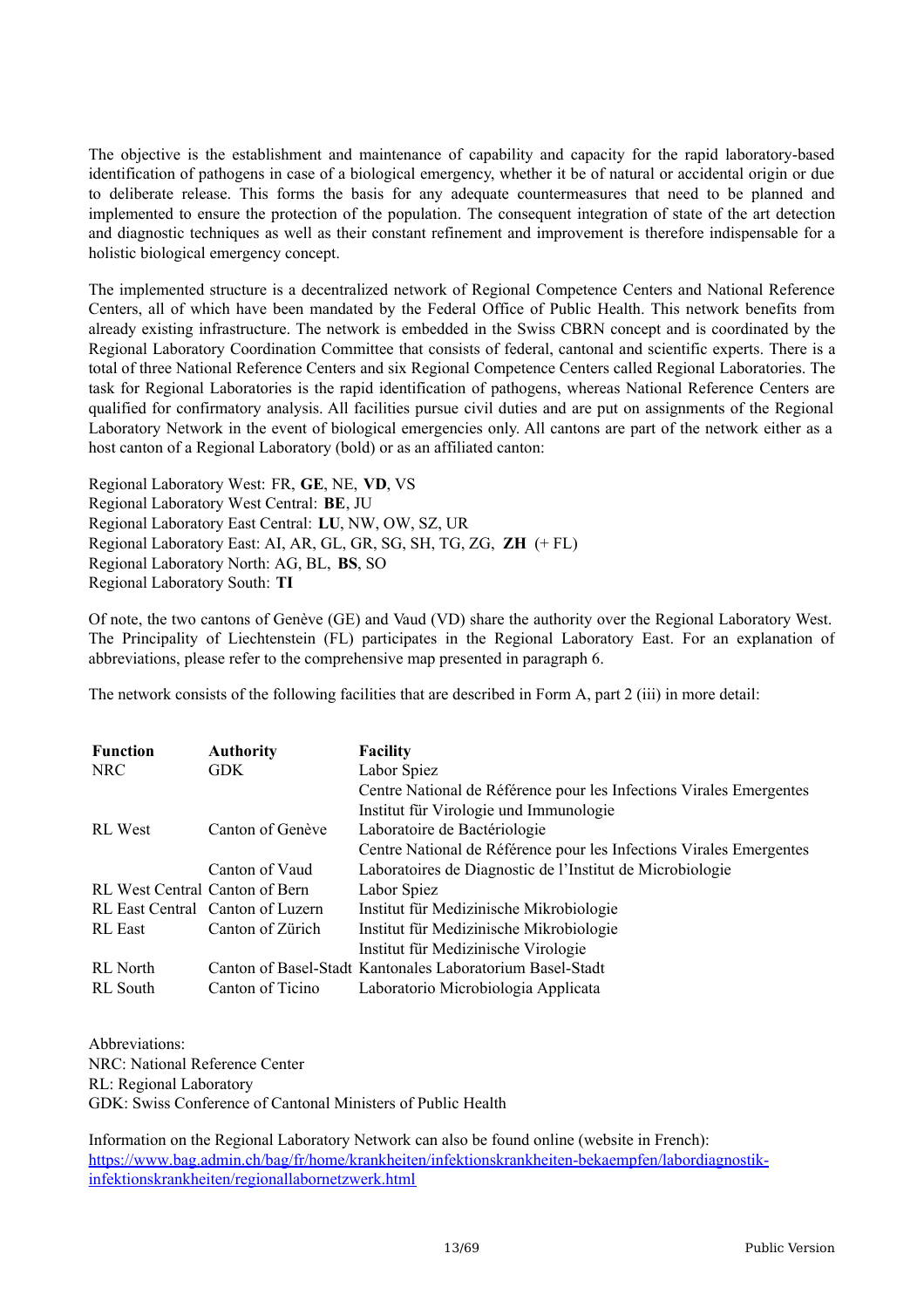2. State the total funding for each programme and its source.

All personnel involved in activities in relation to the Regional Laboratory Network is tasked with other civil duties. Many of these other activities, such as development of related methods, sample preparation and processing, training, etc., although at least indirectly of benefit to the activities in relation to the Regional Laboratory Network, remain unaccounted for and are not singled out as being of such nature. Furthermore, the whole network relies on existing infrastructures in use for other civil purposes. Due to these facts it is not possible to sort out personnel costs, cost of materials and consumables, as well as dedicated infrastructure costs for the program, however, it is possible to name the funding sources as follows:

- Swiss Confederation, Federal Department of Home Affairs FDHA
- All twenty-six cantons of Switzerland
- Principality of Liechtenstein

Total Funding: N/A

Funding Currency: N/A

3. Are aspects of these programmes conducted under contract with industry, academic institutions, or in other nondefence facilities?

no

4. If yes, what proportion of the total funds for each programme is expended in these contracted or other facilities?

N/A

5. Summarize the objectives and research areas of each programme performed by contractors and in other facilities with the funds identified under paragraph 4.

N/A

6. Provide a diagram of the organizaional structure of each programme and the reporting relationships (include individual facilities participating in the programme).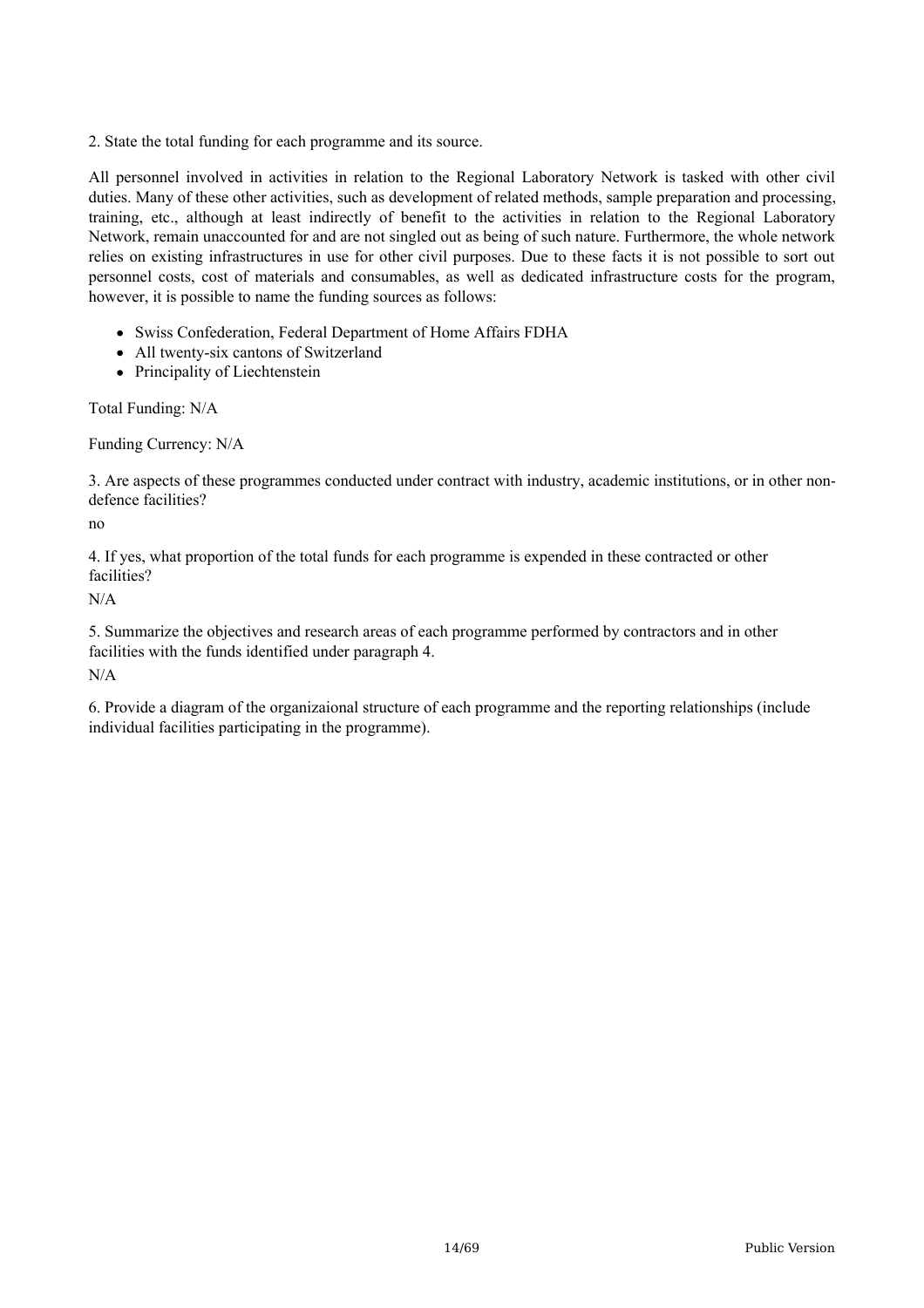

Abbreviations used in the diagram:

| AWEL:    | Office for Waste, Water, Energy and Air                  | IVI:  | Institute of Virology and Immunology                       |
|----------|----------------------------------------------------------|-------|------------------------------------------------------------|
| BAFU:    | Federal Office for the Environment                       | KLBE: | Cantonal Laboratory of Berne                               |
| BAG:     | Federal Office of Public Health                          | KLBS: | Cantonal Laboratory of Basel-Stadt                         |
| Cantons: | Please refer to the map                                  | KoKo: | Coordination Committee                                     |
| CHUV:    | University Hospital Center of Vaud                       | LAB:  | Laboratory Advisory Board                                  |
| CRIVE:   | National Reference Center for Emerging Viral Infections  | LB:   | Bacteriological Laboratory                                 |
| DETA:    | Department for Environment, Transport and Agriculture    | LMA:  | Laboratory of Applied Microbiology                         |
| DGE:     | Directorate-General for Environment                      | LS:   | Spiez Laboratory                                           |
| EFBS:    | Swiss Expert Committee for Biosafety                     | LUKS: | Cantonal Hospital of Luzern                                |
| GDK:     | Swiss Conference of Cantonal Ministers of Public Health  | LV:   | Virological Laboratory                                     |
| HUG:     | University Hospitals of Geneva                           | NRZ:  | National Reference Center                                  |
| IMM1:    | Department of Medical Microbiology                       | RL:   | Regional Laboratory                                        |
| IMM2:    | Institute of Medical Microbiology                        | UZH:  | University of Zurich                                       |
| IMUL:    | Diagnostic Laboratories of the Institute of Microbiology | VBS:  | Federal Department of Defense, Civil Protection and Sports |
| IMV:     | <b>Institute of Medical Virology</b>                     |       |                                                            |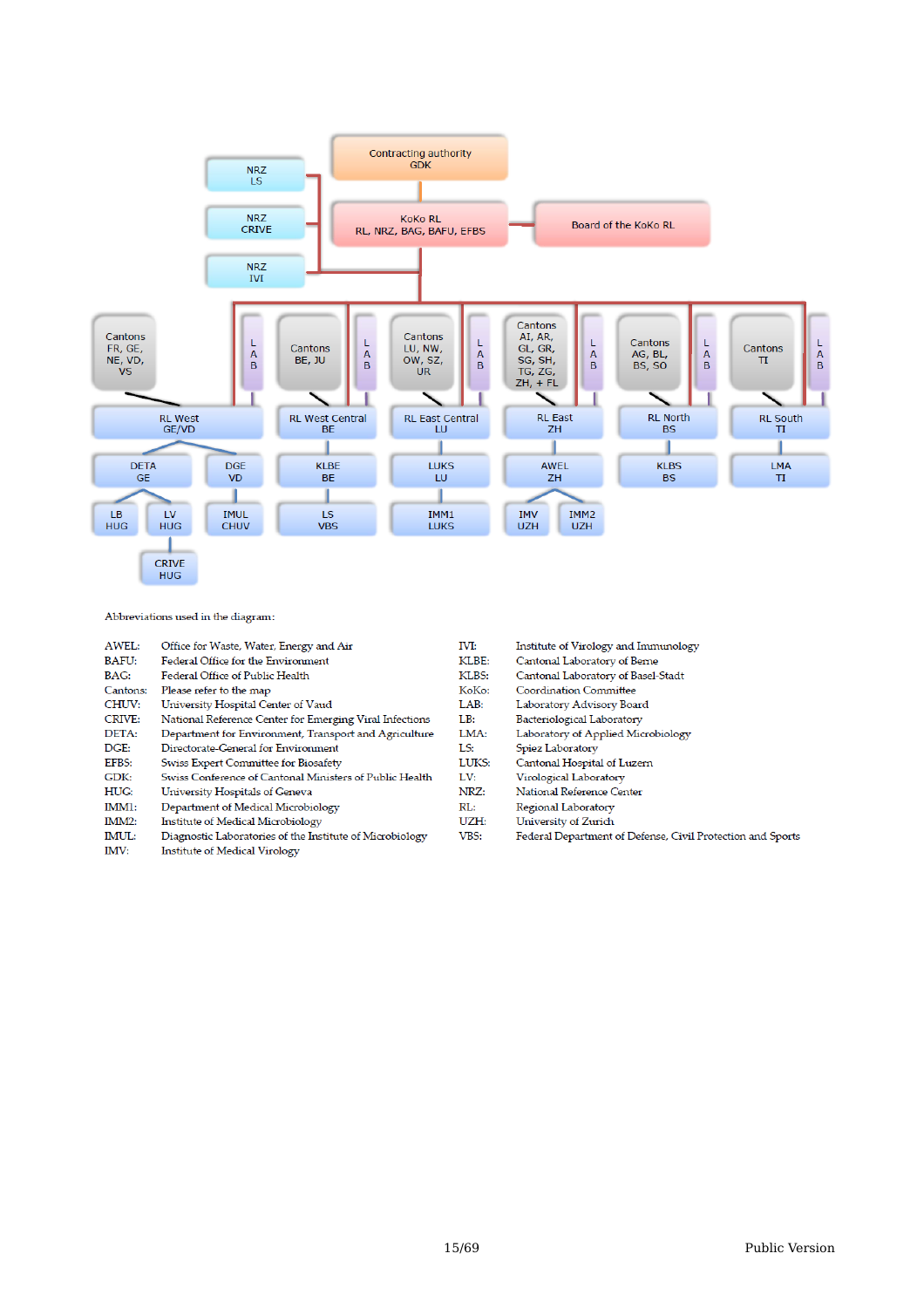

7. Provide a declaration in accordance with Form A, part 2 (iii) for each facility, both governmental and nongovernmental, which has a substantial proportion of its resources devoted to each national biological defence research and development programme, within the territory of the reporting State, or under its jurisdiction or control anywhere.

Please refer to Form A, part 2 (iii).

Attachments: N/A

## **Form A, part 2 (iii)**

## **National biological defence research and development programmes**

#### **Facilities**

Complete a form for each facility declared in accordance with paragraph 7 in Form A, part 2 (ii).

In shared facilities, provide the following information for the biological defence research and development portion only.

1. What is the name of the facility?

#### **Labor Spiez (Spiez Laboratory)**

2. Where is it located (include both address and geographical location)? Labor Spiez, Bundesamt für Bevölkerungsschutz, Eidgenössisches Departement für Verteidigung, Bevölkerungsschutz und Sport, Austrasse, CH-3700 Spiez, Switzerland

N 46° 41' 26.32", E 7° 38' 39.41"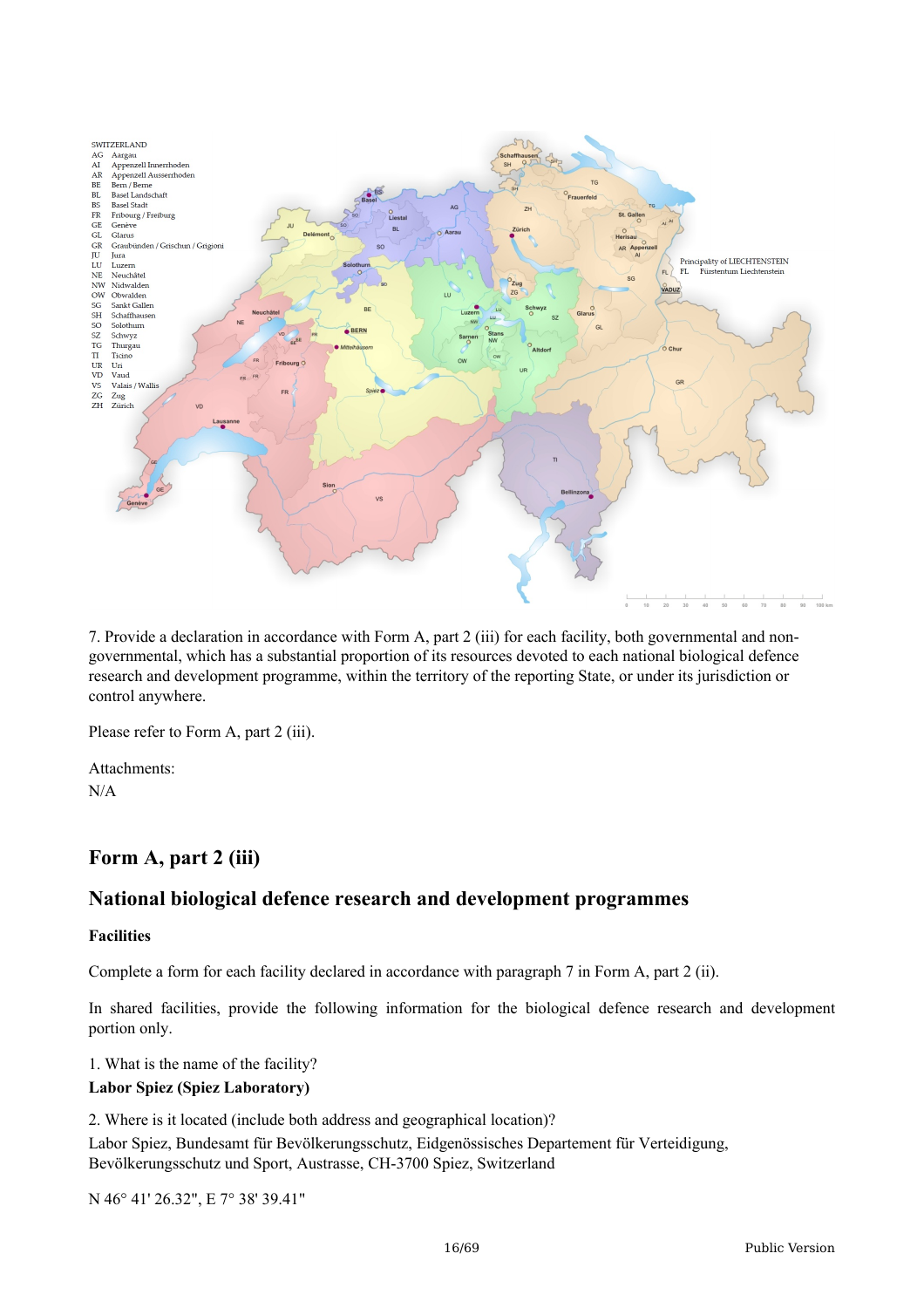3. Floor area of laboratory areas by containment level:

BL 2: 483 SqM BL 3: 126 SqM BL 4: 118 SqM Of note, the BSL4 unit is operational and holds a license as follows: "Development of methods to detect *and analyze viral pathogens of risk group 4 (clinical samples, environmental samples, including samples suspect of bioterrorism origin) as well as evaluation of antiviral substances, neutralizing antibodies and decontamination solutions".*

Total laboratory floor area (SqM): 727

4. The organizational structure of each facility.

(i) Total number of personnel: 19

(ii) Division of personnel: Military: 0 Civilian: 19

(iii) Division of personnel by category: Scientists: 10 Engineers: 0 Technicians: 9 Administrative and support staff: 0

(iv) List the scientific disciplines represented in the scientific/engineering staff.

Virology, bacteriology, toxinology, biosafety and biosecurity.

Of note, as of 1 January 2019 the total number of personnel at Spiez Laboratory amounts to 99, 16 of which in the Biology Division and 3 of which in the Logistics, Quality & Security Section dealing with technical, safety and security issues related to the Biology Division.

(v) Are contractor staff working in the facility? If so, provide an approximate number.

7

(vi) What is (are) the source(s) of funding for the work conducted in the facility, including indication if activity is wholly or partly financed by the Ministry of Defence?

Swiss Confederation (Federal Department of Defence, Civil Protection and Sports):

CHF 5'000'000.-

| 50 % (costs for operation, maintenance and amortization) |
|----------------------------------------------------------|
|                                                          |

(vii) What are the funding levels for the following programme areas:

Research: 15 % Development: 10 %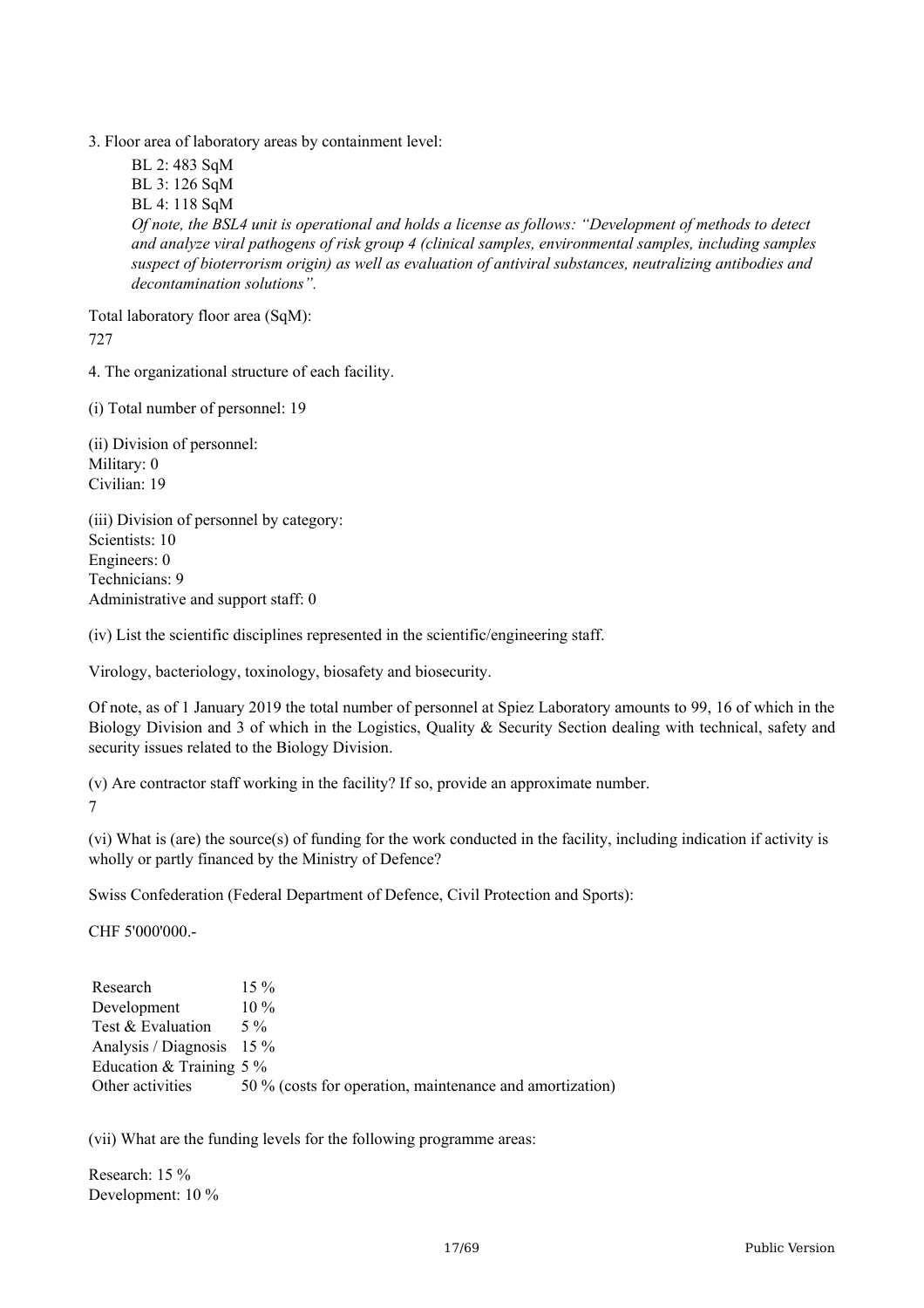Test and evaluation: 5 %

(viii) Briefly describe the publication policy of the facility:

Publication in open literature.

(ix) Provide a list of publicly-available papers and reports resulting from the work published during the previous 12 months. (To include authors, titles and full references)

Ackermann-Gäumann R, Eyer C, Leib SL, Niederhauser C. Comparison of Four Commercial IgG-Enzyme-Linked Immunosorbent Assays for the Detection of Tick-Borne Encephalitis Virus Antibodies. Vector Borne Zoonotic Dis. 2018 Dec 4. doi: 10.1089/vbz.2018.2359. [Epub ahead of print].

Ackermann-Gäumann R, Siegrist D, Züst R, Signer J, Lenz N, Engler O. Standardized focus assay protocol for biosafety level four viruses. J Virol Methods. 2019 Feb;264:51-54. doi: 10.1016/j.jviromet.2018.12.002. Epub 2018 Dec 1.

Ackermann-Gäumann R, Tritten ML, Hassan M, Lienhard R. Comparison of three commercial IgG and IgM ELISA kits for the detection of tick-borne encephalitis virus antibodies. Ticks Tick Borne Dis. 2018 May;9(4):956-962. doi: 10.1016/j.ttbdis.2018.03.031. Epub 2018 Mar 28.

García-Nicolás O, V'kovski P, Vielle NJ, Ebert N, Züst R, Portmann J, Stalder H, Gaschen V, Vieyres G, Stoffel M, Schweizer M, Summerfield A, Engler O, Pietschmann T, Todt D, Alves MP, Thiel V, Pfaender S. The Small-Compound Inhibitor K22 Displays Broad Antiviral Activity against Different Members of the Family Flaviviridae and Offers Potential as a Panviral Inhibitor. Antimicrob Agents Chemother. 2018 Oct 24;62(11). pii: e01206-18. doi: 10.1128/AAC.01206-18. Print 2018 Nov.

Huttner A, Agnandji ST, Combescure C, Fernandes JF, Bache EB, Kabwende L, Ndungu FM, Brosnahan J, Monath TP, Lemaître B, Grillet S, Botto M, Engler O, Portmann J, Siegrist D, Bejon P, Silvera P, Kremsner P, Siegrist CA; VEBCON; VSV-EBOVAC; VSV-EBOPLUS Consortia. Determinants of antibody persistence across doses and continents after single-dose rVSV-ZEBOV vaccination for Ebola virus disease: an observational cohort study. Lancet Infect Dis. 2018 Jul;18(7):738-748. doi: 10.1016/S1473-3099(18)30165-8. Epub 2018 Apr 5.

Kuenzli AB, Marschall J, Schefold JC, Schafer M, Engler OB, Ackermann-Gäumann R, Reineke DC, Suter-Riniker F, Staehelin C. Hantavirus Cardiopulmonary Syndrome Due to Imported Andes Hantavirus Infection in Switzerland: A Multidisciplinary Challenge, Two Cases and a Literature Review. Clin Infect Dis. 2018 Nov 13;67(11):1788-1795. doi: 10.1093/cid/ciy443.

Lentzos F, Invernizzi C. DNA Origami: Unfolding Risk? Bulletin of the Atomic Scientist. Analysis. 2018 Jan 25.

Lenz N, Engler O, Grandgirard D, Leib SL, Ackermann-Gäumann R. Evaluation of antivirals against tick-borne encephalitis virus in organotypic brain slices of rat cerebellum. PLoS One. 2018 Oct 9;13(10):e0205294. doi: 10.1371/journal.pone.0205294. eCollection 2018.

Liechti N, Schürch N, Bruggmann R, Wittwer M. The genome of Naegleria lovaniensis, the basis for a comparative approach to unravel pathogenicity factors of the human pathogenic amoeba N. fowleri. BMC Genomics. 2018 Sep 5;19(1):654. doi: 10.1186/s12864-018-4994-1.

Luedin SM, Pothier JF, Danza F, Storelli N, Frigaard NU, Wittwer M, Tonolla M. Complete genome sequence of "Thiodictyon syntrophicum" sp. nov. strain Cad16T, a photolithoautotrophic purple sulfur bacterium isolated from the alpine meromictic Lake Cadagno. Stand Genomic Sci. 2018 May 9;13:14. doi: 10.1186/s40793-018-0317-z. eCollection 2018.

Oechslin CP, Lenz N, Liechti N, Ryter S, Agyeman P, Bruggmann R, Leib SL, Beuret CM. Limited Correlation of Shotgun Metagenomics Following Host Depletion and Routine Diagnostics for Viruses and Bacteria in Low Concentrated Surrogate and Clinical Samples. Front Cell Infect Microbiol. 2018 Oct 23;8:375. doi: 10.3389/fcimb.2018.00375. eCollection 2018.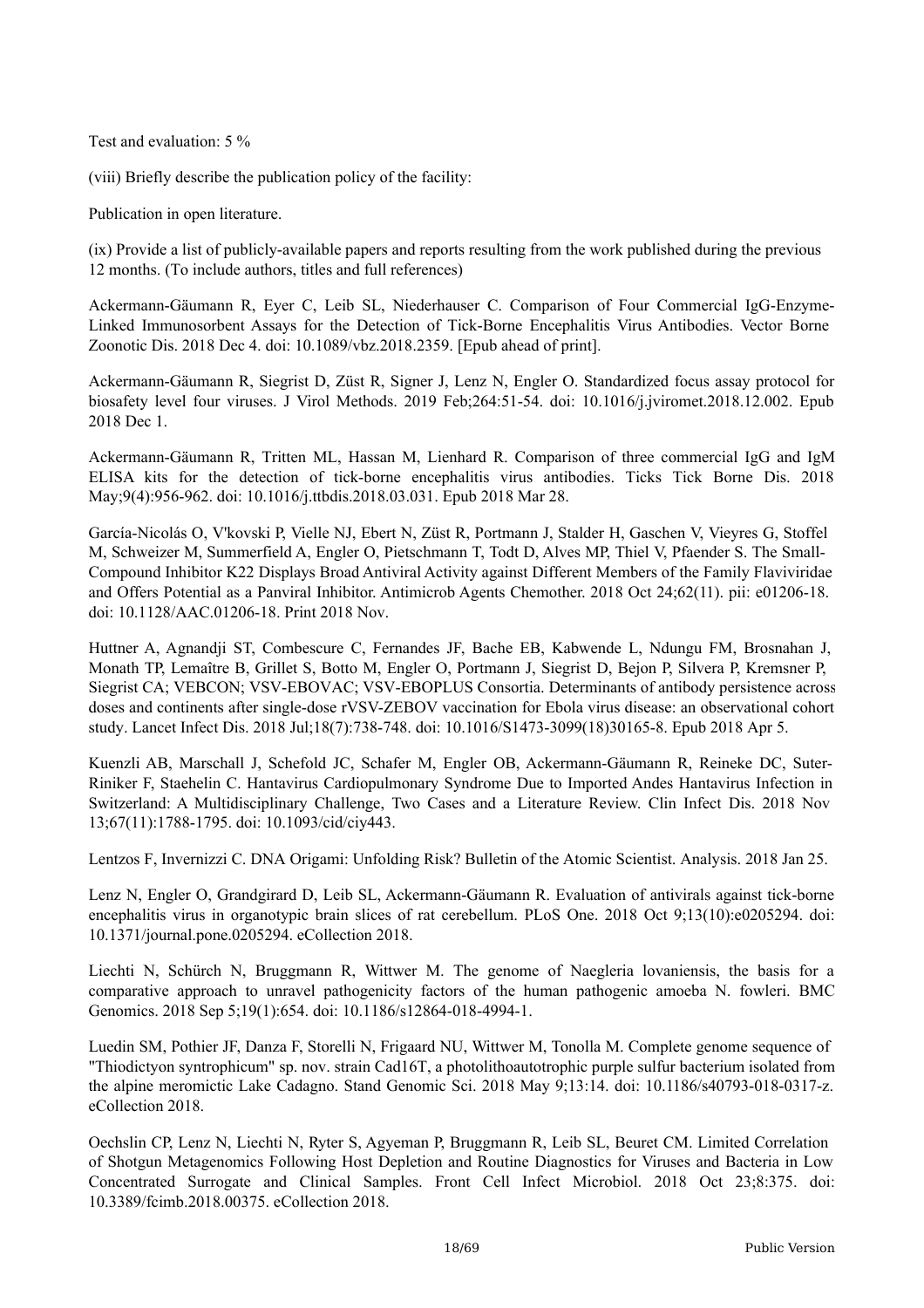Pilloux L, Baumgartner A, Jaton K, Lienhard R, Ackermann-Gäumann R, Beuret C, Greub G. Prevalence of Anaplasma phagocytophilum and Coxiella burnetii in Ixodes ricinus ticks in Switzerland: an underestimated epidemiologic risk. New Microbes New Infect. 2018 Sep 6;27:22-26. doi: 10.1016/j.nmni.2018.08.017. eCollection 2019 Jan.

Remy MM, Alfter M, Chiem MN, Barbani MT, Engler OB, Suter-Riniker F. Effective chemical virus inactivation of patient serum compatible with accurate serodiagnosis of infections. Clin Microbiol Infect. 2018 Oct 28. pii: S1198-743X(18)30721-3. doi: 10.1016/j.cmi.2018.10.016. [Epub ahead of print].

Rusterholz S, Fiechter R, Eriksson U, Altpeter E, Wittwer M, Schürch N, Karrer U, Hofer D. Tularämie – eine seltene Ursache der Pneumonie. Swiss Medical Forum. 2018;18(32):636–640.

Torriani G, Trofimenko E, Mayor J, Fedeli C, Moreno H, Michel S, Heulot M, Chevalier N, Zimmer G, Shrestha N, Plattet P, Engler O, Rothenberger S, Widmann C, Kunz S. Identification of clotrimazole-derivatives as specific inhibitors of Arenavirus fusion. J Virol. 2019 Jan 9. pii: JVI.01744-18. doi: 10.1128/JVI.01744-18. [Epub ahead of print].

van der Hoek L, Verschoor E, Beer M, Höper D, Wernike K, Van Ranst M, Matthijnssens J, Maes P, Sastre P, Rueda P, Drexler JF, Barr J, Edwards T, Millner P, Vermeij P, de Groof A, Thiel V, Dijkman R, Suter-Riniker F, Leib S, Koller R, Ramette A, Engler O, Beuret C. Host switching pathogens, infectious outbreaks and zoonosis: A Marie Skłodowska-Curie innovative training network (HONOURs). Virus Res. 2018 Sep 15;257:120-124. doi: 10.1016/j.virusres.2018.09.002.

Wittwer M, Altpeter E, Pilo P, Gygli SM, Beuret C, Foucault F, Ackermann-Gäumann R, Karrer U, Jacob D, Grunow R, Schürch N. Population Genomics of Francisella tularensis subsp. holarctica and its Implication on the Eco-Epidemiology of Tularemia in Switzerland. Front Cell Infect Microbiol. 2018 Mar 22;8:89. doi: 10.3389/fcimb.2018.00089. eCollection 2018.

Notes:

N/A

Attachments: N/A

5. Briefly describe the biological defence work carried out at the facility, including type(s) of micro-organisms  $\frac{9}{2}$  $\frac{9}{2}$  $\frac{9}{2}$ and/or toxins studied, as well as outdoor studies of biological aerosols.

Spiez Laboratory, which is part of the Federal Department for Civil Protection, is the Swiss Center of Expertise in NBC Protection. Its Biology Division has a range of activities including research, development, test & evaluation, training, as well as diagnosis in the fields of virology, bacteriology, toxinology and biosafety. The tasks include analysis of unknown samples, diagnostics and identification of potential biological warfare and bioterror agents, food and water analysis for the Swiss Armed Forces, and research & development in coordination with contractors. Spiez Laboratory deals with many different biological agents and toxins known to be pathogenic for humans.

Spiez Laboratory is also a National Reference Center mandated by the Swiss Federal Office of Public Health and a National Reference Laboratory mandated by the Swiss Federal Food Safety and Veterinary Office as follows:

- National Reference Center for Anthrax
	- *Bacillus anthracis* (anthrax)
	- *Francisella tularensis* (tularemia)
	- *Yersinia pestis* (plague)
	- *Brucella spp.* (brucellosis)
	- *Burkholderia pseudomallei* (melioidosis)
	- *Clostridium botulinum* (botulism)
	- other bacterial pathogens according to requirements of the national coordination committee of the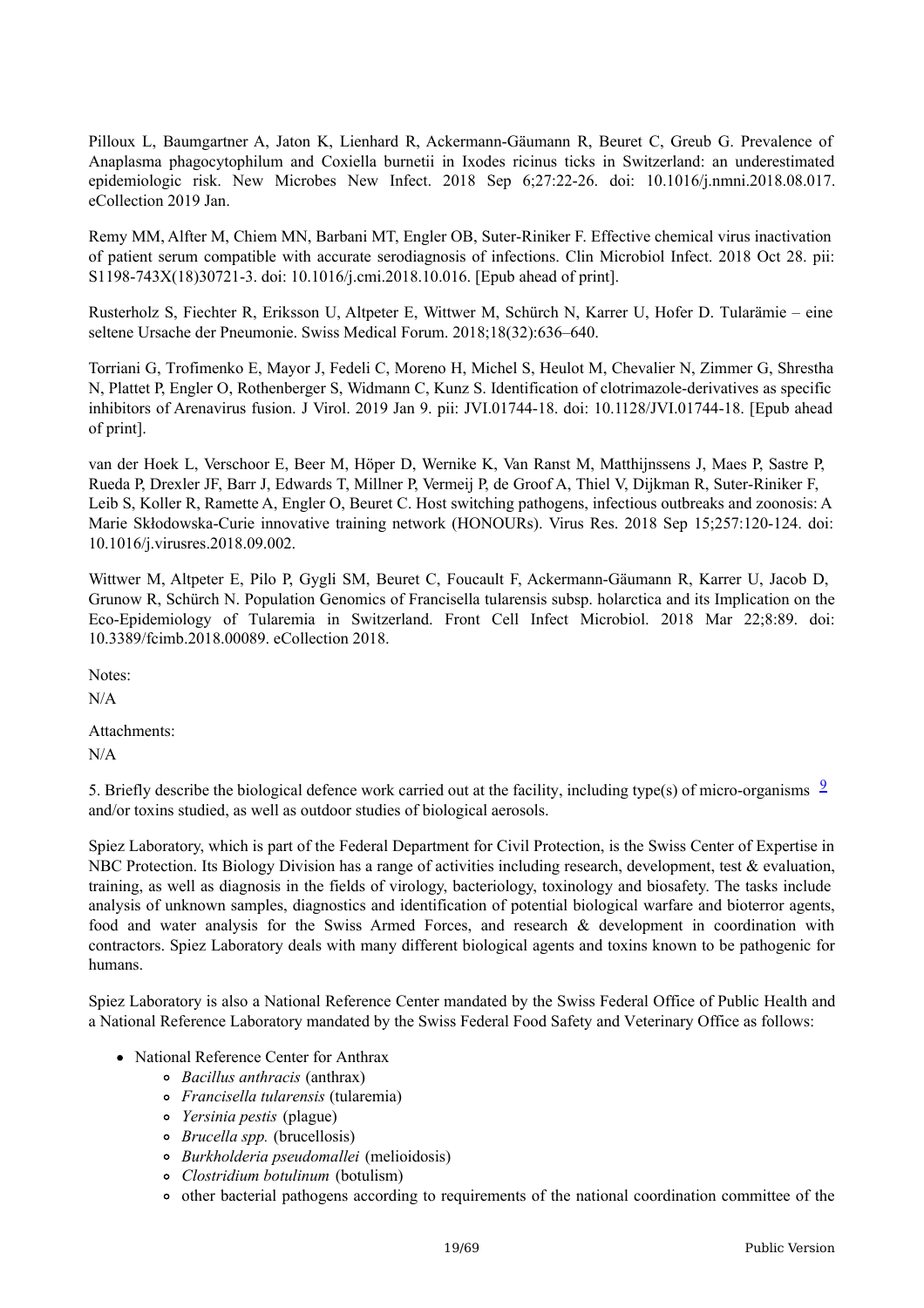Regional Laboratory Network

- National Reference Center for Tick-Transmitted Diseases
	- Tick-borne encephalitis virus (TBE)
		- *Coxiella burnetii* (Q fever)
		- *Borrelia burgdorferi* s.l. (Lyme disease)
	- Other rare / emerging tick-transmitted pathogens
- National Reference Laboratory for Staphylococcus enterotoxins
	- Staphylococcus enterotoxin B
	- other Staphylococcus enterotoxins

In addition, Spiez Laboratory supports the National Reference Center for Emerging Viral Infections responsible for the detection of emerging and reemerging viruses of all biosafety levels, especially hemorrhagic fever viruses and variola virus.

Spiez Laboratory's Biology Division holds an accreditation by the Swiss Accreditation Service as "Testing laboratory for the detection of biological agents" (STS 0054) according to the international standard ISO/IEC 17025:2005.

For additional information please visit: <https://www.labor-spiez.ch/enindex.htm>

1. What is the name of the facility?

#### **Centre National de Référence pour les Infections Virales Emergentes (National Reference Center for Emerging Viral Infections)**

2. Where is it located (include both address and geographical location)?

Centre National de Référence pour les Infections Virales Emergentes, Laboratoire de Virologie, Hôpitaux Universitaires de Genève, Rue Gabrielle Perret-Gentil 4, CH-1205 Genève, Switzerland

N 46° 11' 37.20", E 6° 8' 59.92"

3. Floor area of laboratory areas by containment level:

BL 2: 29 SqM BL 3: 39 SqM BL 4: 36 SqM *Of note, the BSL4 unit is operational and holds a license for diagnostic purposes only, as follows: "Detection of viruses in clinical samples by molecular and/or serological methods".*

Total laboratory floor area (SqM): 104

4. The organizational structure of each facility.

(i) Total number of personnel: 5

(ii) Division of personnel: Military: 0 Civilian: 5

(iii) Division of personnel by category: Scientists: 3 Engineers: 0 Technicians: 2 Administrative and support staff: 0

(iv) List the scientific disciplines represented in the scientific/engineering staff.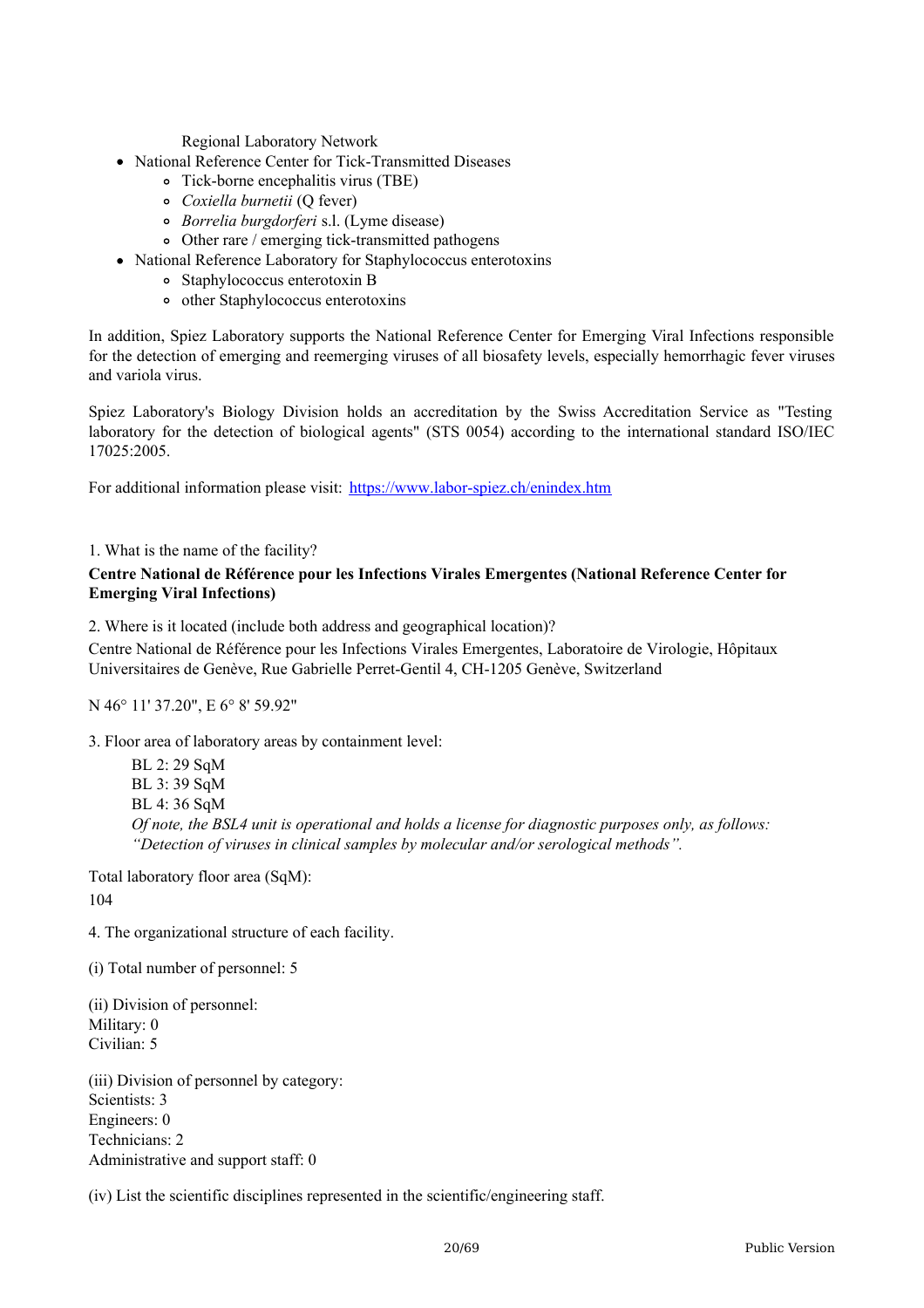Medicine, biology, microbiology, molecular biology, viral genetics, infectious diseases.

(v) Are contractor staff working in the facility? If so, provide an approximate number.  $\Omega$ 

(vi) What is (are) the source(s) of funding for the work conducted in the facility, including indication if activity is wholly or partly financed by the Ministry of Defence?

Swiss Confederation (Federal Department of Home Affairs).

| Research                    | $2\%$                                          |
|-----------------------------|------------------------------------------------|
| Development                 | 55 $\%$                                        |
| Test & Evaluation           | $15\%$                                         |
| Analysis / Diagnosis $20\%$ |                                                |
| Education & Training $1\%$  |                                                |
| Other activities            | 7 % (costs for maintenance and administration) |

(vii) What are the funding levels for the following programme areas:

Research: 2 % Development: 55 % Test and evaluation: 15 %

(viii) Briefly describe the publication policy of the facility:

Publication in open literature.

(ix) Provide a list of publicly-available papers and reports resulting from the work published during the previous 12 months. (To include authors, titles and full references)

Dissecting HIV Virulence: Heritability of Setpoint Viral Load, CD4+ T-Cell Decline, and Per-Parasite Pathogenicity. Bertels F, Marzel A, Leventhal G, Mitov V, Fellay J, Günthard HF, Böni J, Yerly S, Klimkait T, Aubert V, Battegay M, Rauch A, Cavassini M, Calmy A, Bernasconi E, Schmid P, Scherrer AU, Müller V, Bonhoeffer S, Kouyos R, Regoes RR; Swiss HIV Cohort Study. Mol Biol Evol. 2018;35(1):27-37.

Performance of genotypic algorithms for predicting tropism for HIV-1 CRF01 AE recombinant. Soulie C, Morand-Joubert L, Cottalorda J, Charpentier C, Bellecave P, Le Guen L, Yerly S, Montes B, Fafi-Kremer S, Dina J, Avettand-Fenoel V, Amiel C, Roussel C, Pallier C, Zafilaza K, Sayon S, Signori-Schmuck A, Mirand A, Trabaud MA, Berger S, Calvez V, Marcelin AG; ANRS AC11 resistance group. J Clin Virol. 2018;99-100:57- 60.

Quantifying the drivers of HIV transmission and prevention in men having sex with men: A population model based analysis in Switzerland. Kusejko K, Marzel A, Hampel B, Bachmann N, Nguyen H, Fehr J, Braun DL, Battegay M, Bernasconi E, Calmy A, Cavassini M, Hoffmann M, Böni J, Yerly S, Klimkait T, Perreau M, Rauch A, Günthard HF, Kouyos RD; Swiss HIV Cohort Study. HIV Med. 2018 Jul 26 doi: 10.1111/hiv.12660.

Quantifying the fitness cost of HIV-1 drug resistance mutations through phylodynamics. D Kühnert, R Kouyos, G Shirreff, J Pecerska, A Scherrer, Jürg Boeni, S Yerly, T Klimkait, V Aubert, HF Günthard, T Stadler, S Bonhoeffer, the Swiss HIV Cohort Study. PLoS Pathog 2018 ; 14(2): e1006895.

A community outbreak of Legionnaire's disease in Geneva, Switzerland, June to September 2017, MC Zanella, S. Yerly, A. CherkaouiI, G. Renzi, A. Mamin, L. Lourenço Cordes, E. Delaporte, Z. Baranczuk-Turska, O. Keiser, J. Schrenzel, S. Harbarth, V. Gaia, L. Kaiser, Swiss Medical Weekly 2018 (in press).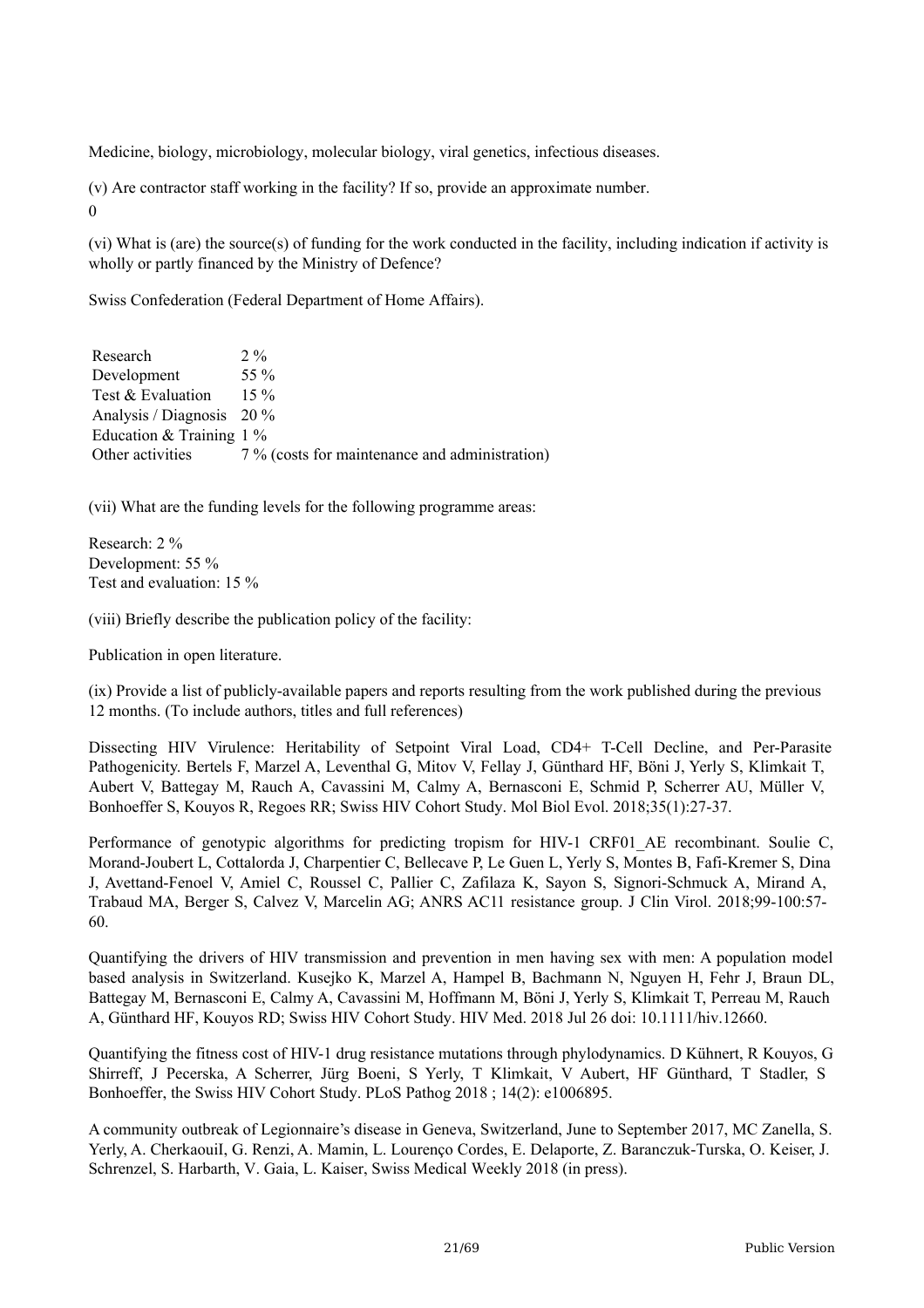Tracing HIV-1 strains with high capacity to imprint broadly neutralising antibody responses Roger D. Kouyos, P Rusert, C Kadelka, M Huber, A Marzel, H Ebner, M Schanz, O Zagordi, T Liechti, N Friedrich, D Braun, A Scherrer, J Weber, T Uhr, N Baumann, C Leemann, H Kuster, JP Chave, M Cavassini, E Bernasconi, M Hoffmann, A Calmy, M Battegay, A Rauch, S Yerly, V Aubert, T Klimkait, J Böni , KJ Metzner, HF Günthard, A Trkola & the Swiss HIV Cohort Study. Nature 2018 (in press).

Novel human astroviruses in pediatric respiratory samples: A one-year survey in a Swiss tertiary care hospital. Cordey S, Zanella MC, Wagner N, Turin L, Kaiser L. J Med Virol. 2018 Nov;90(11):1775-1778.

Detection of novel astroviruses MLB1 and MLB2 in sera of febrile Tanzanian children Cordey S, Hartley MA, Keitel K, Laubscher F, Brito F, Junier T, Kagoro F, Samaka J, Masimba J, Said Z, Temba H, Mlaganile T, Docquier M, Fellay J, Kaiser L, and V. D'Acremont. 2018. Emerging Microbes & Infections, 7:27.

Human pegivirus persistence in the human blood virome after allogeneic hematopoietic stem cell transplantation Vu DL, Cordey S, Simonetta F, Brito F, Docquier M, Turin L, van Delden C, Pradier A, Roosnek E, Chalandon Y, Zdobnov E, Masouridi-Levrat S, Kaiser L. Clin Microbiol Infect. 2018; pii: S1198-743X(18)30410-5.

Metagenomics analysis of the virome of 300 concentrates from a Swiss platelet bank Brito F, Cordey S (co-first), Delwart E, Deng X, Tirefort D, Lemoine-Chaduc C, Zdobnov E, Lecompte T, Kaiser L, Waldvogel-Abramowski S, and O. Preynat-Seauve. 2018. Vox Sanguinis, 113, 601–604.

Investigation of the plasma virome from cases of unexplained febrile illness in Tanzania, 2013-2014: a comparative analysis between unbiased and VirCapSeq-VERT high-throughput sequencing approaches Williams S, Cordey S (co-first), Bhuva N, Laubscher F, Hartley MA, Boillat-Blanco N, Mbarack Z, Samaka J, Mlaganile T, Jain K, d'Acremont V, Kaiser L, and W. Ian Lipkin. 2018. mSphere, 3(4):e00311-18.

Influenza A Virus Genetic Tools: From Clinical Sample to Molecular Clone Anchisi S, Goncalves AR, Mazel-Sanchez B, Cordey S, and M. Schmolke. 2018. Methods Molecular Biology, 1836:33-58.

Outbreak analytics: a developing data science for informing the response to emerging pathogens. J. Polonsky, A. Baidjoe, Z. Kammvar, A. Cori, Kara Durski, J. Edmunds, R. Eggo, S. Funk, L. Kaiser, P. Keating, O. le Polain de Waroux, P. Moranga, O. Moraga, O. Morgan, P. Nouvellet, R. Ratnayake, C. Roberts, J. Whitworth, T. Jombart. Submitted. 2018. Phil. Trans. R. Soc. B.

Multimodal safety assessment of measles-mumps-rubella vaccination after pediatric liver transplantation. LF. Pittet, CM Verolet, VA McLin, BE Wildhaber, M. Rodriguez, P. Cherpillod, L. Kaiser, CA Siegrist, KM. Posfay-Barbe. 2018. Am. J. Transplant. In Press.

Prognostic Value of quickSOFA as a Predictor of 28-day Mortality Among Febrile Adult Patients Presenting to Emergency Departments in Dar es Salaam, Tanzania. N. Boillat-Blanco, Zainab, Samaka, Mlaganile, A. Mamin, B. Genton, L. Kaiser, T. Calandra and V. D'Acremont. Plos One. Jun 2018; 13(6):e0197982.

Dengue fever in Dar es Salaam, Tanzania: clinical features and outcome in populations of black and non-black ethnicity. N. Boillat Blanco, V. D'Acremont, B. Genton, L. Kaiser. Jun 2018. In Press.

Low-dose CT for the diagnosis of pneumonia in elderly patients: a prospective, interventional cohort study. V. Prendki, M. Scheffler, B. Huttner, N. Garin, F. Herrmann, J-P. Janssens, C. Marti, S. Carballo, X. Roux, C. Serratrice, J. Serratrice, T. Agoritsas, C. Becker, L. Kaiser, S. Rosset-Zufferey, V. Soulier, A. Perrier, J-L Reny, X. Montet, J. Stirnemann. European Respiratory Journal. May 2018; 51(5): pii:1702375.

Viral chimeras decrypt the role of enterovirus capsid proteins in viral tropism, acid sensitivity and optimal growth temperature. L. Royston, M. Essaidi-Laziosi, F. J. Pérez-Rodríguez, I. Piuz, J. Geiser, K-H. Krause, S. Huang, S. Constant, L. Kaiser, D. Garcin, C. Tapparel. Plos Pathogen. Apr. 2018 ; 14(4) ; e1006962.

Usutu virus in cerebrospinal fluid: A 2-year survey in a Tertiary Care Hospital, Geneva, Switzerland. S. Cordey, G. Vieille, L. Turin, L. Kaiser. J. Med. Virol. Mar 2018; 90 (3):609-611.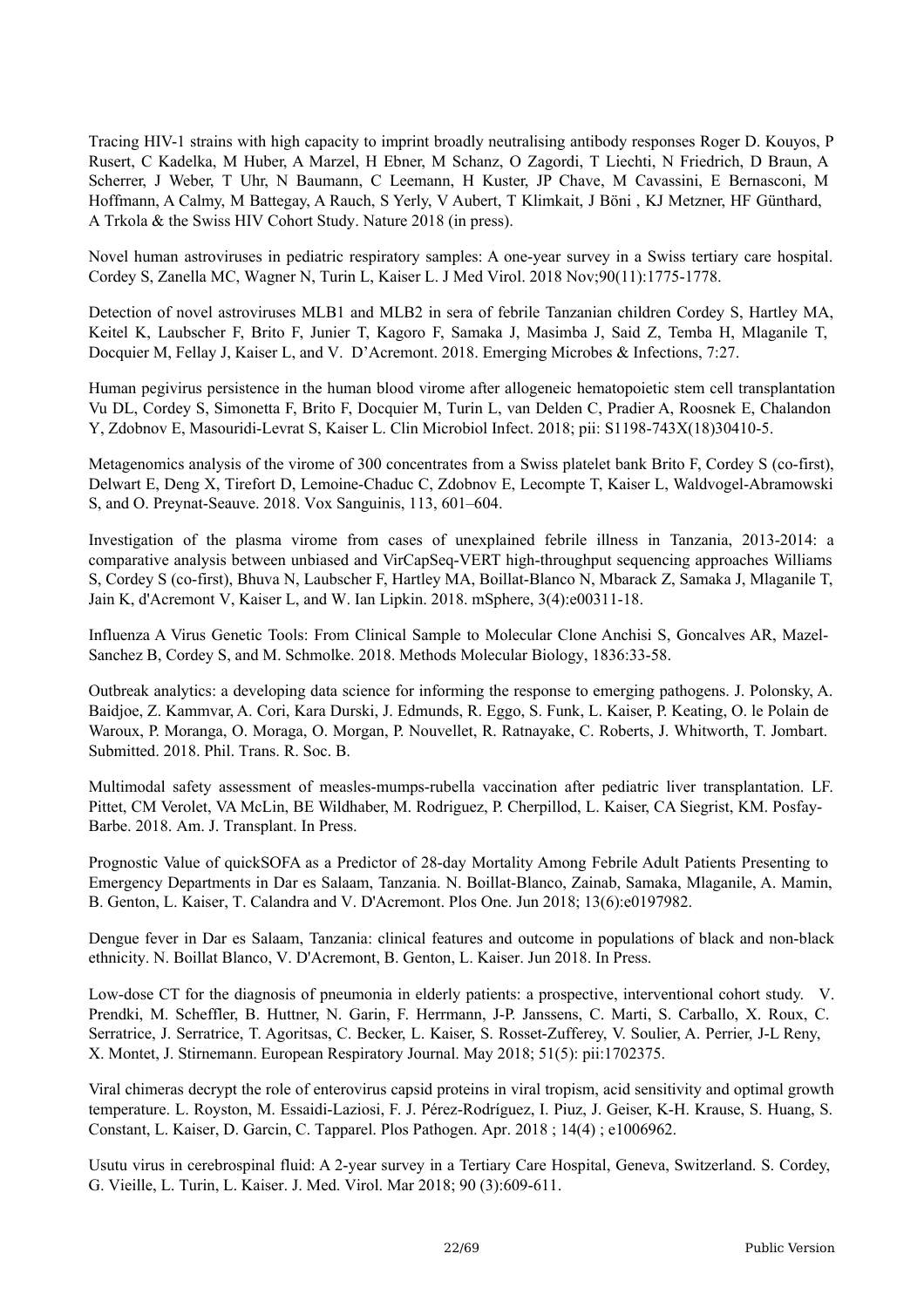Anti-apolipoprotein A-1 autoantibodies are associated with immunodeficiency and systemic inflammation in HIV patients corresponding. N. Satta, S. Pagano, F. Montecucco, B. Gencer, F. Mach, L. Kaiser, A. Calmy, N. Vuilleumier. Journal of Infection. Feb. 2018; 76 (2):186-195.

Broad spectrum non toxic antiviral nanoparticles with a virucidal inhibition mechanism. V. Cagno, P. Andreozzi, M. D'Alicarnasso, PJ Silva, M. Mueller, M. Galloux, R. Le Goffic, ST Jones, M. Vallino, J. Hodek, J. Weber, S. Sen, EM Janeček, A. Bekdemir, B. Sanavio, C. Martinelli, M. Donalisio, MA Rameix Wetli, JF Eleouet, Y. Han, L. Kaiser, L. Vukovic, C. Tapparel, P. Král, S. Krol, D. Lembo, F. Stellacci. Nature Materials. Feb. 2018; 17 (2): 195-203.

Notes:

N/A

Attachments:

N/A

5. Briefly describe the biological defence work carried out at the facility, including type(s) of micro-organisms  $\frac{9}{2}$  $\frac{9}{2}$  $\frac{9}{2}$ and/or toxins studied, as well as outdoor studies of biological aerosols.

The National Reference Center for Emerging Viral Diseases (CRIVE/NAVI) is a national reference laboratory by order of the Federal Office of Public Health. Its task is the detection of emerging and re-emerging viruses of all biosafety levels, especially hemorrhagic fever viruses and smallpox virus. The BSL4 unit is approved for diagnostic purposes only, which does not allow any culturing or enrichment of such viruses. The National Reference Center for Emerging Viral Diseases is part of the Laboratory of Virology at the University Hospitals of Geneva. Since the 1st January 2018, the CRIVE acts also as WHO National Center for Measles and Rubella.

The Laboratory of Virology (LV) performs the analysis of many viruses impacting the human health as done in most of the hospitals (HIV, Hepatitis, CMV, EBV, respiratory and enteric viruses, etc.). LV does most of the viral analysis needed by a university hospital. LV also hosts the Swiss National Center for Influenza.

For further information please visit (website in French): <https://www.hug-ge.ch/laboratoire-virologie>

1. What is the name of the facility?

#### **Institut für Virologie und Immunologie (Institute of Virology and Immunology)**

2. Where is it located (include both address and geographical location)?

Institut für Virologie und Immunologie, Bundesamt für Lebensmittelsicherheit und Veterinärwesen, Eidgenössisches Departement des Innern, Sensemattstrasse 293, CH-3147 Mittelhäusern, Switzerland

N 46° 52' 50.20", E 7° 21' 46.81"

3. Floor area of laboratory areas by containment level:

BL 2: 210 SqM BL 3: 44 SqM ABL 3 Ag: 10446 SqM *Of note, BSL3Ag facilities have special features not comparable to standard BSL3 or BSL4 facilities. The shell is considered BSL4, whereas inside the containment area BSL1, BSL2 and BSL3 space is common standard. Personnel enters through a shower barrier and is provided with suitable laboratory clothing for BSL1, 2 and 3 inside the containment area. Personnel has to shower out when leaving the containment area and has to keep a 72h quarantine (no contact to cloven hoofed animals). The IVI fulfills the requirements of the EU Minimum Biorisk Management Standards for Laboratories Working with Foot-And-Mouth Disease Virus. Due to these special features of BSL3Ag facilities, the BSL3Ag area is not* limited to laboratory units only, but also includes engineering floors such as effluent treatment plant or *ventilation units and animal units, which are all located within the containment area. Therefore, all*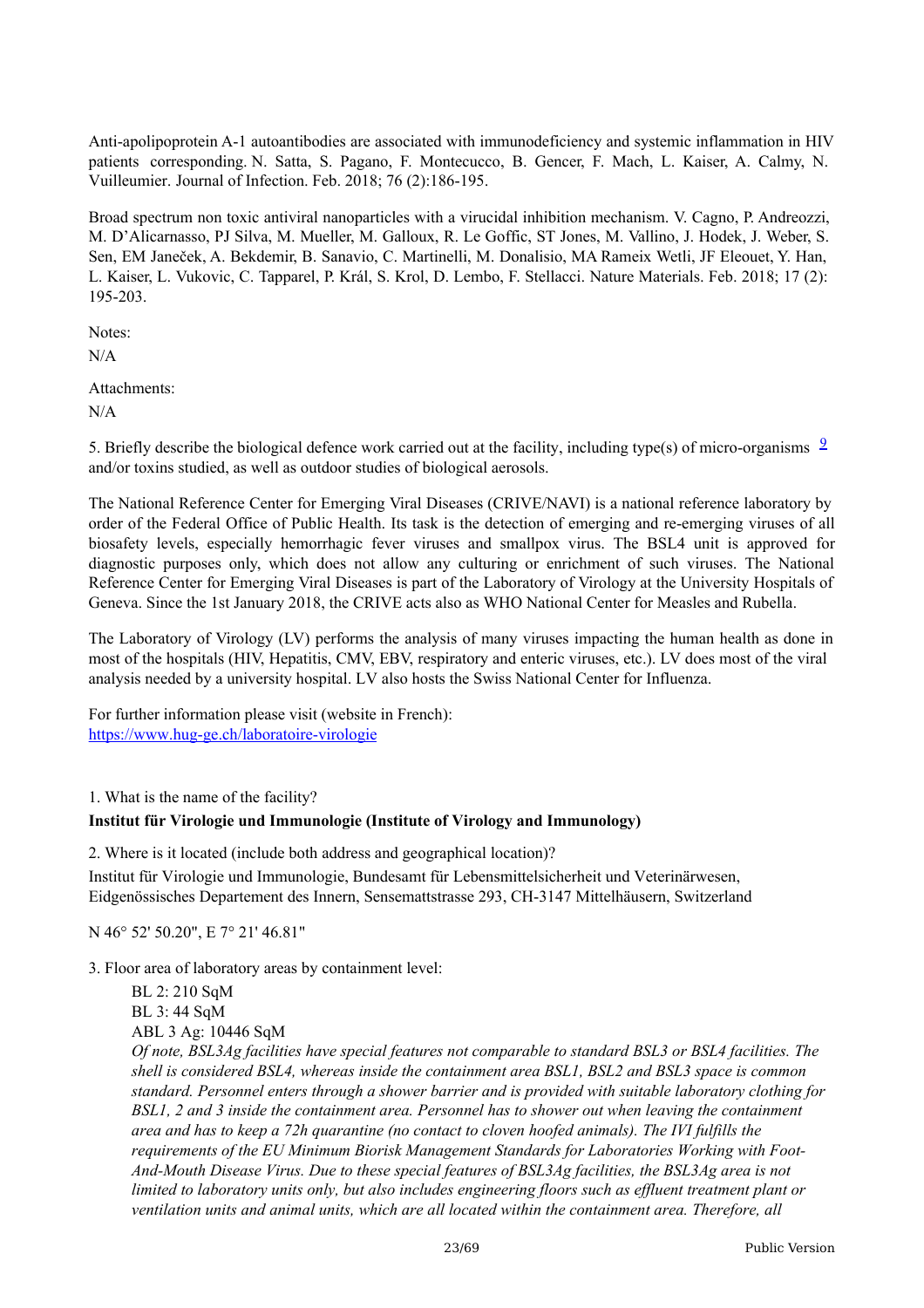maintenance work has to be done during operation – the facility has never been shut down so far. This also *means that a direct comparison with BSL4 facilities is not practicable. Licenses are as follows: "Quality controls of immuno-biological products for use in applications of veterinary medicine"; "Establishment of a cell-based rapid test to determine protection provided by vaccination against foot-and-mouth disease virus"; "Validation of decontamination by H2O2"; "Diagnostics of viral pathogens causing highly contagious animal diseases".*

Total laboratory floor area (SqM): 10700

4. The organizational structure of each facility.

(i) Total number of personnel: 64

(ii) Division of personnel: Military: 0 Civilian: 64

(iii) Division of personnel by category: Scientists: 31 Engineers: 8 Technicians: 20 Administrative and support staff: 5

(iv) List the scientific disciplines represented in the scientific/engineering staff.

Virology, immunology, vaccine control, diagnostics, development and validation of methods, biosafety, engineering, animal breeding.

(v) Are contractor staff working in the facility? If so, provide an approximate number. 0

(vi) What is (are) the source(s) of funding for the work conducted in the facility, including indication if activity is

wholly or partly financed by the Ministry of Defence?

Swiss Confederation (Federal Department of Home Affairs).

Research Development Test & Evaluation Analysis / Diagnosis 25 % Education & Training 10 % Other activities 15 %  $10\%$ 10 % 30 % (costs for safety, infrastructure and administration)

(vii) What are the funding levels for the following programme areas:

Research: 15 % Development: 10 % Test and evaluation: 10 %

(viii) Briefly describe the publication policy of the facility:

Publication in open literature.

(ix) Provide a list of publicly-available papers and reports resulting from the work published during the previous 12 months. (To include authors, titles and full references)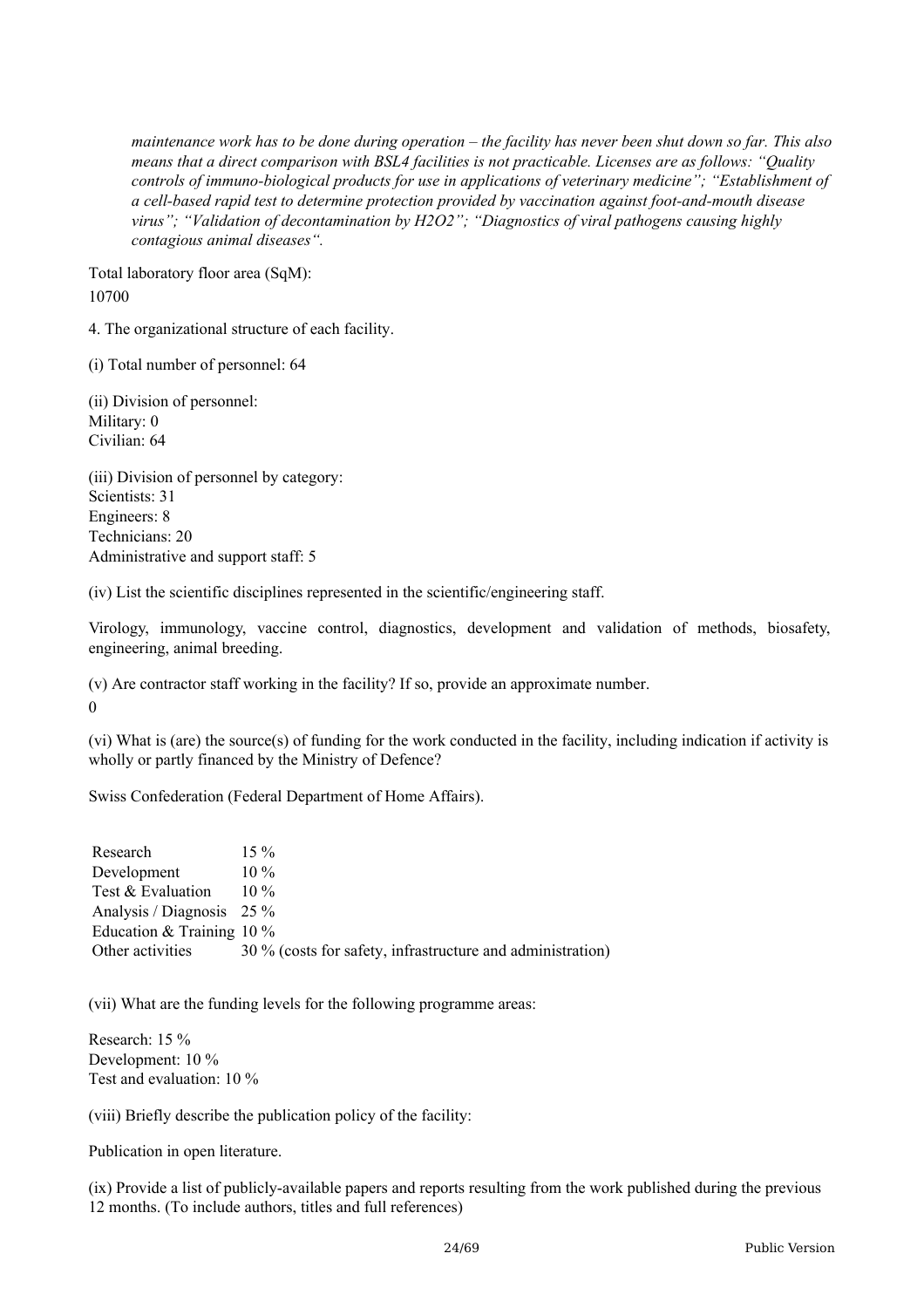Alves, M.P., Vielle, N.J., Thiel, V., and Pfaender, S. (2018) Research models and tools for the identification of antivirals and therapeutics against Zika virus infection. Viruses-Basel 10:11, 593.

Amini, P., Stojkov, D., Felser, A., Jackson, C.B., Courage, C., Schaller, A., Gelman, L., Soriano, M.E., Nuoffer, J.M., Scorrano, L., Benarafa, C., Yousefi, S., and Simon, H.U. (2018) Neutrophil extracellular trap formation requires OPA1-dependent glycolytic ATP production. Nature Communications 9:1, 2958.

Ayrle, H., Mevissen, M., Kaske, M., Vögtlin, A., Fricker, R., Hoffmann, B., Büttner, M., Marinovic, Z., and Walkenhorst, M. (2018) Colostral transmission of BTV-8 antibodies from dairy cows six years after vaccination. Vaccine 36:39, 5807-5810.

Braun, R.O.#, Brunner, L., Wyler, K., Auray, G., García-Nicolás, O., Python, S., Zumkehr, B., Gaschen, V., Stoffel, M.H., Collin, N., Barnier-Quer, C., Bruggmann, R., and Summerfield, A. (2018) System immunologybased identification of blood transcriptional modules correlating to antibody responses in sheep. NPJ Vaccines 3, 41.

Braun, U., Janett, F., Züblin, S., von Büren, M., Hilbe, M., Zanoni, R., and Schweizer, M. (2018) Insemination with border disease virus-infected semen results in seroconversion in cows but not persistent infection in fetuses. BMC Veterinary Research 14:1, 159.

Bürgi, N., Josi, C., Bürki, S., Schweizer, M. and Pilo, P. (2018) Mycoplasma bovis co-infection with bovine viral diarrhea virus in bovine macrophages. Veterinary Research 49, 2.

Devinsky, O., Boesch, J.M., Cerda-Gonzalez, S., Coffey, B., Davis, K., Friedman, D., Hainline, B., Houpt, K., Lieberman, D., Perry, P., Prüss, H., Samuels, M.A., Small, G.W., Volk, H., Summerfield, A., Vite, C., Wisniewski, T., and Natterson-Horowitz, B. (2018) A cross-species approach to disorders affecting brain and behaviour. Nature Reviews Neurology 14:11, 677-686.

Englezou, P.C., Sapet, C., Démoulins, T., Milona, P., Ebensen, T., Schulze, K., Guzman, C.A., Poulhes, F., Zelphati, O., Ruggli, N., and McCullough, K.C. (2018) Self-amplifying replicon RNA delivery to dendritic cells by cationic lipids. Molecular Therapy. Nucleic acids 12, 118-134.

Fernández, M., Braun, U., Frei, S., Schweizer, M., and Hilbe, M. (2018) Border disease virus infection of bovine placentas. Veterinary Pathology 55:3, 425-433.

García-Nicolás, O., Braun, R.O., Milona, P., Lewandowska, M., Dijkman, R., Alves, M.P., and Summerfield, A. (2018) Targeting of the nasal mucosa by Japanese encephalitis virus for non-vector-borne transmission. Journal of Virology 92:24, e01091-18.

García-Nicolás, O., V'kovski, P.#, Vielle, N.J., Ebert, N., Züst, R., Portmann, J., Stalder, H., Gaschen, V., Vieyres, G., Stoffel, M., Schweizer, M., Summerfield, A., Engler, O., Pietschmann, T., Todt, D., Alves, M.P., Thiel, V., and Pfaender, S. (2018) The small compound inhibitor K22 displays broad antiviral activity against different members of the family Flaviviridae and offers potential as pan-viral inhibitor. Antimicrobial Agents and Chemotherapy 62:11, e01206-18.

Hufsky, F., Ibrahim, B., Beer, M., Deng, L., Le Mercier, P., McMahon, D.P., Palmarini, M., Thiel, V., and Marz, M. (2018) Virologists - heroes need weapons. PLoS Pathogens 14:2, e1006771.

Hüsser, L., Pauli, U., and Summermatter, K. (2018) Autoclaving contaminated liquids: no problem? Applied Biosafety 23:2, 96-99.

Ibrahim, B., McMahon, D.P., Hufsky, F., Beer, M., Deng, L., Mercier, P.L., Palmarini, M., Thiel, V., and Marz, M. (2018) A new era of virus bioinformatics. Virus Research 251, 86-90.

Kojima, K., Booth, C.M., Summermatter, K., Bennett, A., Heisz, M., Blacksell, S.D., and McKinney, M. (2018) Risk-based reboot for global lab biosafety. Science 360:6386, 260-262.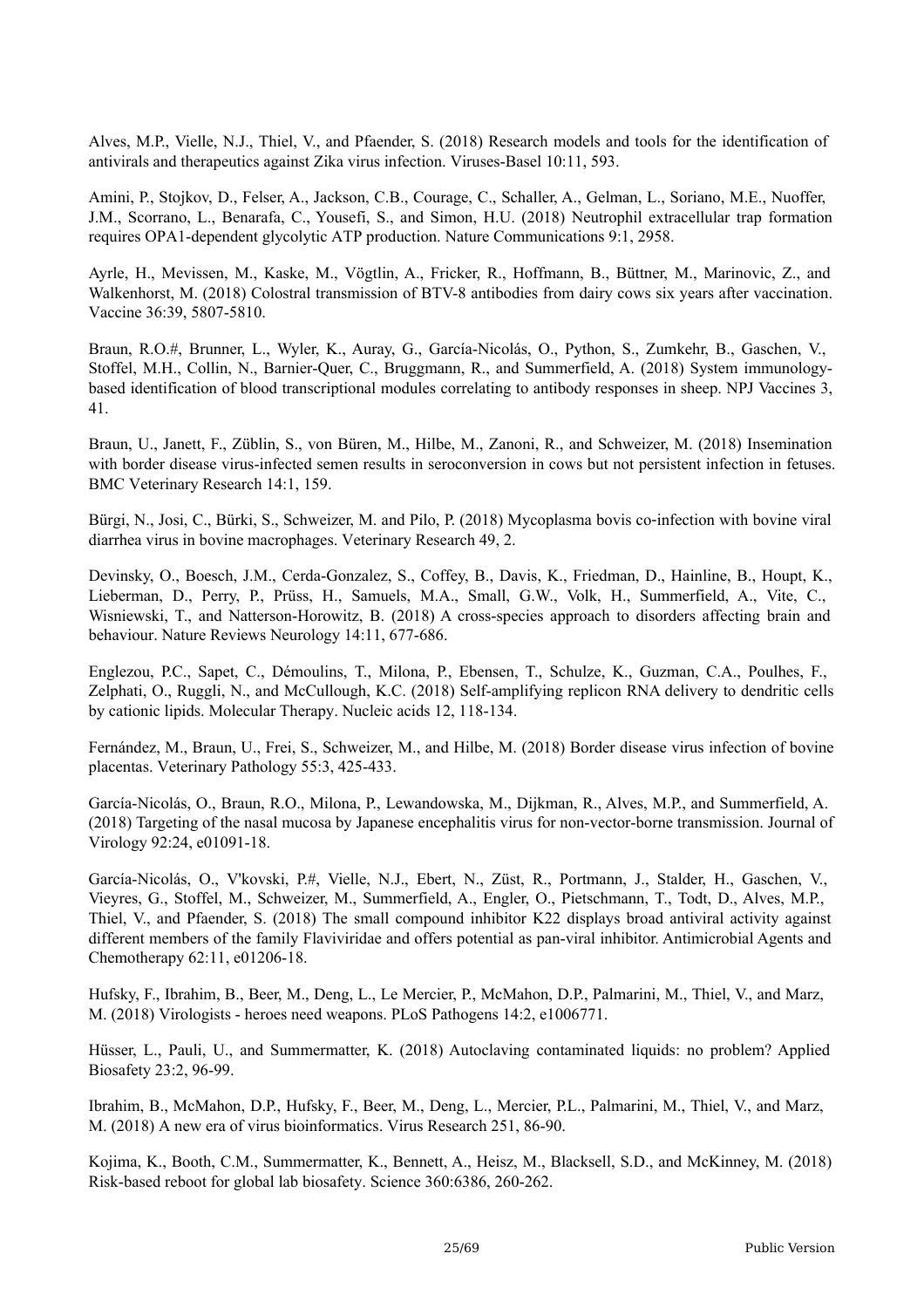Krischuns, T., Günl, F., Henschel, L., Binder, M., Willemsen, J., Schloer, S., Rescher, U., Gerlt, V., Zimmer, G., Nordhoff, C., Ludwig, S., and Brunotte, L. (2018) Phosphorylation of TRIM28 enhances the expression of IFN-β and proinflammatory cytokines during HPAIV infection of human lung epithelial cells. Frontiers in Immunology 9, 2229.

Kümin, D., Gsell Albert, M., and Summermatter, K. (2018) Comparison and validation of three fumigation methods to inactivate foot-and-mouth disease virus. Applied Biosafety 23:2, 70-76.

Locher, S., Schweneker, M., Hausmann, J., and Zimmer, G. (2018) Immunogenicity of propagation-restricted vesicular stomatitis virus encoding Ebola virus glycoprotein in guinea pigs. Journal of General Virology 99:7, 866-879.

Lussi, C., Sauter, K.-S., and Schweizer, M. (2018) Homodimerisation-independent cleavage of dsRNA by a pestiviral nicking endoribonuclease. Scientific Reports 8:1, 8226.

Mazel-Sanchez, B., Boal Carvalho, I., Silva, F., Dijkman, R., and Schmolke, M. (2018) H5N1 influenza A virus PB1-F2 relieves HAX-1-mediated restriction of avian virus polymerase PA in human lung cells. Journal of Virology 92:11, e00425-18.

McElhinney, L.M., Marston, D.A., Wise, E.L., Freuling, C.M., Bourhy, H., Zanoni, R., Moldal, T., Kooi, E.A., Neubauer-Juric, A., Nokireki, T., Muller, T., and Fooks, A.R. (2018) Molecular epidemiology and evolution of European Bat Lyssavirus 2. International Journal of Molecular Sciences 19:1, 156.

Milewska, A., Kindler, E., V'kovski, P., Zeglen, S., Ochman, M., Thiel, V., Rajfur, Z., and Pyrc, K. (2018) APOBEC3-mediated restriction of RNA virus replication. Scientific Reports 8:1, 5960.

Moeschler, S., Locher, S., and Zimmer, G. (2018) 1-Benzyl-3-cetyl-2-methylimidazolium iodide (NH125) is a broad-spectrum inhibitor of virus entry with lysosomotropic features. Viruses-Basel 10:6, 306.

Muth, D., Corman, V.M., Roth, H., Binger, T., Dijkman, R., Gottula, L.T., Gloza-Rausch, F., Balboni, A., Battilani, M., Rihtarič, D., Toplak, I., Ameneiros, R.S., Pfeifer, A., Thiel, V., Drexler, J.F., Müller, M.A., and Drosten, C. (2018) Attenuation of replication by a 29 nucleotide deletion in SARS-coronavirus acquired during the early stages of human-to-human transmission. Scientific Reports 8:1, 15177.

Niemeyer, D., Mösbauer, K., Klein, E.M., Sieberg, A., Mettelman, R.C., Mielech, A.M., Dijkman, R., Baker, S.C., Drosten, C., and Müller, M.A. (2018) The papain-like protease determines a virulence trait that varies among members of the SARS-coronavirus species. PLoS Pathogens 14:9, e1007296.

Pfaender, S., Helfritz, F.A., Siddharta, A., Todt, D., Behrendt, P., Heyden, J., Riebesehl, N., Willmann, W., Steinmann, J., Münch, J., Ciesek, S., and Steinmann, E. (2018) Environmental stability and infectivity of hepatitis C virus (HCV) in different human body fluids. Frontiers in Microbiology 9, 504.

Rapoport, E.M., Khaidukov, S.V., Gaponov, A.M., Pazynina, G.V., Tsygankova, S.V., Ryzhov, I.M., Belyanchikov, I.M., Milona, P., Bovin, N.V., and McCullough, K.C. (2018) Glycan recognition by human blood mononuclear cells with an emphasis on dendritic cells. Glycoconjugate Journal 35, 191-203.

Rappe, J.C.F., de Wilde, A., Di, H., Müller, C., Stalder, H.P., V'kovski, P., Snijder, E., Brinton, M.A., Ziebuhr, J., Ruggli, N., and Thiel, V. (2018) Antiviral activity of K22 against members of the order Nidovirales. Virus Research 246, 28-34.

Renevey, N., and Thür, B. (2018) Outbreak investigation: how to prevent laboratory contamination during highthroughput testing. Revue Scientifique et Technique - Office International des Epizooties 37:3, 843-856.

Sautter, C.A., Auray, G., Python, S., Liniger, M., and Summerfield, A. (2018) Phenotypic and functional modulations of porcine macrophages by interferons and interleukin-4. Developmental and Comparative Immunology 84, 181-192.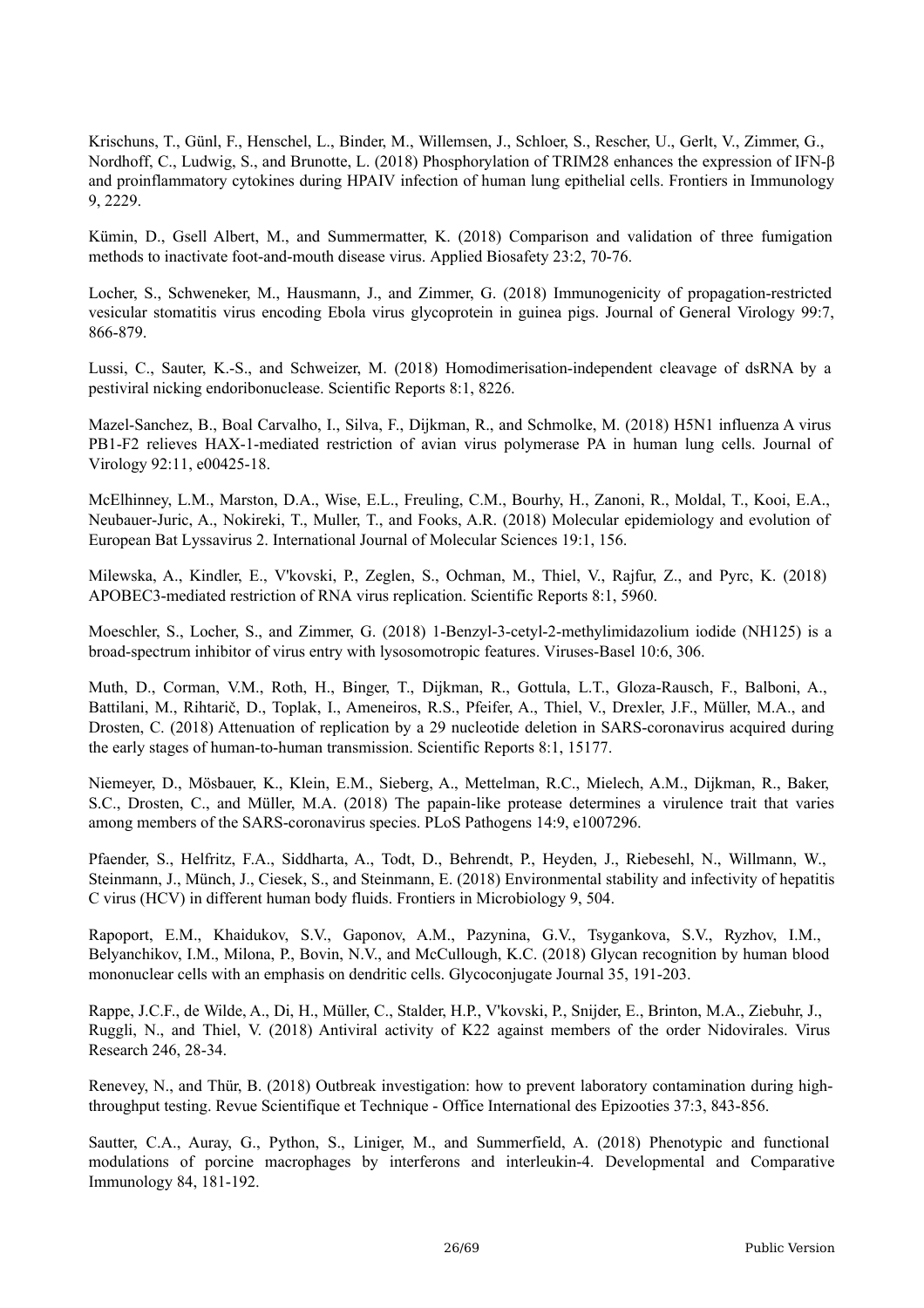Stalder, H.P., Bachofen, C., Schweizer, M., Zanoni, R., Sauerländer, D., and Peterhans, E. (2018) Traces of history conserved over 600 years in the geographic distribution of genetic variants of an RNA virus: Bovine viral diarrhea virus in Switzerland. PLoS ONE 13:12, e0207604.

Talker, S.C., Baumann, A., Barut, G.T., Keller, I., Bruggmann, R., and Summerfield, A. (2018) Precise delineation and transcriptional characterization of bovine blood dendritic-cell and monocyte subsets. Frontiers in Immunology 9, 2505.

Tamò, L., Hibaoui, Y., Kallol, S., Alves, M.P., Albrecht, C., Hostettler, K.E., Feki, A., Rougier, J.S., Abriel, H., Knudsen, L., Gazdhar, A., and Geiser, T. (2018) Generation of an alveolar epithelial type II cell line from induced pluripotent stem cells. American Journal of Physiology - Lung Cellular and Molecular Physiology 315:6, L921- L932.

Tavella, A., Bettini, A., Ceol, M., Zambotto, P., Stifter, E., Kusstatscher, N., Lombardi, R., Nardeli, S., Beato, M.S., Capello, K., and Bertoni, G. (2018) Achievements of an eradication program against caprine arthritis encephalitis virus in South Tyrol, Italy. Veterinary Record 182:2, 51.

Thiel, V. (2018) Synthetic viruses - Anything new? PLoS Pathogens 14:10, e1007019.

Thiel, V., and Berkhout, B. (2018) Virus Research starts publishing the new "Virus Research Consortia Series". Virus Research 257, 119.

van der Hoek, L., Verschoor, E., Beer, M., Höper, D., Wernike, K., Van Ranst, M., Matthijnssens, J., Maes, P., Sastre, P., Rueda, P., Drexler, J.F., Barr, J., Edwards, T., Millner, P., Vermeij, P., de Groof, A., Thiel, V., Dijkman, R., Suter-Riniker, F., Leib, S., Koller, R., Ramette, A., Engler, O., and Beuret, C. (2018) Host switching pathogens, infectious outbreaks and zoonosis: A Marie Skłodowska-Curie innovative training network (HONOURs). Virus Research 257, 120-124.

van Dorland, H.A., Zanoni, R., Gerber, V., Jeannerat, E., Wiederkehr, D., and Burger, D. (2018) Antibody response to Influenza booster vaccination in Franches-Montagnes stallions supplemented with Equi-Strath®: a randomized trial. Veterinary Medicine and Science 4:2, 133-139.

Vielle, N.J., Zumkehr, B., García-Nicolás, O., Blank, F., Stojanov, M., Musso, D., Baud, D., Summerfield, A., and Alves, M.P. (2018) Silent infection of human dendritic cells by African and Asian strains of Zika virus. Scientific Reports 8:1, 5440.

Vreman, S., Auray, G., Savelkoul, H.F.J., Rebel, A., Summerfield, A., and Stockhofe-Zurwieden, N. (2018) Neonatal porcine blood derived dendritic cells subsets show activation after TLR2 or TLR9 stimulation. Developmental and Comparative Immunology 84, 361-370.

Walz, L., Kays, S.-K., Zimmer, G., and von Messling, V. (2018) Sialidase-inhibiting antibody titers correlate with protection from heterologous influenza virus strains of the same neuraminidase subtype. Journal of Virology 92:17, e01006-18.

Yángüez, E., Hunziker, A., Dobay, M.P., Yildiz, S., Schading, S., Elshina, E., Karakus, U., Gehrig, P., Grossmann, J., Dijkman, R., Schmolke, M., and Stertz, S. (2018) Phosphoproteomic-based kinase profiling early in influenza virus infection identifies GRK2 as antiviral drug target. Nature Communications 9:1, 3679.

Zahno ML and Bertoni G. (2018) An immunodominant region of the envelope glyco-protein of small ruminant lentiviruses may function as decoy antigen. Viruses 10, 231.

Notes:

 $N/A$ 

Attachments: N/A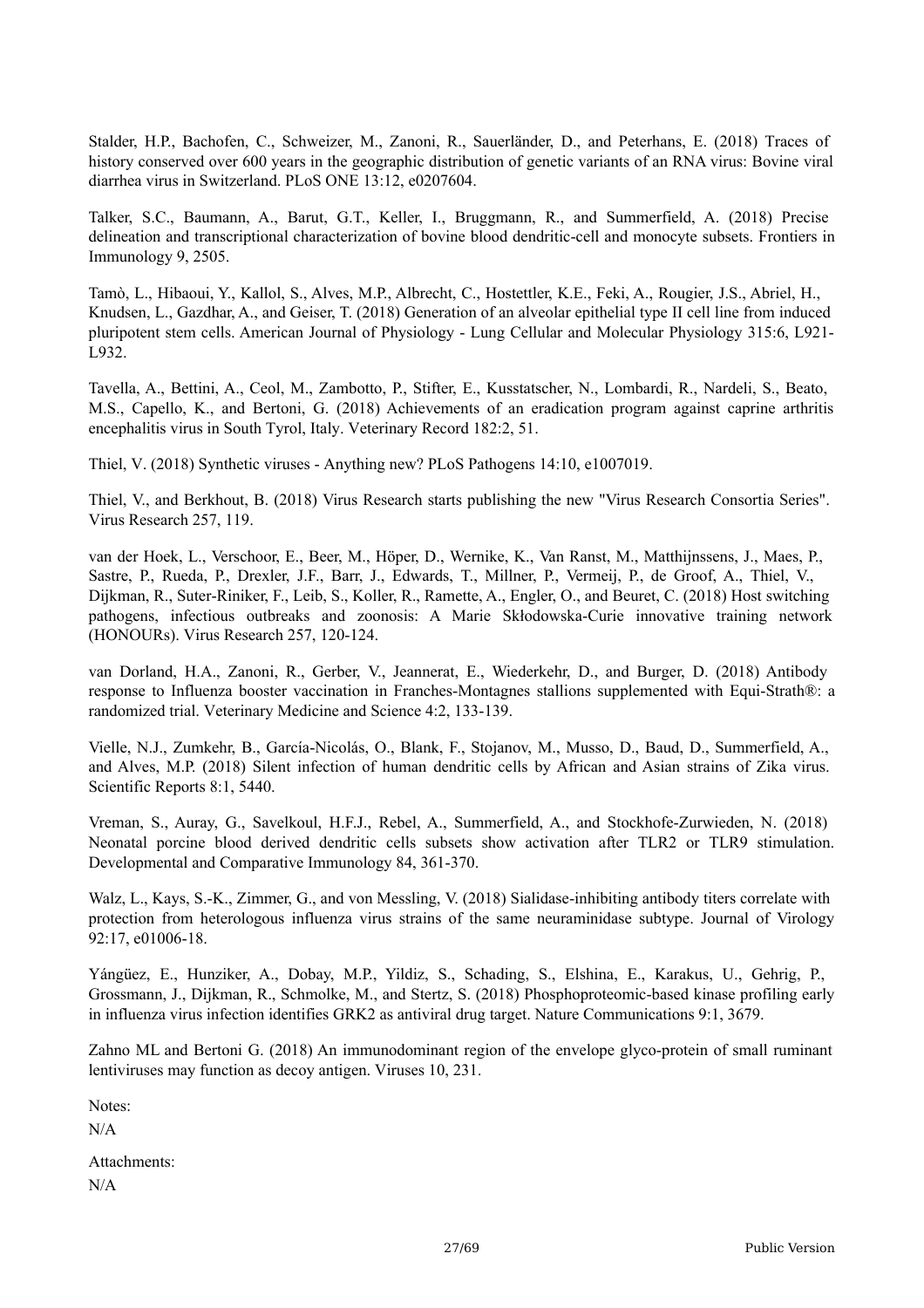5. Briefly describe the biological defence work carried out at the facility, including type(s) of micro-organisms  $\frac{9}{2}$  $\frac{9}{2}$  $\frac{9}{2}$ and/or toxins studied, as well as outdoor studies of biological aerosols.

The Institute of Virology and Immunology (IVI), which is part of the Swiss Federal Food Safety and Veterinary Office, is the ISO 17025 accredited institute for the diagnosis, surveillance and control of highly contagious epizootics. In addition, the IVI pursues research both on these viruses and emerging viral diseases, as well as their potential transmission to man. The IVI is also the competent authority issuing the licenses required for the sale of veterinary immunobiological products. Basic research is carried out in the fields of immunology and virology, and involves influenza virus, foot-and-mouth disease virus, classical swine fever virus and porcine circovirus type 2. The development and diagnostics branches focus on assays and tests for classical and african swine fever, footand-mouth disease, avian influenza, bluetongue, and other highly contagious infectious diseases. In this domain, the IVI occupies a leading position internationally.

For further information please visit: <https://www.ivi.admin.ch/ivi/en/home.html>

1. What is the name of the facility?

#### **Laboratoire de Bactériologie (Bacteriological Laboratory)**

2. Where is it located (include both address and geographical location)? Laboratoire de Bactériologie, Hôpitaux Universitaires de Genève, Rue Gabrielle Perret-Gentil 4, CH-1211 Genève 14, Switzerland

N 46° 11' 37.20", E 6° 8' 59.92"

3. Floor area of laboratory areas by containment level:

BL 2: 394 SqM BL 3: 74 SqM

Total laboratory floor area (SqM): 468

4. The organizational structure of each facility.

(i) Total number of personnel: 7

(ii) Division of personnel: Military: 0 Civilian: 7

(iii) Division of personnel by category: Scientists: 3 Engineers: 0 Technicians: 4 Administrative and support staff: 0

(iv) List the scientific disciplines represented in the scientific/engineering staff.

Medicine, biology, microbiology, molecular biology, bacterial genetics, infectious diseases.

(v) Are contractor staff working in the facility? If so, provide an approximate number.  $\Omega$ 

(vi) What is (are) the source(s) of funding for the work conducted in the facility, including indication if activity is wholly or partly financed by the Ministry of Defence?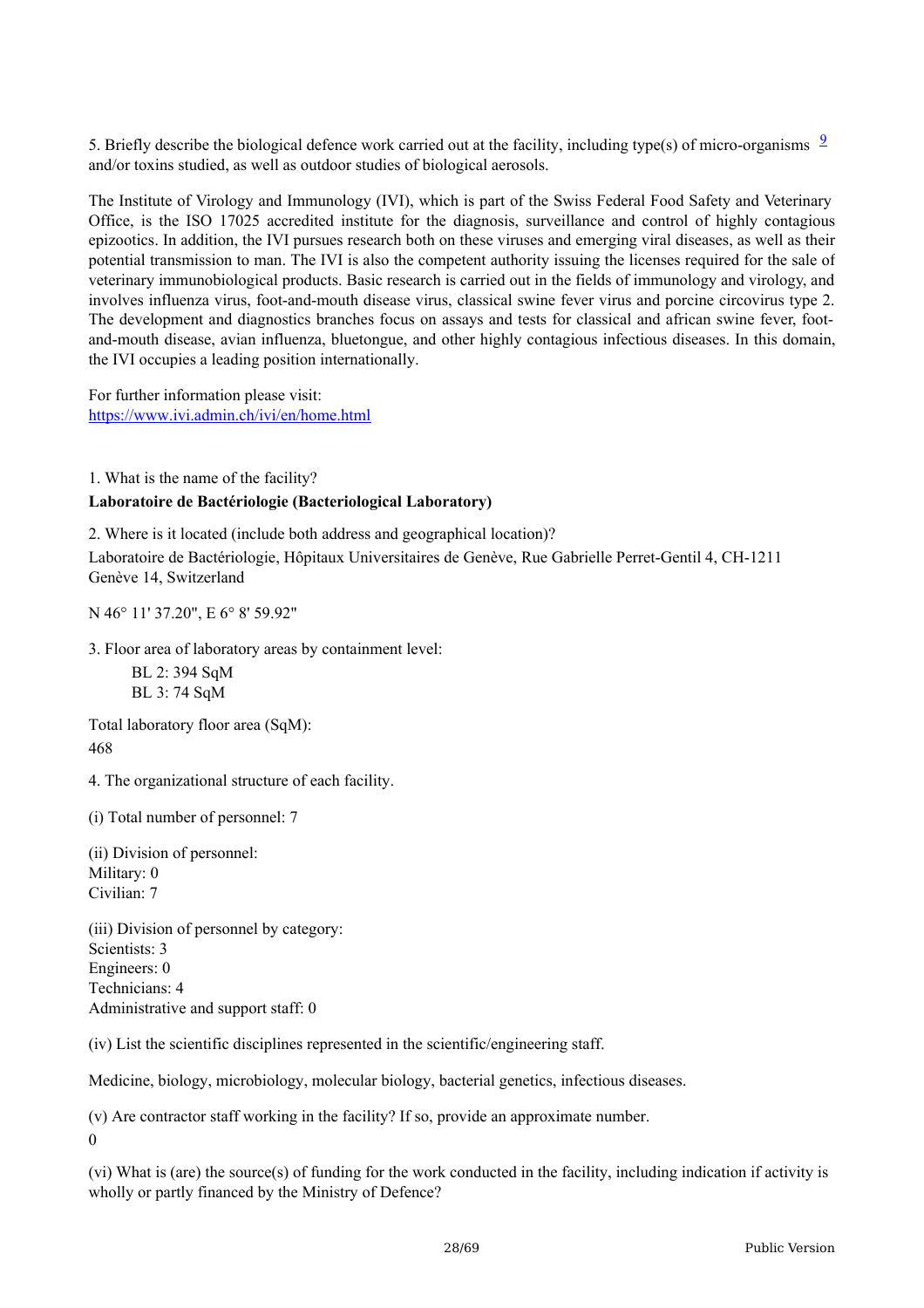Cantons of Fribourg, Genève, Neuchâtel, Valais, Vaud.

Research Development Test & Evaluation Analysis / Diagnosis 40 % Education & Training 13 % Other activities  $0\%$ 5 % 40 % 2 % (costs for maintenance and administration)

(vii) What are the funding levels for the following programme areas:

Research: 0 % Development: 5 % Test and evaluation: 40 %

(viii) Briefly describe the publication policy of the facility:

Publication in open literature.

(ix) Provide a list of publicly-available papers and reports resulting from the work published during the previous 12 months. (To include authors, titles and full references)

Molecular characterization of fluoroquinolones, macrolides, and imipenem resistance in Haemophilus influenzae: analysis of the mutations in QRDRs and assessment of the extent of the AcrAB-TolC-mediated resistance. Cherkaoui A, Gaïa N, Baud D, Leo S, Fischer A, Ruppe E, François P, Schrenzel J. Eur J Clin Microbiol Infect Dis. 2018 Nov;37(11):2201-2210. doi: 10.1007/s10096-018-3362-z. Epub 2018 Aug 25.

Antibiotics stimulate vesicles formation in Staphylococcus aureus in a phage-dependent and independent fashion and via different routes. Andreoni F, Toyofuku M, Menzi C, Kalawong R, Mairpady Shambat S, François P, Zinkernagel AS, Eberl L. Antimicrob Agents Chemother. 2018 Dec 3. pii: AAC.01439-18. doi: 10.1128/AAC.01439-18.

Multiple-Locus Variable Number Tandem Repeat Analysis (MLVA) and Tandem Repeat Sequence Typing (TRST), helpful tools for subtyping Staphylococcus lugdunensis. Dahyot S, Lebeurre J, Argemi X, François P, Lemée L, Prévost G, Pestel-Caron M. Sci Rep. 2018 Aug 3;8(1):11669. doi: 10.1038/s41598-018-30144-y.

Genetic Adaptation of a Mevalonate Pathway Deficient Mutant in Staphylococcus aureus. Reichert S, Ebner P, Bonetti EJ, Luqman A, Nega M, Schrenzel J, Spröer C, Bunk B, Overmann J, Sass P, François P, Götz F. Front Microbiol. 2018 Jul 12;9:1539. doi: 10.3389/fmicb.2018.01539. eCollection 2018.

Colistin heteroresistance and the involvement of the PmrAB regulatory system in Acinetobacter baumannii. Charretier Y, Diene SM, Baud D, Chatellier S, Santiago-Allexant E, van Belkum A, Guigon G, Schrenzel J. Antimicrob Agents Chemother. 2018 Jun 18. pii: AAC.00788-18. doi: 10.1128/AAC.00788-18.

Accuracy of Sensititre YeastOne echinocandins epidemiological cut-off values for identification of FKS mutant Candida albicans and Candida glabrata: a ten year national survey of the Fungal Infection Network of Switzerland (FUNGINOS). Kritikos A, Neofytos D, Khanna N, Schreiber PW, Boggian K, Bille J, Schrenzel J, Mühlethaler K, Zbinden R, Bruderer T, Goldenberger D, Pfyffer G, Conen A, Van Delden C, Zimmerli S, Sanglard D, Bachmann D, Marchetti O, Lamoth F; Fungal Infection Network of Switzerland (FUNGINOS). Clin Microbiol Infect. 2018 Jun 15. pii: S1198-743X(18)30445-2. doi: 10.1016/j.cmi.2018.05.012.

[Microbiota and malnutrition: an overview]. Mareschal J, Schrenzel J, Lazarevic V, Genton L. Rev Med Suisse. 2018 Jun 6;14(610):1194-1199. French.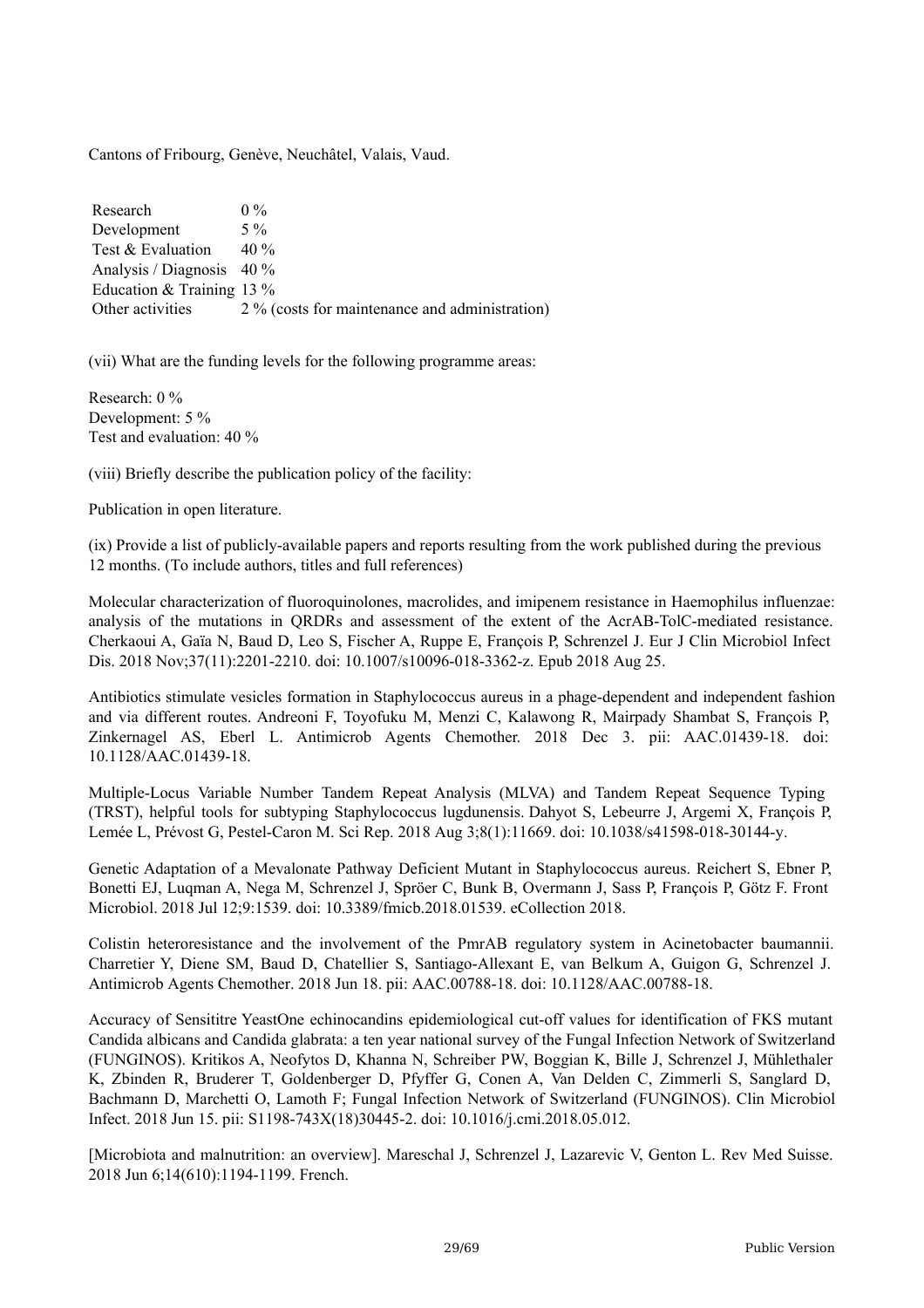Fast identification of dermatophytes by MALDI-TOF/MS using direct transfer of fungal cells on ground steel target plates. da Cunha KC, Riat A, Normand AC, Bosshard PP, de Almeida MTG, Piarroux R, Schrenzel J, Fontao L. Mycoses. 2018 May 15. doi: 10.1111/myc.12793.

Differential expression of hemoglobin receptor, HmbR, between carriage and invasive isolates of Neisseria meningitidis contributes to virulence: lessons from a clonal outbreak. Sevestre J, Diene SM, Aouiti-Trabelsi M, Deghmane AE, Tournier I, François P, Caron F, Taha MK. Virulence. 2018 Apr 11:1-18. doi: 10.1080/21505594.2018.1460064.

Fluconazole non-susceptible breakthrough candidemia after prolonged low-dose prophylaxis: a prospective FUNGINOS study. Orasch C, Mertz D, Garbino J, van Delden C, Emonet S, Schrenzel J, Zimmerli S, Damonti L, Mühlethaler K, Imhof A, Ruef C, Fehr J, Zbinden R, Boggian K, Bruderer T, Flückiger U, Conen A, Khanna N, Frei R, Bregenzer T, Lamoth F, Erard V, Bochud PY, Calandra T, Bille J, Marchetti O; Fungal Infection Network of Switzerland (FUNGINOS). J Infect. 2018 Jan 31. pii: S0163-4453(18)30029-X. doi: 10.1016/j.jinf.2017.12.018.

Azole resistance of Aspergillus fumigatus isolates from the environment and the clinic in Switzerland. Riat A, Plojoux J, Gindro K, Schrenzel J, Sanglard D. Antimicrob Agents Chemother. 2018 Feb 5. pii: AAC.02088-17. doi: 10.1128/AAC.02088-17.

Control of Infectious Diseases in the Era of European Clinical Microbiology Laboratory Consolidation: New Challenges and Opportunities for the Patient and for Public Health Surveillance. Vandenberg O, Kozlakidis Z, Schrenzel J, Struelens MJ, Breuer J. Front Med (Lausanne). 2018 Feb 2;5:15. doi: 10.3389/fmed.2018.00015. eCollection 2018.

Messages from the second International Conference on Clinical Metagenomics (ICCMg2). Ruppé E, Schrenzel J. Microbes Infect. 2018 Mar 7. pii: S1286-4579(18)30049-2. doi: 10.1016/j.micinf.2018.02.005.

Transcriptional Modulation of Penicillin-Binding Protein 1b, Outer Membrane Protein P2 and Efflux Pump (AcrAB-TolC) during Heat Stress Is Correlated to Enhanced Bactericidal Action of Imipenem on Non-typeable Haemophilus influenzae. Cherkaoui A, Diene SM, Fischer A, Leo S, François P, Schrenzel J. Front Microbiol. 2018 Jan 12;8:2676. doi: 10.3389/fmicb.2017.02676. eCollection 2017.

A Potential New Human Pathogen Belonging to Helicobacter Genus, Identified in a Bloodstream Infection. van der Mee-Marquet NL, Bénéjat L, Diene SM, Lemaignen A, Gaïa N, Smet A, Haesebrouck F, Cherkaoui A, Ducournau A, Lacomme S, Gontier E, Bernard L, Mégraud F, Goudeau A, Lehours P, François P. Front Microbiol. 2017 Dec 18;8:2533. doi: 10.3389/fmicb.2017.02533. eCollection 2017.

When Bacterial Culture Fails, Metagenomics Can Help: A Case of Chronic Hepatic Brucelloma Assessed by Next-Generation Sequencing. Lazarevic V, Gaïa N, Girard M, Leo S, Cherkaoui A, Renzi G, Emonet S, Jamme S, Ruppé E, Vijgen S, Rubbia-Brandt L, Toso C, Schrenzel J. Front Microbiol. 2018 Jul 17;9:1566. doi: 10.3389/fmicb.2018.01566. eCollection 2018.

A comparison of Sensititre™ Anaerobe MIC plate with ATB ANA® test for the routine susceptibility testing of common anaerobe pathogens. Cherkaoui A, Fischer A, Azam N, Riat A, Schrenzel J. Eur J Clin Microbiol Infect Dis. 2018 Dec;37(12):2279-2284. doi: 10.1007/s10096-018-3369-5. Epub 2018 Sep 6.

Notes:

N/A

Attachments:

N/A

5. Briefly describe the biological defence work carried out at the facility, including type(s) of micro-organisms  $\frac{9}{2}$  $\frac{9}{2}$  $\frac{9}{2}$ and/or toxins studied, as well as outdoor studies of biological aerosols.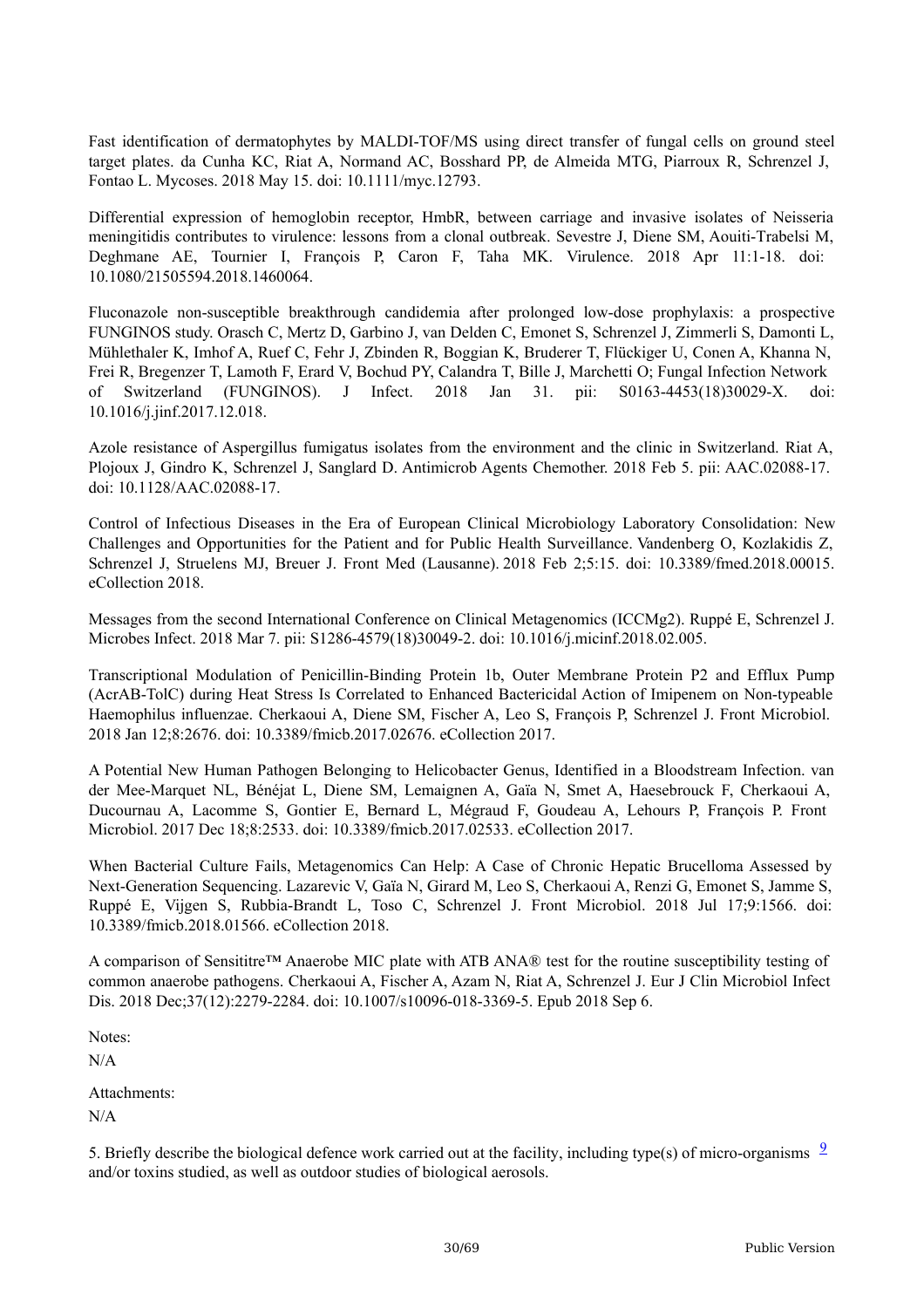The Bacteriological Laboratory, which is part of the University Hospitals of Geneva, is the Regional Competence Center for the primary analysis of bacteriological samples suspicious of a bioterror-related background. Protocols for the detection of bacteria causing anthrax, plague, tularemia and brucellosis have been established in close collaboration with the National Reference Center for Anthrax. Furthermore, there is a strong link between the Bacteriological Laboratory and the Genomic Research Laboratory that is almost exclusively executing basic and applied research projects under joint leadership. Translational research is actively promoted through this channel of cooperation.

For further information please visit (website in French): <https://www.hug-ge.ch/laboratoire-bacteriologie>

1. What is the name of the facility?

#### **Laboratoires de Diagnostic de l'Institut de Microbiologie (Diagnostic Laboratories of the Institute of Microbiology)**

2. Where is it located (include both address and geographical location)?

Laboratoires de Diagnostic de l'Institut de Microbiologie, Département de Pathologie et Médecine de Laboratoire, Centre Hospitalier Universitaire Vaudois, Rue du Bugnon 48, CH-1011 Lausanne, Switzerland

N 46° 31' 30.57", E 6° 38' 29.15"

3. Floor area of laboratory areas by containment level:

BL 3: 77 SqM

Total laboratory floor area (SqM): 77

4. The organizational structure of each facility.

(i) Total number of personnel: 13

(ii) Division of personnel: Military: 0 Civilian: 13

(iii) Division of personnel by category: Scientists: 6 Engineers: 0 Technicians: 7 Administrative and support staff: 0

(iv) List the scientific disciplines represented in the scientific/engineering staff.

Bacteriology, mycology, parasitology, virology.

(v) Are contractor staff working in the facility? If so, provide an approximate number.  $\Omega$ 

(vi) What is (are) the source(s) of funding for the work conducted in the facility, including indication if activity is wholly or partly financed by the Ministry of Defence?

Cantons of Fribourg, Genève, Neuchâtel, Valais, Vaud.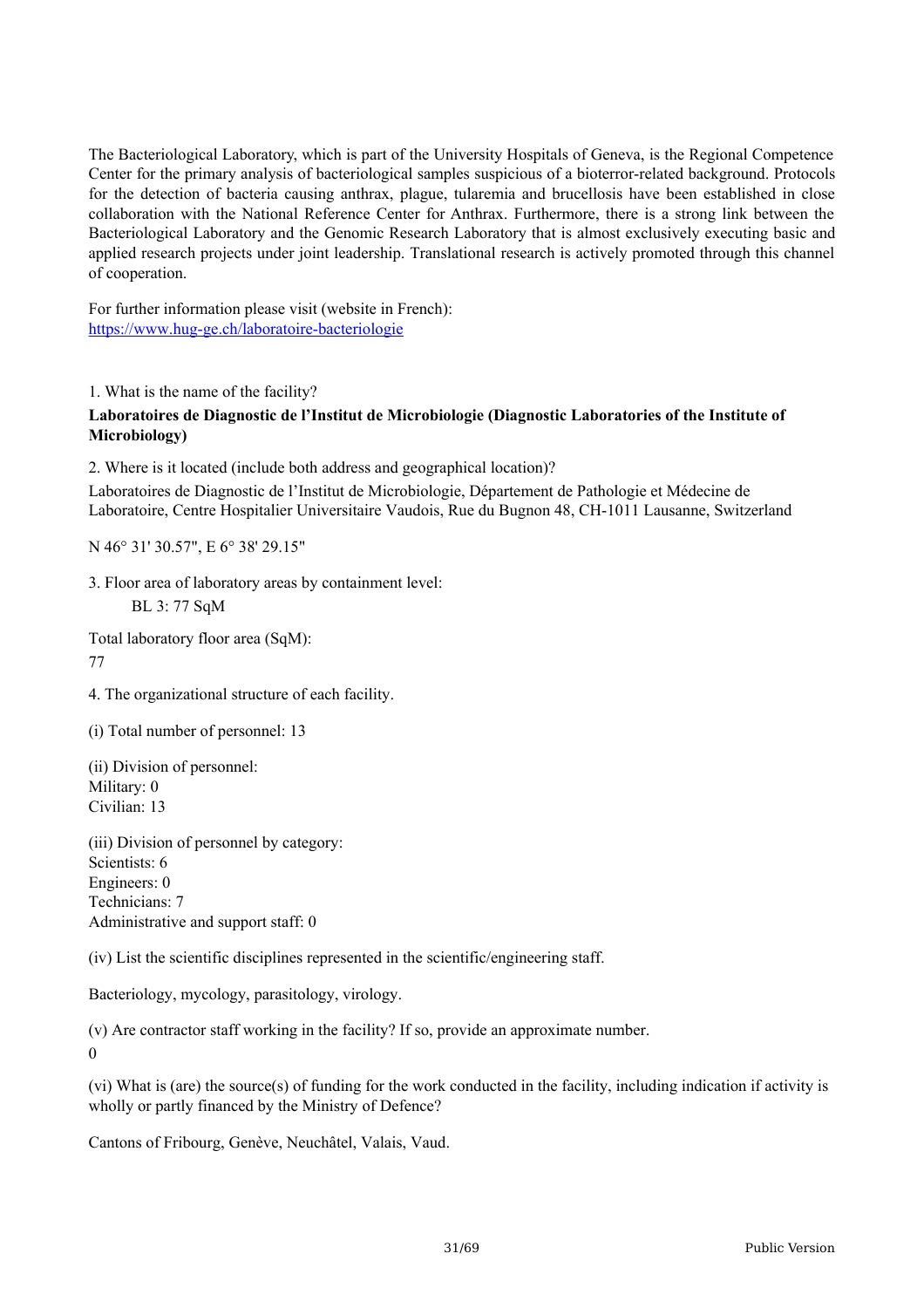Research Development Test & Evaluation Analysis / Diagnosis 70 % Education & Training 20 % Other activities  $0\%$ 5 % 5 %  $0\%$ 

(vii) What are the funding levels for the following programme areas:

Research: 0 % Development: 5 % Test and evaluation: 5 %

(viii) Briefly describe the publication policy of the facility:

Publication in open literature.

(ix) Provide a list of publicly-available papers and reports resulting from the work published during the previous 12 months. (To include authors, titles and full references)

Added Value of Xpert MTB/RIF Ultra for Diagnosis of Pulmonary Tuberculosis in a Low-Prevalence Setting. Opota O, Zakham F, Mazza-Stalder J, Nicod L, Greub G, Jaton K. J Clin Microbiol. 2019 Jan 30;57(2).

Prevalence of Anaplasma phagocytophilum and Coxiella burnetii in Ixodes ricinus ticks in Switzerland: an underestimated epidemiologic risk. Pilloux L, Baumgartner A, Jaton K, Lienhard R, Ackermann-Gäumann R, Beuret C, Greub G. New Microbes New Infect. 2018 Sep 6;27:22-26.

Comparison of analytical performances of the Roche Cobas 6800 CT/NG assay with the Abbott m2000 Real Time CT/NG assay for detecting Chlamydia trachomatis and Neisseria gonorrhoeae. Cherkaoui A, Renzi G, Mombelli M, Jaton K, Yerly S, Vuilleumier N, Schrenzel J. J Med Microbiol. 2019 Feb;68(2):197-200.

Role of bi-weekly serum galactomannan screening for the diagnosis of invasive aspergillosis in haematological cancer patients. Couchepin J, Brunel AS, Jaton K, Meylan P, Bochud PY, Lamoth F. Mycoses. 2018 Jun;61(6):350-354.

A cluster of multidrug-resistant Mycobacterium tuberculosis among patients arriving in Europe from the Horn of Africa: a molecular epidemiological study. Walker TM, Merker M, Knoblauch AM, Helbling P, Schoch OD, van der Werf MJ, Kranzer K, Fiebig L, Kröger S, Haas W, Hoffmann H, Indra A, Egli A, Cirillo DM, Robert J, Rogers TR, Groenheit R, Mengshoel AT, Mathys V, Haanperä M, Soolingen DV, Niemann S, Böttger EC, Keller PM; MDR-TB Cluster Consortium. Lancet Infect Dis. 2018. Apr;18(4):431-440.

Notes: N/A

Attachments: N/A

5. Briefly describe the biological defence work carried out at the facility, including type(s) of micro-organisms  $\frac{9}{2}$  $\frac{9}{2}$  $\frac{9}{2}$ and/or toxins studied, as well as outdoor studies of biological aerosols.

The Diagnostic Laboratories of the Institute of Microbiology, which are part of the University Hospital of Lausanne, are the Regional Competence Center for the primary analysis of samples suspicious of a bioterrorrelated background. Due to its other diagnostic activities, it is able to cover the whole spectrum of microbiology.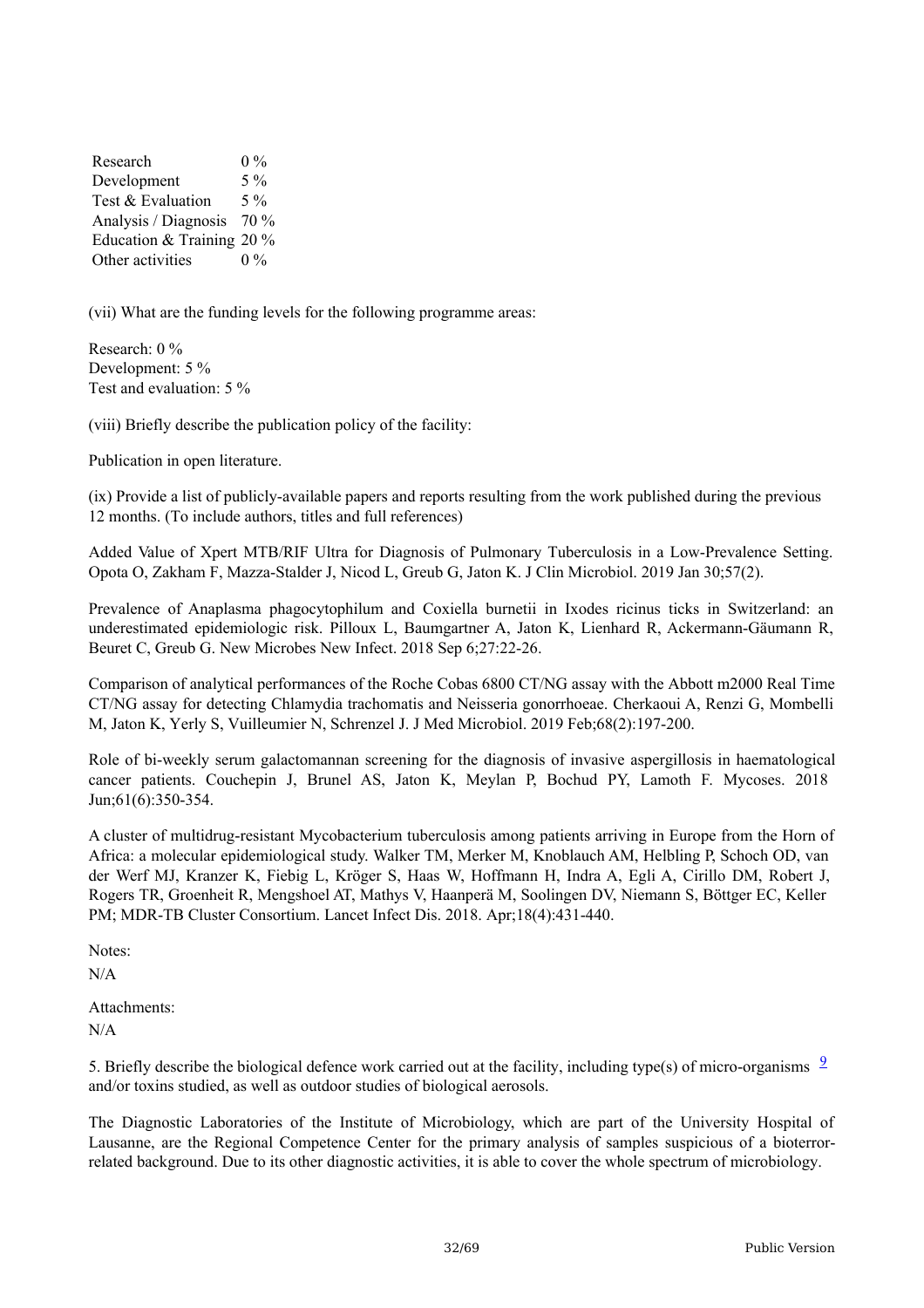Of note, in 2017, the Diagnostic Laboratories of the Institute of Microbiology obtained the necessary funds for an upgrade and expansion of its BSL3 laboratory. The construction started in February 2017 and will be finished in May 2019. During this period all these activities are carried out in the research BSL3 laboratory of the Institute according to the good laboratories practices recommended.

The new BSL3 laboratory will be the reference BSL3 laboratory of the hospital (CHUV) for the diagnosis and manipulation of BSL3 samples, strains, microorganisms that may be encountered in the daily work as well as environmental samples for the Regional Laboratory Network.

For further information please visit: <https://www.chuv.ch/en/microbiologie/imu-home/diagnostics/>

1. What is the name of the facility?

#### **Institut für Medizinische Mikrobiologie (Department of Medical Microbiology)**

2. Where is it located (include both address and geographical location)?

Institut für Medizinische Mikrobiologie, Zentrum für LaborMedizin, Luzerner Kantonsspital, Luzerner Kantonsspital Haus 47, Spitalstrasse, CH-6000 Luzern 16, Switzerland

N 47° 3' 32.45", E 8° 18' 1.17"

3. Floor area of laboratory areas by containment level:

BL 2: 716 SqM BL 3: 62 SqM

Total laboratory floor area (SqM): 778

4. The organizational structure of each facility.

(i) Total number of personnel: 8

(ii) Division of personnel: Military: 0 Civilian: 8

(iii) Division of personnel by category: Scientists: 3 Engineers: 0 Technicians: 4 Administrative and support staff: 1

(iv) List the scientific disciplines represented in the scientific/engineering staff.

Clinical microbiology (all disciplines; diagnostics and applied research).

(v) Are contractor staff working in the facility? If so, provide an approximate number. 0

(vi) What is (are) the source(s) of funding for the work conducted in the facility, including indication if activity is wholly or partly financed by the Ministry of Defence?

Cantons of Luzern, Nidwalden, Obwalden, Schwyz, Uri.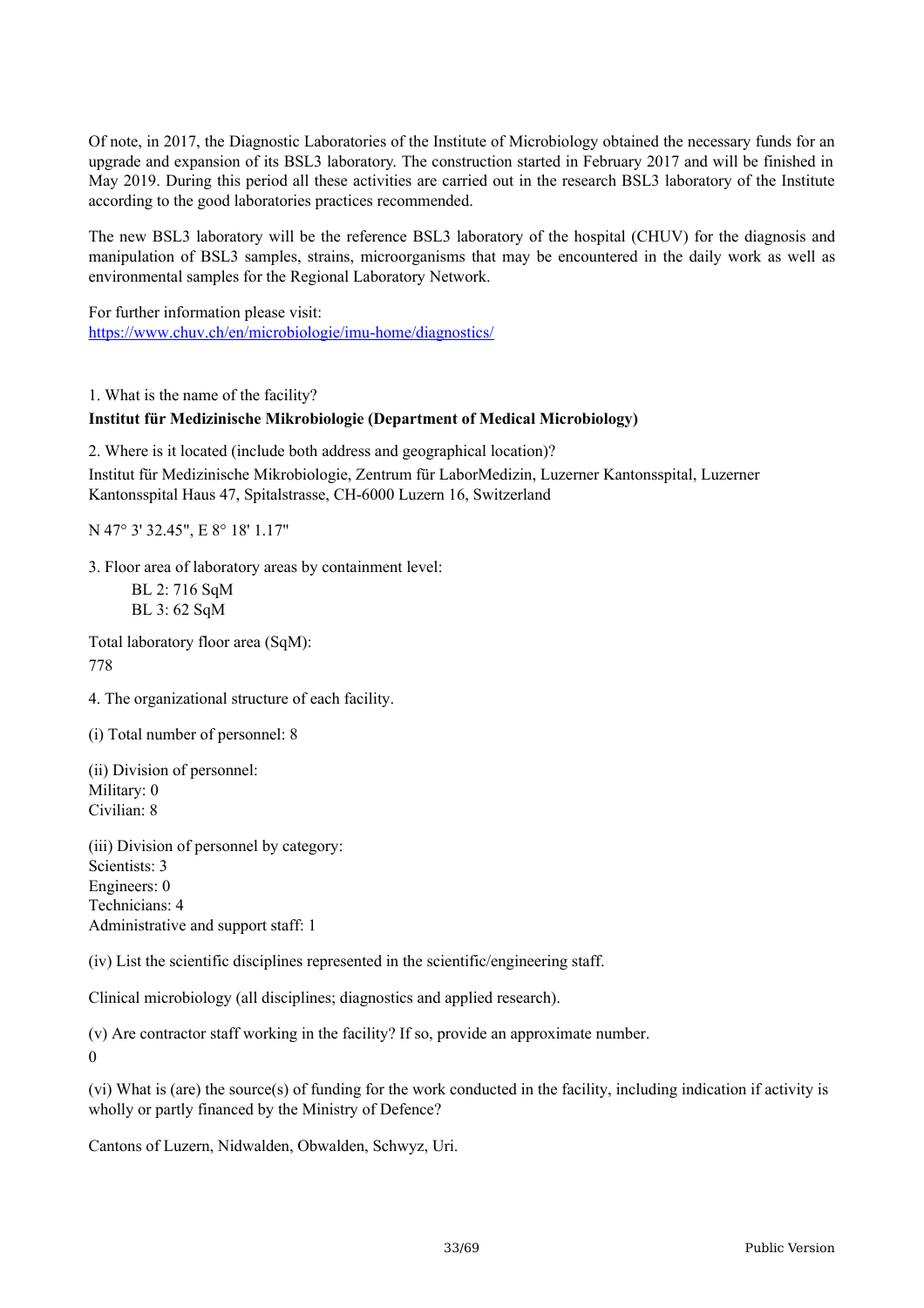Research Development Test & Evaluation Analysis / Diagnosis 75 % Education & Training 10 % Other activities  $0\%$  $0\%$ 15 %  $0\%$ 

(vii) What are the funding levels for the following programme areas:

Research: 0 % Development: 0 % Test and evaluation: 15 %

(viii) Briefly describe the publication policy of the facility:

Publication in open literature.

(ix) Provide a list of publicly-available papers and reports resulting from the work published during the previous 12 months. (To include authors, titles and full references)

No publicly available papers or reports published in 2018.

Notes:

N/A

Attachments:

N/A

5. Briefly describe the biological defence work carried out at the facility, including type(s) of micro-organisms  $\frac{9}{2}$  $\frac{9}{2}$  $\frac{9}{2}$ and/or toxins studied, as well as outdoor studies of biological aerosols.

The Department of Medical Microbiology, as part of the Zentrum für LaborMedizin, Luzerner Kantonsspital, is accredited (ISO / EN 17025) for clinical bacteriology, mycology, mycobacteriology, parasitology, molecular diagnostics, serology. The current focus of applied research activities is on specific bacteriological / molecular testing topics. In addition, it is the Regional Competence Center for primary analyses of samples suspicious of a bioterror-related background.

For further information please visit (website in German): [https://www.luks.ch/standorte/luzern/kliniken/zentrum-fuer-labormedizin/institut-fuer-medizinische](https://www.luks.ch/standorte/luzern/kliniken/zentrum-fuer-labormedizin/institut-fuer-medizinische-mikrobiologie.html)mikrobiologie.html

1. What is the name of the facility?

#### **Institut für Medizinische Mikrobiologie (Institute of Medical Microbiology)**

2. Where is it located (include both address and geographical location)? Institut für Medizinische Mikrobiologie, Medizinische Fakultät, Universität Zürich, Gloriastrasse 30/32, CH-8006 Zürich, Switzerland

N 47° 22' 36.20", E 8° 33' 11.18"

3. Floor area of laboratory areas by containment level: BL 3: 20 SqM

Total laboratory floor area (SqM):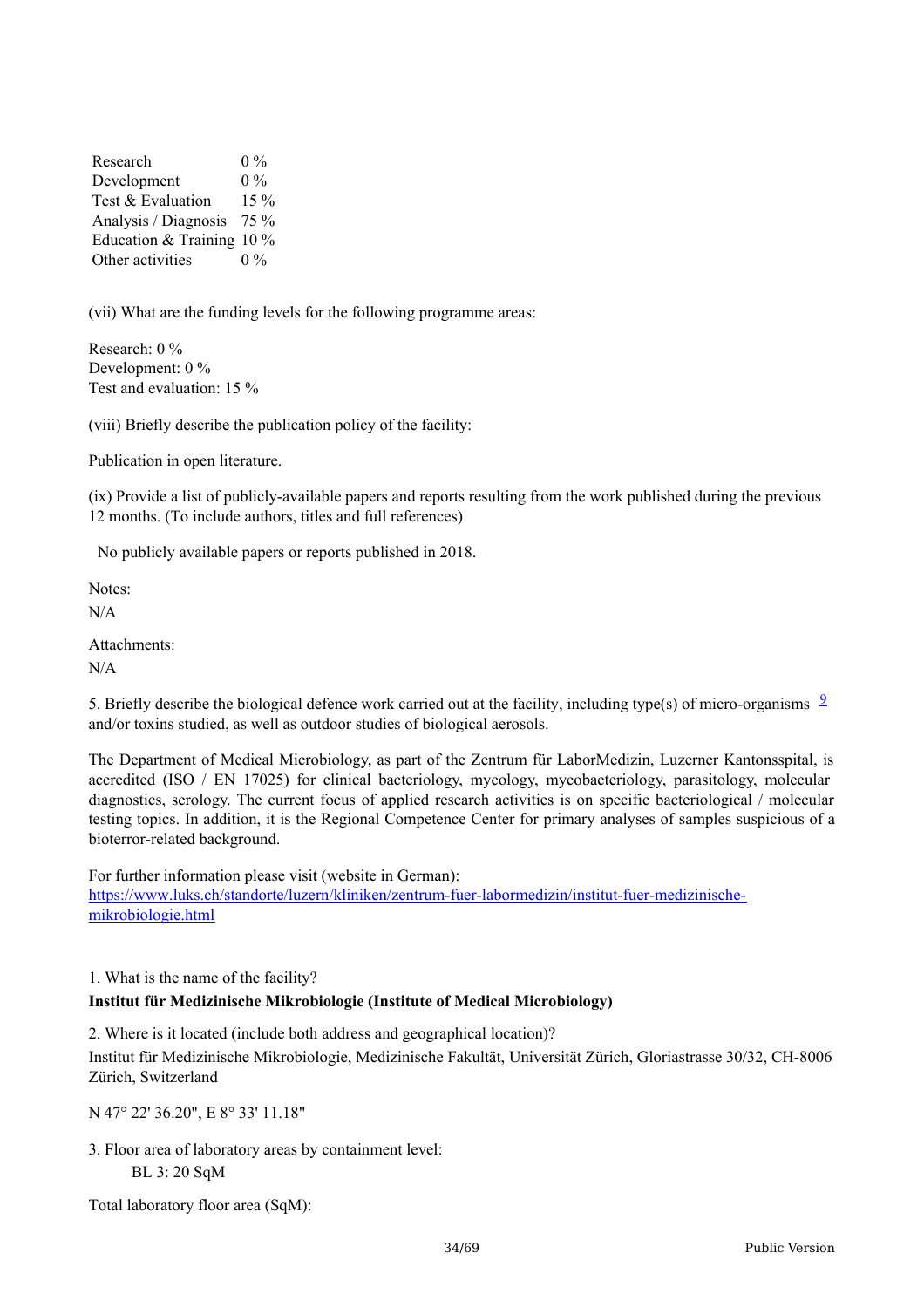20

4. The organizational structure of each facility.

(i) Total number of personnel: 3

(ii) Division of personnel: Military: 0 Civilian: 3

(iii) Division of personnel by category: Scientists: 2 Engineers: 0 Technicians: 1 Administrative and support staff: 0

(iv) List the scientific disciplines represented in the scientific/engineering staff.

Microbiology (bacteriology / mycology).

(v) Are contractor staff working in the facility? If so, provide an approximate number.

0

(vi) What is (are) the source(s) of funding for the work conducted in the facility, including indication if activity is wholly or partly financed by the Ministry of Defence?

Cantons of Appenzell Ausserrhoden, Appenzell Innerrhoden, Glarus, Graubünden, Sankt Gallen, Schaffhausen, Thurgau, Zug, Zürich, and the Principality of Liechtenstein.

Research Development Test & Evaluation Analysis / Diagnosis 80 % Education & Training 10 % Other activities  $0\%$  $0\%$  $10\%$  $0\%$ 

(vii) What are the funding levels for the following programme areas:

Research: 0 % Development: 0 % Test and evaluation: 10 %

(viii) Briefly describe the publication policy of the facility:

Publication in open literature.

(ix) Provide a list of publicly-available papers and reports resulting from the work published during the previous 12 months. (To include authors, titles and full references)

Ribosome levels selectively regulate translation and lineage commitment to human hematopoiesis. Khajuria RK, Munschauer M, Ulirsch JC, Fiorini C, Ludwig LS, McFarland SK, Abdulhay NJ, Specht H, Keshishian H, Mani DR, Jovanovic M, Ellis SR, Fulco CP, Engreitz JM, Schütz S, Lian J, Gripp KW, Weinberg OK, Pinkus GS, Gehrke L, Regev A, Lander ES, Gazda HT, Lee Wy, Panse VG, Carr SA, Sankaran VG (2018) Cell 173: 90-103.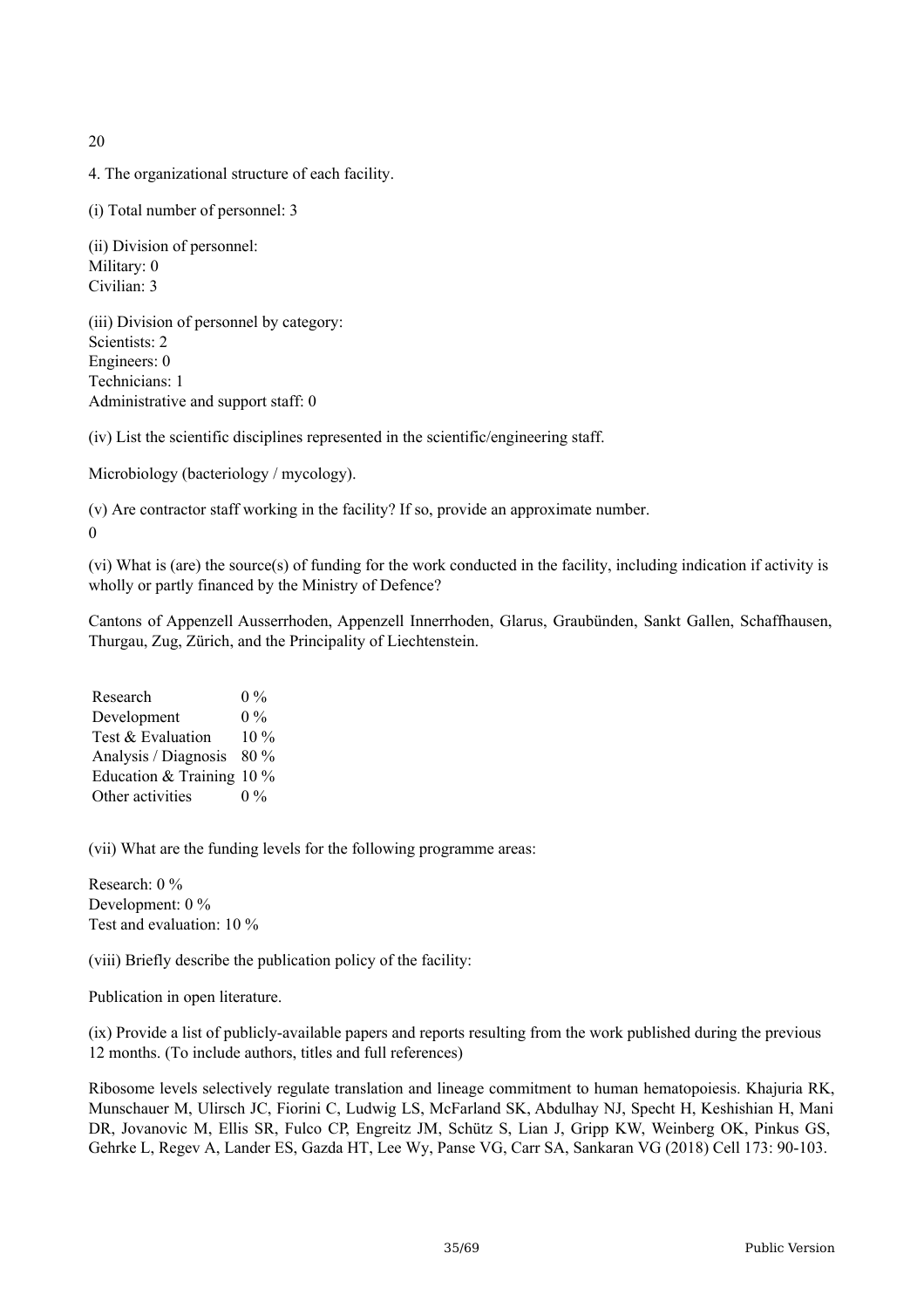A cluster of multidrug-resistant Mycobacterium tuberculosis among patients arriving in Europe from the Horn of Africa: a molecular epidemiological study. Walker TM, Merker M, Knoblauch AM, Helbling P, Schoch OD, van der Werf MJ, Kranzer K, Fiebig L, Kröger S, Haas W, Hoffmann H, Indra A, Egli A, Cirillo DM, Robert J, Rogers TR, Groenheit R, Mengshoel AT, Mathys V, Haanperä M, Soolingen DV, Niemann S, Böttger EC, Keller PM; MDR-TB Cluster Consortium (2018) Lancet Infect Dis 18: 431-440.

Correction to: Catheter retention as a consequence rather than a cause of unfavorable outcome in candidemia. Damonti L, Erard V, Garbino J, Schrenzel J, Zimmerli S, Mühlethaler K, Imhof A, Zbinden R, Fehr J, Boggian K, Bruderer T, Flückiger U, Frei R, Orasch C, Conen A, Khanna N, Bregenzer T, Bille J, Lamoth F, Marchetti O, Bochud PY; Fungal Infection Network of Switzerland (FUNGINOS) (2018) Intensive Care Med 44: 405-407.

Atomistic Mechanism of Large-Scale Conformational Transition in a Heterodimeric ABC Exporter. Göddeke H, Timachi MH, Hutter CAJ, Galazzo L, Seeger MA, Karttunen M, Bordignon E, Schäfer LV (2018) J Am Chem Soc 140: 4543-4551.

Molecular basis for disassembly of an importin:ribosomal protein complex by the escortin Tsr2. Schütz S, Michel E, Damberger FF, Oplová M, Peña C, Leitner A, Aebersold R, Allain FH, Panse VG (2018) Nat Commun 9: 3669.

Treatment outcome definitions in nontuberculous mycobacterial pulmonary disease: an NTM-NET consensus statement. van Ingen J, Aksamit T, Andrejak C, Böttger EC, Cambau E, Daley CL, Griffith DE, Guglielmetti L, Holland SM, Huitt GA, Koh WJ, Lange C, Leitman P, Marras TK, Morimoto K, Olivier KN, Santin M, Stout JE, Thomson R, Tortoli E, Wallace RJ Jr, Winthrop KL, Wagner D; for NTM-NET (2018) Eur Respir J 51: 1800170.

Structure of a eukaryotic cytoplasmic pre-40S ribosomal subunit. Scaiola A, Peña C, Weisser M, Böhringer D, Leibundgut M, Klingauf-Nerurkar P, Gerhardy S, Panse VG, Ban N (2018) EMBO J 37: e98499.

Association of Cutibacterium avidum Colonization in the Groin With Obesity: A Potential Risk Factor for Hip Periprosthetic Joint Infection. Böni L, Kuster SP, Bartik B, Zbinden R, Zingg PO, Achermann Y (2018) Clin Infect Dis 67: 1878-1882.

Propionibacterium avidum – a virulent pathogen causing hip periprosthetic joint infection. Achermann Y, Liu J, Zbinden R, Zingg PO, Anagnostopoulos A, Barnard E, Sutter R, Li H, McDowell A, Zinkernagel AS (2018) Clin Infect Dis 66: 54-63.

Mutant MRPS5 affects mitoribosomal accuracy and confers stress-related behavioral alterations. Akbergenov R, Duscha S, Fritz A-K, Juskeviciene R, Oishi N, Schmitt K, Shcherbakov D, Teo Y, Boukari H, Freihofer P, Isnard-Petit P, Oettinghaus B, Frank S, Thiam K, Rehrauer H, Westhof E, Schacht J, Eckert A, Wolfer D, Böttger EC (2018) EMBO Rep 19: e46193.

The Mycobacterial LexA/RecA-Independent DNA Damage Response Is Controlled by PafBC and the Pup-Proteasome System. Müller AU, Imkamp F, Weber-Ban E (2018) Cell Reports 23: 3551-3564.

Multiplex PCR on the Bronchoalveolar Lavage Fluid of Immunocompromised Patients. Affolter K, Schumann DM, Tamm M, Jahn K, Siebeneichler A, Junker L, Wagner K, Keller PM, Frei R, Stolz D (2018) Chest 154: 722- 725.

Synthetic single domain antibodies for the conformational trapping of membrane proteins. Zimmermann I, Egloff P, Hutter CA, Arnold FM, Stohler P, Bocquet N, Hug MN, Huber S, Siegrist M, Hetemann L, Gera J, Gmür S, Spies P, Gygax D, Geertsma ER, Dawson RJ, Seeger MA (2018) Elife 7: e34317.

Aortic Endograft Infection with Mycobacterium chimaera and Granulicatella adiacens, Switzerland, 2014. Plate A, Kohl TA, Keller PM, Majer S, Fulchini R, Strahm C, Medugno C, Rancic Z, Husmann L, Sax H, Niemann S, Hasse B (2018) Emerg Infect Dis 24: 1700-1704.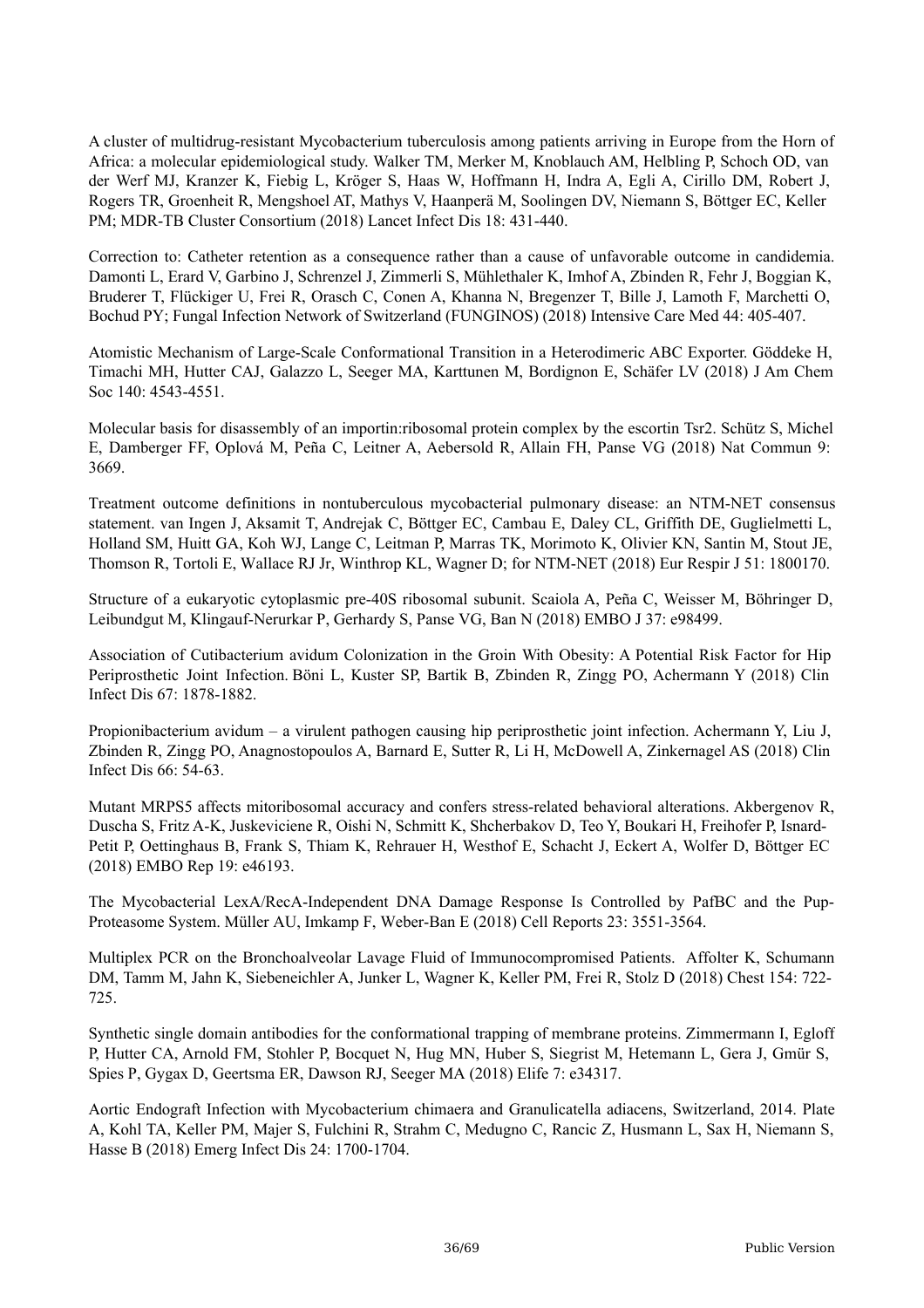Global health estimate of invasive Mycobacterium chimaera infections associated with heater-cooler devices in cardiac surgery. Sommerstein R, Hasse B, Marschall J, Sax H, Genoni M, Schlegel M, Widmer AF; Swiss Chimaera Taskforce (Consiglio J, Erny S, Gardiol C, Häussler A, Keller PM, Koch D, Masserey V, Moreno R, Schulthess B, Wälti M) (2018) Emerg Infect Dis 24: 576-578.

Legionella-containing vacuoles capture PtdIns(4)P-rich vesicles derived from the Golgi apparatus. Weber S, Steiner B, Welin A, Hilbi H (2018) MBio 9: e02420-18.

Inflammatory disorders mimicking periprosthetic joint infections may result in false-positive α-defensin. Plate A, Stadler L, Sutter R, Anagnostopoulos A, Frustaci D, Zbinden R, Fucentese SF, Zinkernagel AS, Zingg PO, Achermann Y (2018) Clin Microbiol Infect 24: 1212.e1-1212.e6.

Evaluation of the Lightmix® Mycoplasma macrolide assay for the detection of macrolide resistant Mycoplasma pneumoniae in pneumonia patients. Wagner K, Imkamp F, Pires V, Keller PM (2018) Clin Microbiol Infect: Epub ahead of print.

Rapid disk diffusion antibiotic susceptibility testing for Pseudomonas aeruginosa, Acinetobacter baumanii and Enterococcus. Hombach M, Jetter M, Keller PM, Blöchliger N, Kolesnik-Goldmann N, Böttger EC (2018) J Antimicrob Chemother 73: 385-391.

Combining forecast probabilities with graphical visualization for improved reporting of antimicrobial susceptibility testing. Mancini S, Marchesi M, Blöchliger N, Schmid M, Courvalin P, Keller P, Böttger EC (2018) J Antimicrob Chemother 73: 2266-2268.

Fluconazole non-susceptible breakthrough candidemia after prolonged low-dose prophylaxis: a prospective FUNGINOS study. Orasch C, Mertz D, Garbino J, van Delden C, Emonet S, Schrenzel J, Zimmerli S, Damonti L, Mühlethaler K, Imhof A, Ruef C, Fehr J, Zbinden R, Boggian K, Bruderer T, Flückiger U, Conen A, Khanna N, Frei R, Bregenzer T, Lamoth F, Erard V, Bochud PY, Calandra T, Bille J, Marchetti O; Fungal Infection Network of Switzerland (FUNGINOS) (2018) J Infect 76: 489-495.

Effects of the 1- N-(4-amino-2 S-hydroxybutyryl) and 6'- N-(2-hydroxyethyl) substituents on ribosomal selectivity, cochleotoxicity, and antibacterial activity in the sisomicin class of aminoglycoside antibiotics. Sonousi A, Sarpe VA, Brilkova M, Schacht J, Vasella A, Böttger EC, Crich D (2018) ACS Infect Dis 4: 1114-1120.

Molecular mechanisms of intrinsic streptomycin resistance in Mycobacterium abscessus. Dal Molin M, Gut M, Rominski A, Haldimann K, Becker K, Sander P (2018) Antimicrob Agents Chemother 62: e01427-17.

A uniform cloning platform for mycobacterial genetics and protein production. Arnold FM, Hohl M, Remm S, Koliwer-Brandl H, Adenau S, Chusri S, Sander P, Hilbi H, Seeger MA (2018) Sci Rep 8: 9539.

Molecular detection of fungal pathogens in clinical specimens by 18S rDNA high-throughput screening in comparison to ITS PCR and culture. Wagner K, Springer B, Pires VP, Keller PM (2018) Sci Rep 8: 6964.

Corynebacterium species rarely cause orthopedic infections. Kalt F, Schulthess B, Sidler F, Herren S, Fucentese SF, Zingg PO, Berli M, Zinkernagel AS, Zbinden R, Achermann Y (2018) J Clin Microbiol 56: e01200-18.

Whole-Genome Sequencing of Aggregatibacter Species Isolated from Human Clinical Specimens and Description of Aggregatibacter kilianii sp. nov. Murra M, Lützen L, Barut A, Zbinden R, Lund M, Villesen P, Nørskov-Lauritsen N (2018) J Clin Microbiol 56: e00053-18.

Pathogen identification by multiplex Lightmix® RT-PCR in patients with meningitis and culture-negative cerebrospinal fluid. Wagner K, Springer B, Pires VP, Keller PM (2018) J Clin Microbiol 56: e01492-17.

A Library-Based Screening Strategy for the Identification of DARPins as Ligands for Receptor-Targeted AAV and Lentiviral Vectors. Hartmann J, Münch RC, Freiling RT, Schneider IC, Dreier B, Samukange W, Koch, J, Seeger MA, Plückthun A, Buchholz CJ (2018) Mol Ther Methods Clin Dev 10: 128-143.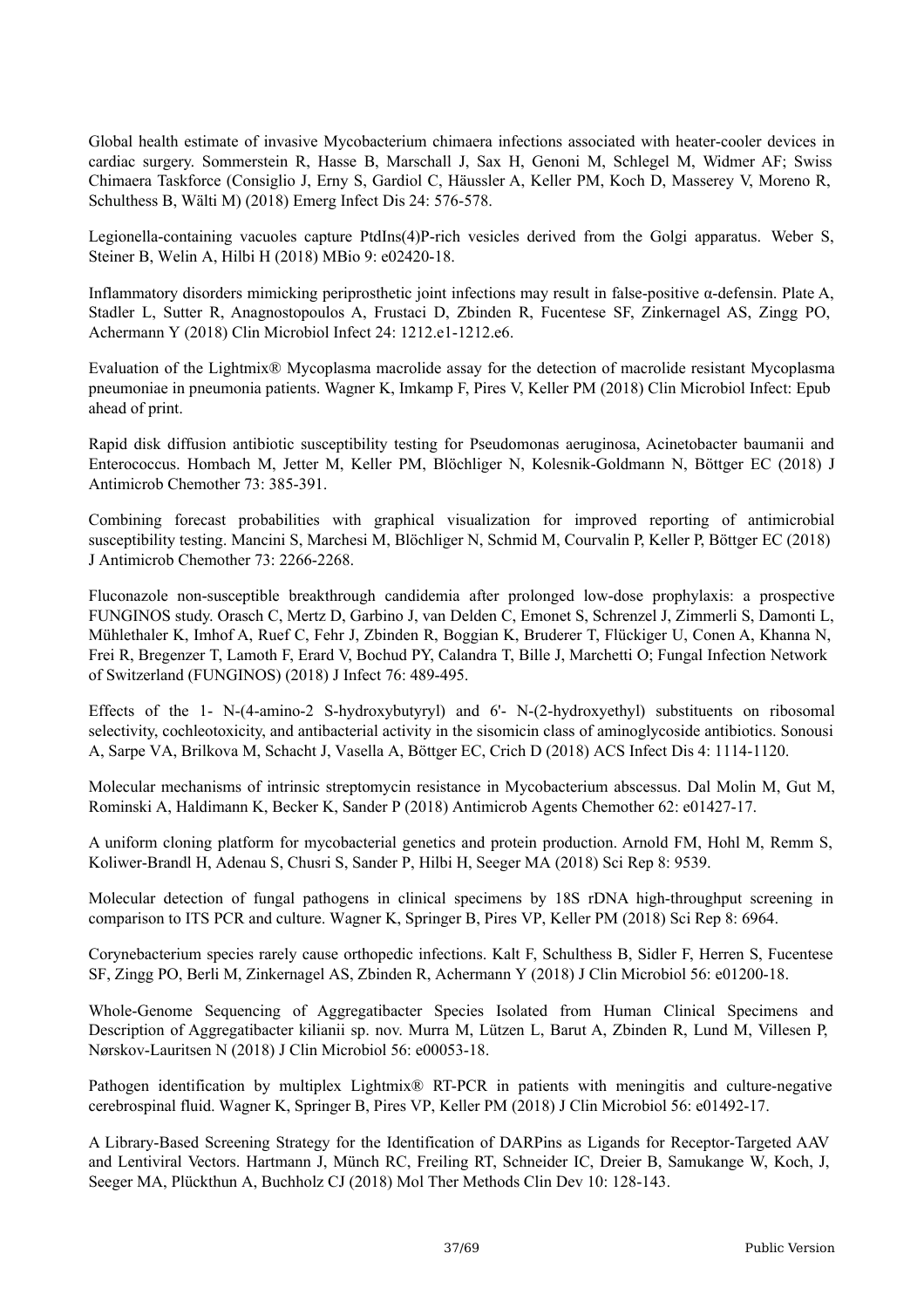Quantitative imaging flow cytometry of Legionella-infected Dictyostelium reveals the impact of retrograde trafficking on pathogen vacuole composition. Welin A, Weber S, Hilbi H (2018) Appl Environ Microbiol 84: e00158-18.

Detection limit of Mycobacterium chimaera in water samples for monitoring medical device safety: insights from a pilot experimental series. Schreiber PW, Köhler N, Cervera R, Hasse B, Sax H, Keller PM (2018) J Hosp Infect 99: 284-289.

Detection of respiratory bacterial pathogens causing atypical pneumonia by multiplex Lightmix<sup>®</sup> RT-PCR. Wagner K, Springer B, Imkamp F, Opota O, Greub G, Keller PM. (2018) Int J Med Microbiol 308: 317-323.

Different Types of Heater-Cooler Units and Their Risk of Transmission of Mycobacterium chimaera During Open-Heart Surgery: Clues From Device Design. Kuehl R, Banderet F, Egli A, Keller PM, Frei R, Döbele T, Eckstein F, Widmer AF (2018) Infect Control Hosp Epidemiol 39: 834-840.

Comparison of Löwenstein-Jensen and BACTEC MGIT 960 culture for Mycobacterium tuberculosis in people living with HIV. Hongler J, Musaazi J, Ledergerber B, Eberhard N, Sekaggya-Wiltshire C, Keller PM, Fehr J, Castelnuovo B (2018) HIV Med 19: 654-661.

Influence of skin disinfection prior removal of perineural catheter on bacterial colonization, contamination and local inflammation: a prospective randomized study. Blumenthal S, Zbinden R, Mandic S, Rüst CA, Aguirre J, Borgeat A (2018) Minerva Anestesiol 84: 319-327.

A novel RT-PCR for the detection of Helicobacter pylori and identification of clarithromycin resistance mediated by mutations in the 23S rRNA gene. Redondo JR, Keller PM, Zbinden R, Wagner K. (2018) Diagn Microbiol Infect Dis 90: 1-6.

High-throughput screening of bacterial pathogens in clinical specimens using 16S rDNA qPCR and fragment analysis. Wagner K, Springer B, Pires VP, Keller PM (2018) Diagn Microbiol Infect Dis: Epub ahead of print.

Increased Pathogen Identification in Vascular Graft Infections by the Combined Use of Tissue Cultures and 16S rRNA Gene Polymerase Chain Reaction. Ajdler-Schaeffler E, Scherrer AU, Keller PM, Anagnostopoulos A, Hofmann M, Rancic Z, Zinkernagel AS, Bloemberg GV, Hasse BK; and the VASGRA Cohort (2018) Front Med (Lausanne) 5: 169.

A cluster of scedosporiosis in lung transplant candidates and recipients: The Zurich experience and review of the literature. Abela IA, Murer C, Schuurmans MM, Schmitt JW, Muller F, Imkamp F, Mueller NJ, Benden C (2018) Transpl Infect Dis 20: e12792.

Ureaplasma and Mycoplasma in kidney allograft recipients-A case series and review of the literature. Gerber L, Gaspert A, Braghetti A, Zwahlen H, Wüthrich R, Zbinden R, Mueller N, Fehr T (2018) Transpl Infect Dis 20: e12937.

Whisky, microwave or hairdryer? Exploring the most efficient way to reduce bacterial colonisation on contaminated toothbrushes. Patcas R, Zbinden R, Schätzle M, Schmidlin PR, Zehnder M (2018) Br Dent J 225: 1007-1010.

Legionella quorum sensing and its role in pathogen-host interactions. Personnic N, Striednig B, Hilbi H (2018) Curr Opin Microbiol 41: 29-35.

Membrane transporter research in times of countless structures. Seeger MA (2018) Biochim Biophys Acta 1860: 804-808.

The Role of Antibiotic-Target-Modifying and Antibiotic-Modifying Enzymes in Mycobacterium abscessus Drug Resistance. Luthra S, Rominski A, Sander P (2018) Front Microbiol 9: 2179.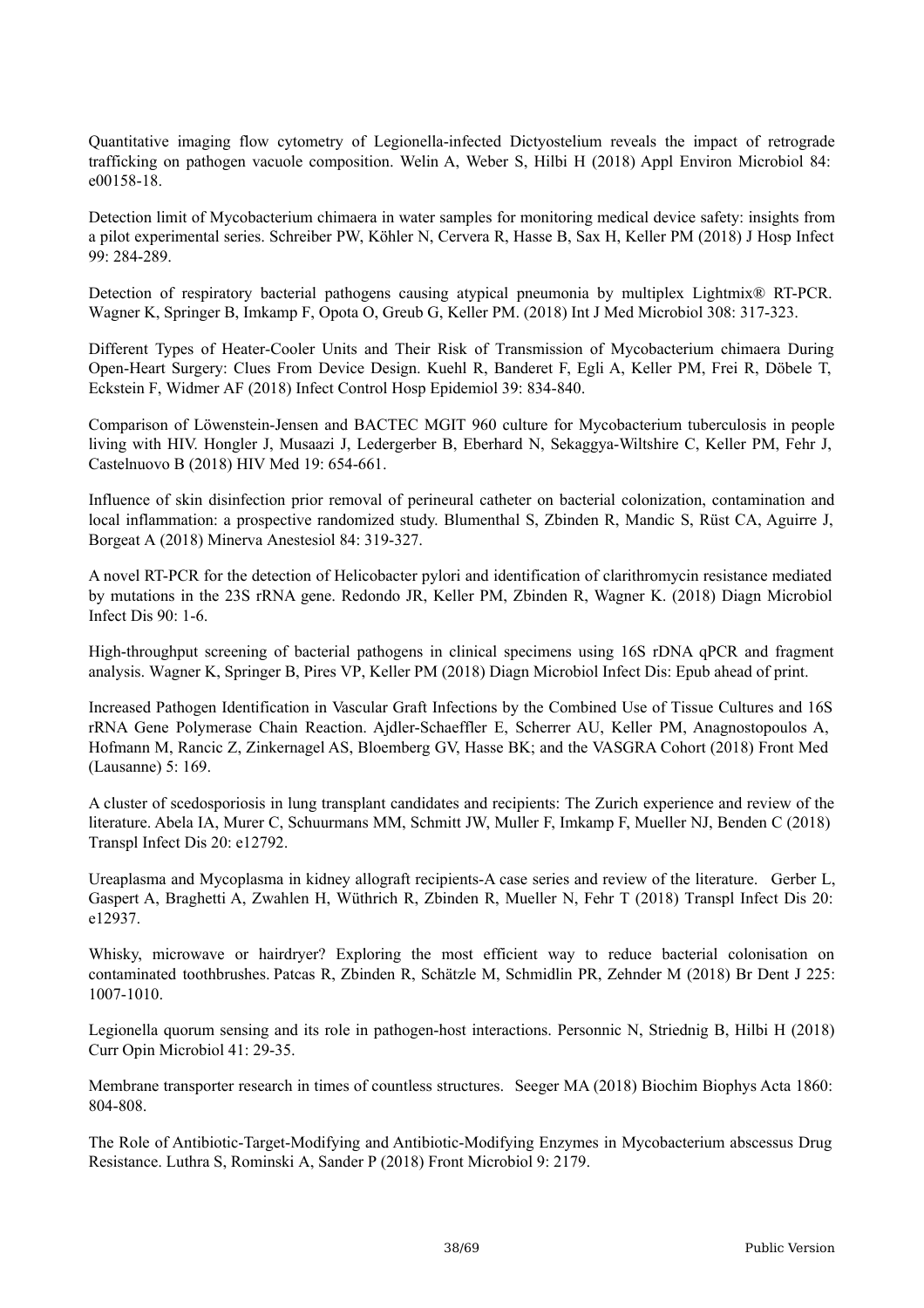Acanthamoeba and Dictyostelium as cellular models for Legionella infection. Swart AL, Harrison CF, Eichinger L, Steinert M, Hilbi H (2018) Front Cell Infect Microbiol 8: 61.

Improving the quality and workflow of bacterial genome sequencing and analysis: paving the way for a Switzerland-wide molecular epidemiological surveillance platform. Egli A, Blanc DS, Greub G, Keller PM, Lazarevic V, Lebrand A, Leib S, Neher RA, Perreten V, Ramette A, Schrenzel J, Stephan R, Wagner K, Wuethrich D, Xenarios I (2018) Swiss Med Wkly 148: w14693.

The large GTPase atlastin controls ER remodeling around a pathogen vacuole. Steiner B, Weber S, Kaech A, Ziegler U, Hilbi H (2018) Commun Integr Biol 11: 1-5.

Analysis of Legionella metabolism by pathogen vacuole proteomics. Manske C, Finsel I, Hoffmann C, Hilbi H (2018) In Meth. Mol. Biol. 1841, Microbial proteomics. Becher, D. (ed.), Springer Press; pp. 59-76.

Notes:

N/A

Attachments: N/A

5. Briefly describe the biological defence work carried out at the facility, including type(s) of micro-organisms  $\frac{9}{2}$  $\frac{9}{2}$  $\frac{9}{2}$ and/or toxins studied, as well as outdoor studies of biological aerosols.

The Institute of Medical Microbiology at the University of Zurich is the Regional Competence Center for the primary analysis of bacteriological samples suspicious of a bioterror-related background. This represents an additional and not a continuous task of the diagonstics laboratory proficient in bacteriology, mycology and serology.

For further information please visit (website in German): <http://www.imm.uzh.ch/index.html>

1. What is the name of the facility? **Institut für Medizinische Virologie (Institute of Medical Virology)**

2. Where is it located (include both address and geographical location)? Institut für Medizinische Virologie, Medizinische Fakultät, Universität Zürich, Winterthurerstrasse 190, CH-8057 Zürich, Switzerland

N 47° 23' 52.08", E 8° 33' 01.92"

3. Floor area of laboratory areas by containment level:

BL 3: 25 SqM *Of note, the Institute of Medical Virology holds a BSL4 license for diagnostic purposes only, as follows: "Inactivation of environmental samples and of potentially highly pathogenic viruses for diagnostic purposes within the framework of the Regional Laboratory Network".*

Total laboratory floor area (SqM):

25

4. The organizational structure of each facility.

(i) Total number of personnel: 2

(ii) Division of personnel: Military: 0 Civilian: 2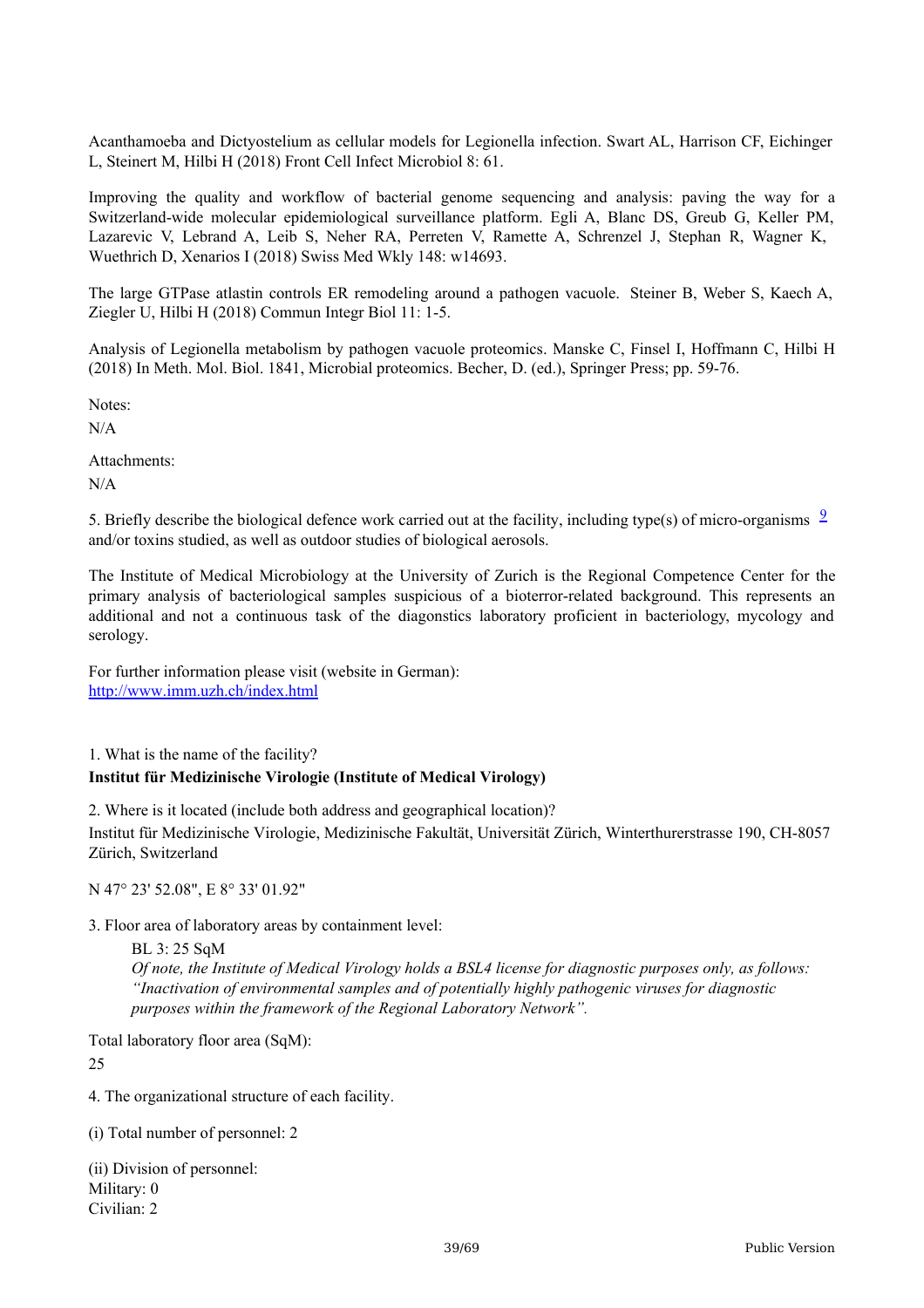(iii) Division of personnel by category: Scientists: 1 Engineers: 0 Technicians: 1 Administrative and support staff: 0

(iv) List the scientific disciplines represented in the scientific/engineering staff.

Microbiology (virology).

(v) Are contractor staff working in the facility? If so, provide an approximate number.

 $\Omega$ 

(vi) What is (are) the source(s) of funding for the work conducted in the facility, including indication if activity is wholly or partly financed by the Ministry of Defence?

Cantons of Appenzell Ausserrhoden, Appenzell Innerrhoden, Glarus, Graubünden, Sankt Gallen, Schaffhausen, Thurgau, Zug, Zürich, and the Principality of Liechtenstein.

| Research                    | $0\%$                                         |
|-----------------------------|-----------------------------------------------|
| Development                 | $0\%$                                         |
| Test & Evaluation           | $10\%$                                        |
| Analysis / Diagnosis $50\%$ |                                               |
| Education & Training $10\%$ |                                               |
| Other activities            | 30 % (costs for maintenance and amortization) |

(vii) What are the funding levels for the following programme areas:

Research: 0 % Development: 0 % Test and evaluation: 10 %

(viii) Briefly describe the publication policy of the facility:

Publication in open literature.

(ix) Provide a list of publicly-available papers and reports resulting from the work published during the previous 12 months. (To include authors, titles and full references)

Metagenomic virome sequencing in living donor-recipient kidney transplant pairs revealed JC Polyomavirus transmission. Schreiber PW, Kufner V, Hübel K, Schmutz S, Zagordi O, Kaur A, Bayard C, Greiner M, Zbinden A, Capaul R, Böni J, Hirsch HH, Mueller TF, Mueller NJ, Trkola A, Huber M. Clin Infect Dis. 2018 Dec 2. doi: 10.1093/cid/ciy1018.

Inferring the age difference in HIV transmission pairs by applying phylogenetic methods on the HIV transmission network of the Swiss HIV Cohort Study. Kusejko K, Kadelka C, Marzel A, Battegay M, Bernasconi E, Calmy A, Cavassini M, Hoffmann M, Böni J, Yerly S, Klimkait T, Perreau M, Rauch A, Günthard HF, Kouyos RD; Swiss HIV Cohort Study. Virus Evol. 2018 Sep 18;4(2):vey024. doi: 10.1093/ve/vey024. eCollection 2018 Jul. Review.

Tracing HIV-1 strains that imprint broadly neutralizing antibody responses. Kouyos RD, Rusert P, Kadelka C, Huber M, Marzel A, Ebner H, Schanz M, Liechti T, Friedrich N, Braun DL, Scherrer AU, Weber J, Uhr T, Baumann NS, Leemann C, Kuster H, Chave JP, Cavassini M, Bernasconi E, Hoffmann M, Calmy A, Battegay M, Rauch A, Yerly S, Aubert V, Klimkait T, Böni J, Metzner KJ, Günthard HF, Trkola A; Swiss HIV Cohort Study. Nature. 2018 Sep;561(7723):406-410. doi: 10.1038/s41586-018-0517-0. Epub 2018 Sep 10.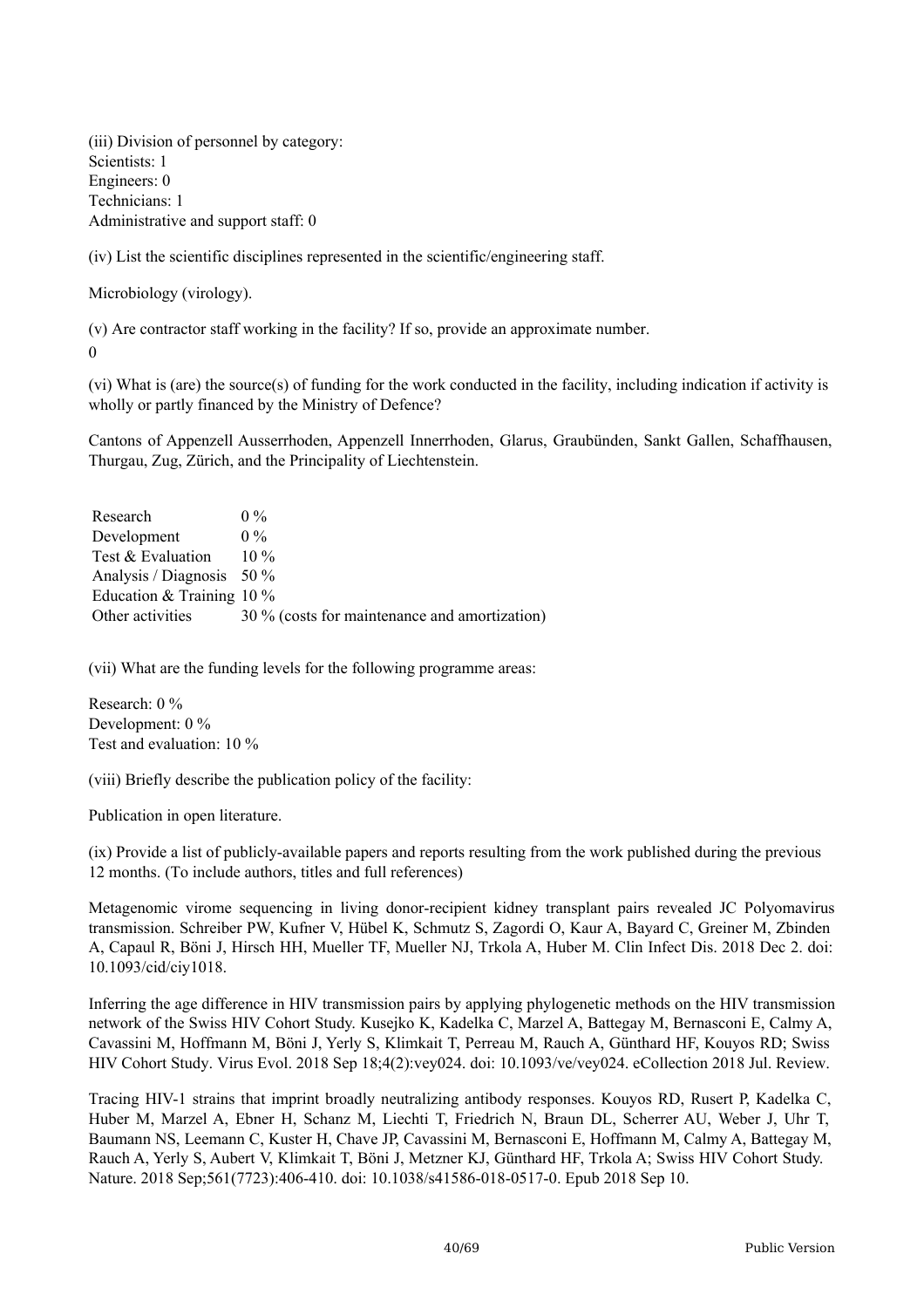Quantifying the drivers of HIV transmission and prevention in men who have sex with men: a population modelbased analysis in Switzerland. Kusejko K, Marzel A, Hampel B, Bachmann N, Nguyen H, Fehr J, Braun DL, Battegay M, Bernasconi E, Calmy A, Cavassini M, Hoffmann M, Böni J, Yerly S, Klimkait T, Perreau M, Rauch A, Günthard HF, Kouyos RD; Swiss HIV Cohort Study. HIV Med. 2018 Nov;19(10):688-697. doi: 10.1111/hiv.12660. Epub 2018 Jul 26.

The Cumulative Impact of Harm Reduction on the Swiss HIV Epidemic: Cohort Study, Mathematical Model, and Phylogenetic Analysis. Marzel A, Kusejko K, Weber R, Bruggmann P, Rauch A, Roth JA, Bernasconi E, Calmy A, Cavassini M, Hoffmann M, Böni J, Yerly S, Klimkait T, Perreau M, Günthard HF, Kouyos RD; Swiss HIV Cohort Study . Open Forum Infect Dis. 2018 May 19;5(5):ofy078. doi: 10.1093/ofid/ofy078. eCollection 2018 May.

Distinct, IgG1-driven antibody response landscapes demarcate individuals with broadly HIV-1 neutralizing activity. Kadelka C, Liechti T, Ebner H, Schanz M, Rusert P, Friedrich N, Stiegeler E, Braun DL, Huber M, Scherrer AU, Weber J, Uhr T, Kuster H, Misselwitz B, Cavassini M, Bernasconi E, Hoffmann M, Calmy A, Battegay M, Rauch A, Yerly S, Aubert V, Klimkait T, Böni J, Kouyos RD, Günthard HF, Trkola A; Swiss HIV Cohort Study. J Exp Med. 2018 Jun 4;215(6):1589-1608. doi: 10.1084/jem.20180246. Epub 2018 May 24.

CD4 cell count response to first-line combination ART in HIV-2+ patients compared with HIV-1+ patients: a multinational, multicohort European study. Wittkop L, Arsandaux J, Trevino A, Schim van der Loeff M, Anderson J, van Sighem A, Böni J, Brun-Vezinet F, Soriano V, Boufassa F, Brockmeyer N, Calmy A, Dabis F, Jarrin I, Dorrucci M, Duque V, Fätkenheuer G, Zangerle R, Ferrer E, Porter K, Judd A, Sipsas NV, Lambotte O, Shepherd L, Leport C, Morrison C, Mussini C, Obel N, Ruelle J, Schwarze-Zander C, Sonnerborg A, Teira R, Torti C, Valadas E, Colin C, Friis-Møller N, Costagliola D, Thiebaut R, Chene G, Matheron S; COHERE in EuroCoord and ACHIeV2e Study Group. J Antimicrob Chemother. 2017 Oct 1;72(10):2869-2878. doi: 10.1093/jac/dkx210.

Dissecting HIV Virulence: Heritability of Setpoint Viral Load, CD4+ T-Cell Decline, and Per-Parasite Pathogenicity. Bertels F, Marzel A, Leventhal G, Mitov V, Fellay J, Günthard HF, Böni J, Yerly S, Klimkait T, Aubert V, Battegay M, Rauch A, Cavassini M, Calmy A, Bernasconi E, Schmid P, Scherrer AU, Müller V, Bonhoeffer S, Kouyos R, Regoes RR; Swiss HIV Cohort Study. Mol Biol Evol. 2018 Jan 1;35(1):27-37. doi: 10.1093/molbev/msx246.

Notes:

N/A

Attachments:

N/A

5. Briefly describe the biological defence work carried out at the facility, including type(s) of micro-organisms  $\frac{9}{2}$  $\frac{9}{2}$  $\frac{9}{2}$ and/or toxins studied, as well as outdoor studies of biological aerosols.

The Institute of Medical Virology at the University of Zurich is the Regional Competence Center for the primary analysis of viral samples suspicious of a bioterror-related background. This represents an additional and not a continuous task of the viral diagnostics laboratory.

For further information please visit: [https://www.virology.uzh.ch/index\\_en.html](https://www.virology.uzh.ch/index_en.html)

1. What is the name of the facility?

#### **Kantonales Laboratorium Basel-Stadt (Cantonal Laboratory of Basel-Stadt)**

2. Where is it located (include both address and geographical location)?

Kantonales Laboratorium Basel-Stadt, Bereich Gesundheitsschutz, Gesundheitsdepartement des Kantons Basel-Stadt, Kannenfeldstrasse 2, CH-4056 Basel, Switzerland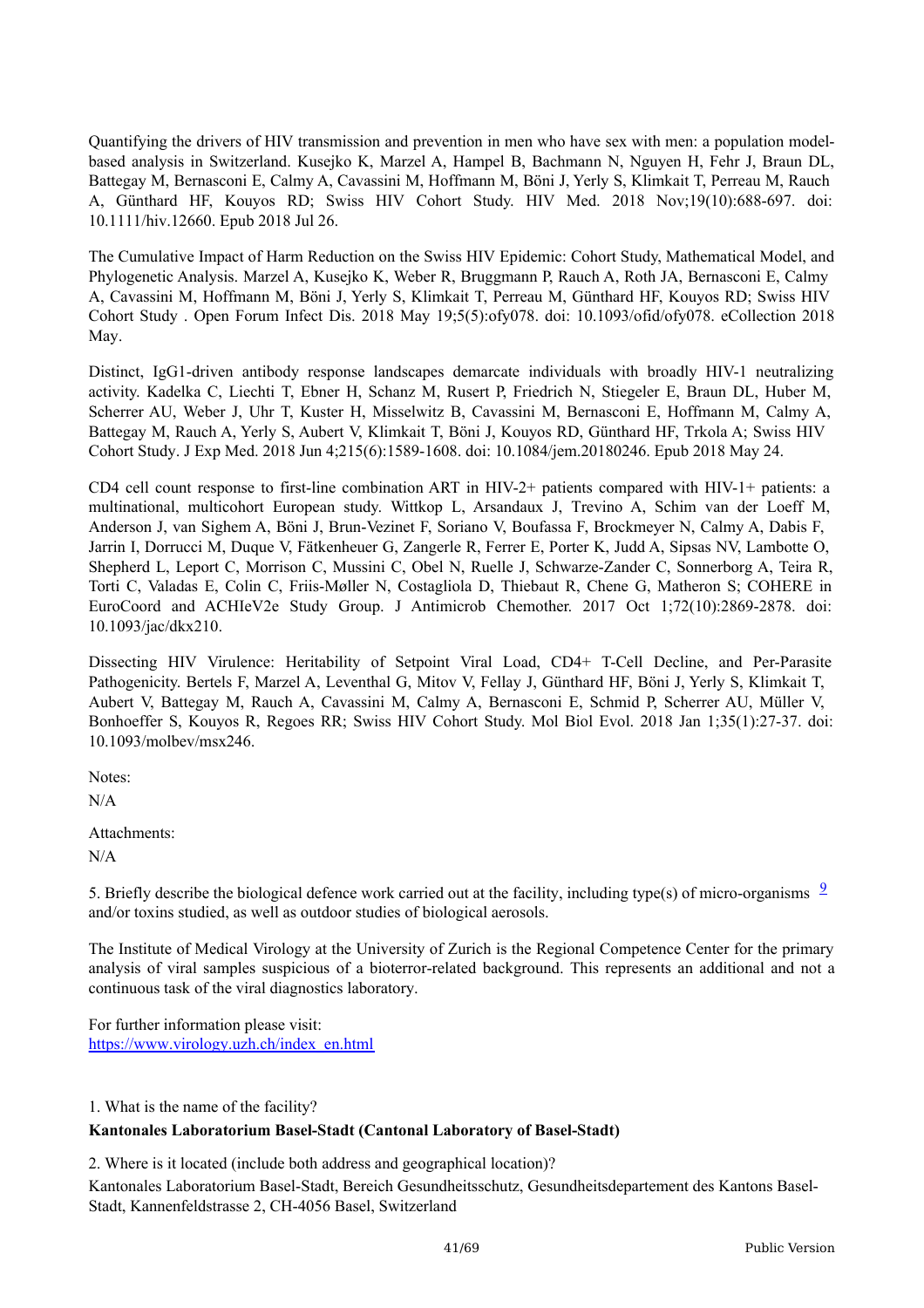N 47° 33' 43.48", E 7° 34' 26.85"

3. Floor area of laboratory areas by containment level: BL 2: 14 SqM BL 3: 36 SqM

Total laboratory floor area (SqM): 50

4. The organizational structure of each facility.

(i) Total number of personnel: 4

(ii) Division of personnel: Military: 0 Civilian: 4

(iii) Division of personnel by category: Scientists: 2 Engineers: 0 Technicians: 2 Administrative and support staff: 0

(iv) List the scientific disciplines represented in the scientific/engineering staff.

Microbiology, molecular biology, chemistry, inspection.

(v) Are contractor staff working in the facility? If so, provide an approximate number.

0

(vi) What is (are) the source(s) of funding for the work conducted in the facility, including indication if activity is wholly or partly financed by the Ministry of Defence?

Cantons of Aargau, Basel-Landschaft, Basel-Stadt, Solothurn.

| Research                   | $0\%$   |
|----------------------------|---------|
| Development                | 15 %    |
| Test & Evaluation          | 40 $\%$ |
| Analysis / Diagnosis       | $40\%$  |
| Education & Training $5\%$ |         |
| Other activities           | $0\%$   |

(vii) What are the funding levels for the following programme areas:

Research: 0 % Development: 15 % Test and evaluation: 40 %

(viii) Briefly describe the publication policy of the facility:

Publication in open literature.

(ix) Provide a list of publicly-available papers and reports resulting from the work published during the previous 12 months. (To include authors, titles and full references)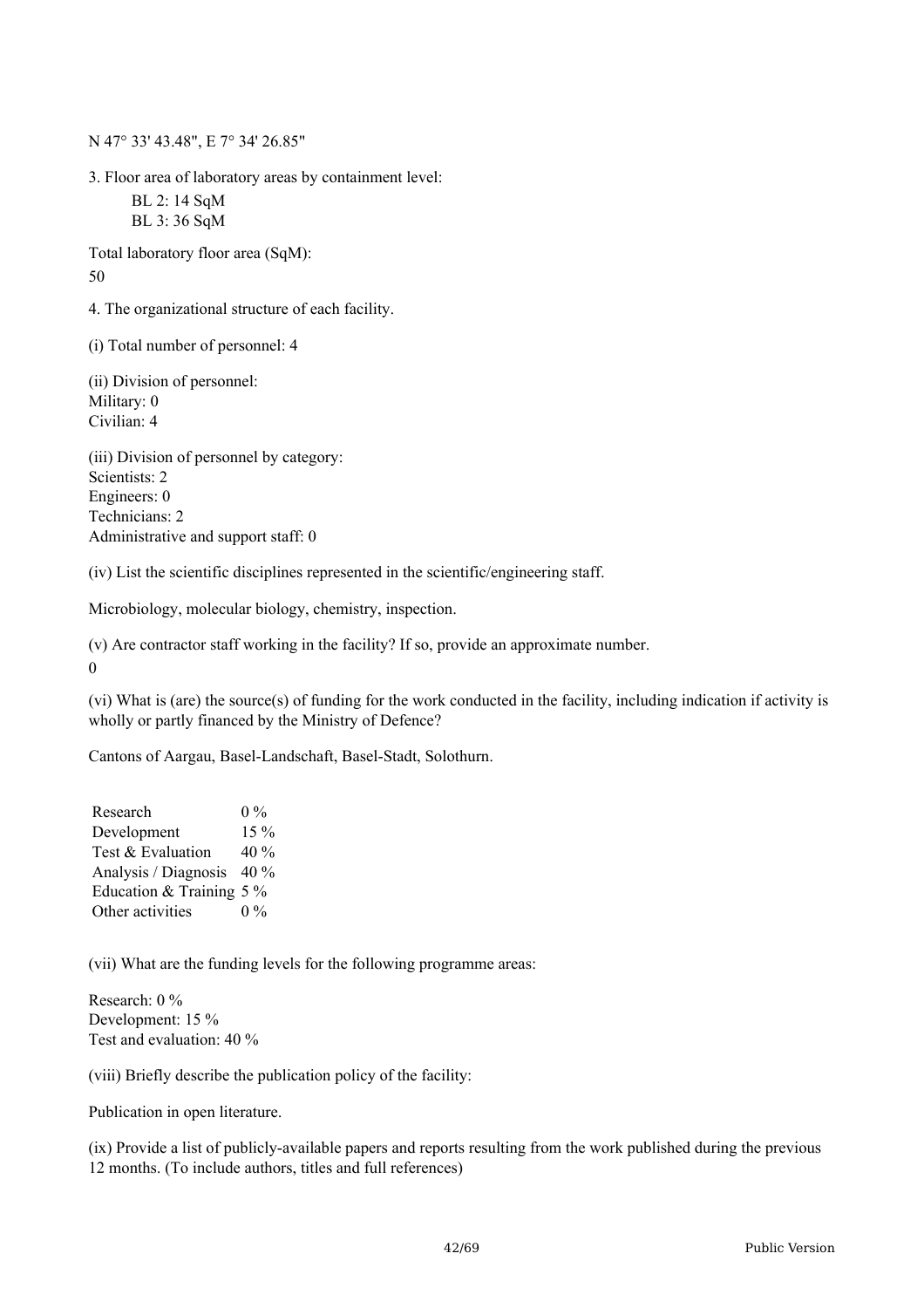Transmission of ESBL-producing Enterobacteriaceae and their mobile genetic elements-identification of sources by whole genome sequencing: study protocol for an observational study in Switzerland. Stadler T, Meinel D, Aguilar-Bultet L, Huisman JS, Schindler R, Egli A, Seth-Smith HMB, Eichenberger L, Brodmann P, Hübner P, Bagutti C, Tschudin-Sutter S. BMJ Open. 2018 Feb 17;8(2):e021823.

Notes:

N/A

Attachments: N/A

5. Briefly describe the biological defence work carried out at the facility, including type(s) of micro-organisms  $\frac{9}{2}$  $\frac{9}{2}$  $\frac{9}{2}$ and/or toxins studied, as well as outdoor studies of biological aerosols.

The Cantonal Laboratory of Basel-Stadt is the Regional Competence Center for the primary analysis of samples suspicious of a bioterror-related background. The Regional Laboratory North is also appointed reference laboratory by the Federal Office of Environment for the two following fields of activities: Analysis of samples taken in and around laboratories subjected to the Containment Ordinance, and analysis of samples taken in the environment for the surveillance of the Release Ordinance.

The Cantonal Laboratory of Basel-Stadt has been co-author for the "Chemical Inactivation of Organisms in Liquids - Guidelines for the chemical inactivation of organisms in liquid cultures or supernatants with proof of efficacy and safe disposal" and is working out specific SOP for chemical inactivation of microorganisms attn. Federal Office of Public Health FOPH.

Microbiological and molecular biological methods have been established for the identification of a wide range of microorganisms in environmental samples, including relevant pathogens such as *Staphylococcus aureus*, *Pseudomonas aeruginosa*, *Bacillus anthracis*, as well as adenoviruses and lentiviruses. Further methods for the detection of bioterror agents have been implemented according to the Regional Laboratory Network.

For further information please visit (website in German): <https://www.kantonslabor.bs.ch/>

1. What is the name of the facility?

## **Laboratorio Microbiologia Applicata (Laboratory of Applied Microbiology)**

2. Where is it located (include both address and geographical location)?

Laboratorio Microbiologia Applicata, (Edificio dell'Istituto Cantonale di Microbiologia), Dipartimento Ambiente Costruzioni e Design, Scuola Universitaria Professionale della Svizzera Italiana, Via Mirasole 22A, CH-6500 Bellinzona, Switzerland

N46° 11' 53.50", E9° 1' 10.25"

3. Floor area of laboratory areas by containment level:

BL 2: 185 SqM BL 3: 38 SqM

Total laboratory floor area (SqM):  $223$ 

4. The organizational structure of each facility.

(i) Total number of personnel: 5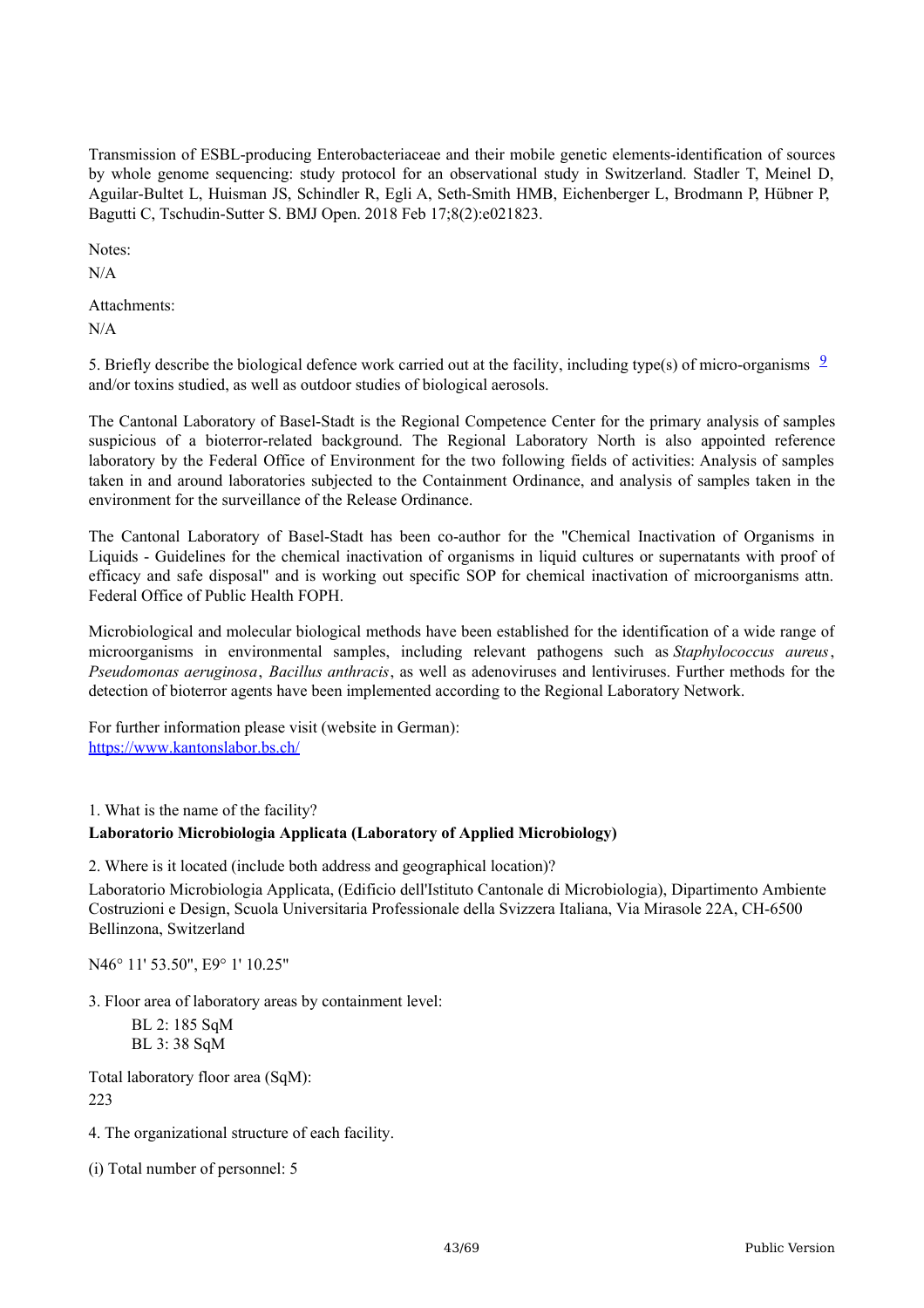(ii) Division of personnel: Military: 0 Civilian: 5

(iii) Division of personnel by category: Scientists: 4 Engineers: 0 Technicians: 1 Administrative and support staff: 0

(iv) List the scientific disciplines represented in the scientific/engineering staff.

Bacteriology, mycology, molecular microbiology, microbial ecology, entomology, vector biology.

(v) Are contractor staff working in the facility? If so, provide an approximate number. 0

(vi) What is (are) the source(s) of funding for the work conducted in the facility, including indication if activity is wholly or partly financed by the Ministry of Defence?

Canton of Ticino.

| Research                    | $10\%$                                      |
|-----------------------------|---------------------------------------------|
| Development                 | $10\%$                                      |
| Test & Evaluation           | $30\%$                                      |
| Analysis / Diagnosis $30\%$ |                                             |
| Education & Training $5\%$  |                                             |
| Other activities            | 15 % (administrative and maintenance costs) |

(vii) What are the funding levels for the following programme areas:

Research: 10 % Development: 10 % Test and evaluation: 30 %

(viii) Briefly describe the publication policy of the facility:

Publication in open literature.

(ix) Provide a list of publicly-available papers and reports resulting from the work published during the previous 12 months. (To include authors, titles and full references)

Danza, F., Ravasi, D., Storelli, N., Roman, S., Luedin, S., Bueche, M. & Tonolla, M. (2018) Bacterial diversity in the water column of meromictic Lake Cadagno and evidence for seasonal dynamics. PLoS ONE, vol. 13 (12).

Ravasi, D., De Respinis, S. & Wahli, T. (2018) Multilocus sequence typing reveals clonality in Saprolegnia parasitica outbreaks. Journal of Fish Diseases.

Lüdin, S., Pothier, J., Danza, F., Storelli, N., Frigaard, N.-U., Wittwer, M. & Tonolla, M. (2018) Complete genome sequence of "Thiodictyon syntrophicum" sp. nov. strain Cad16T, a photolithoautotrophic purple sulfur bacterium isolated from the alpine meromictic Lake Cadagno. Standards in Genomic Sciences, vol. 13 pp.14-14.

De Marchi, R., Koss, M., Ziegler, D., De Respinis, S. & Petrini, O. (2018) Fungi in water samples of a full-scale water work. Mycological Progress, vol. 17 (4) pp.467-478.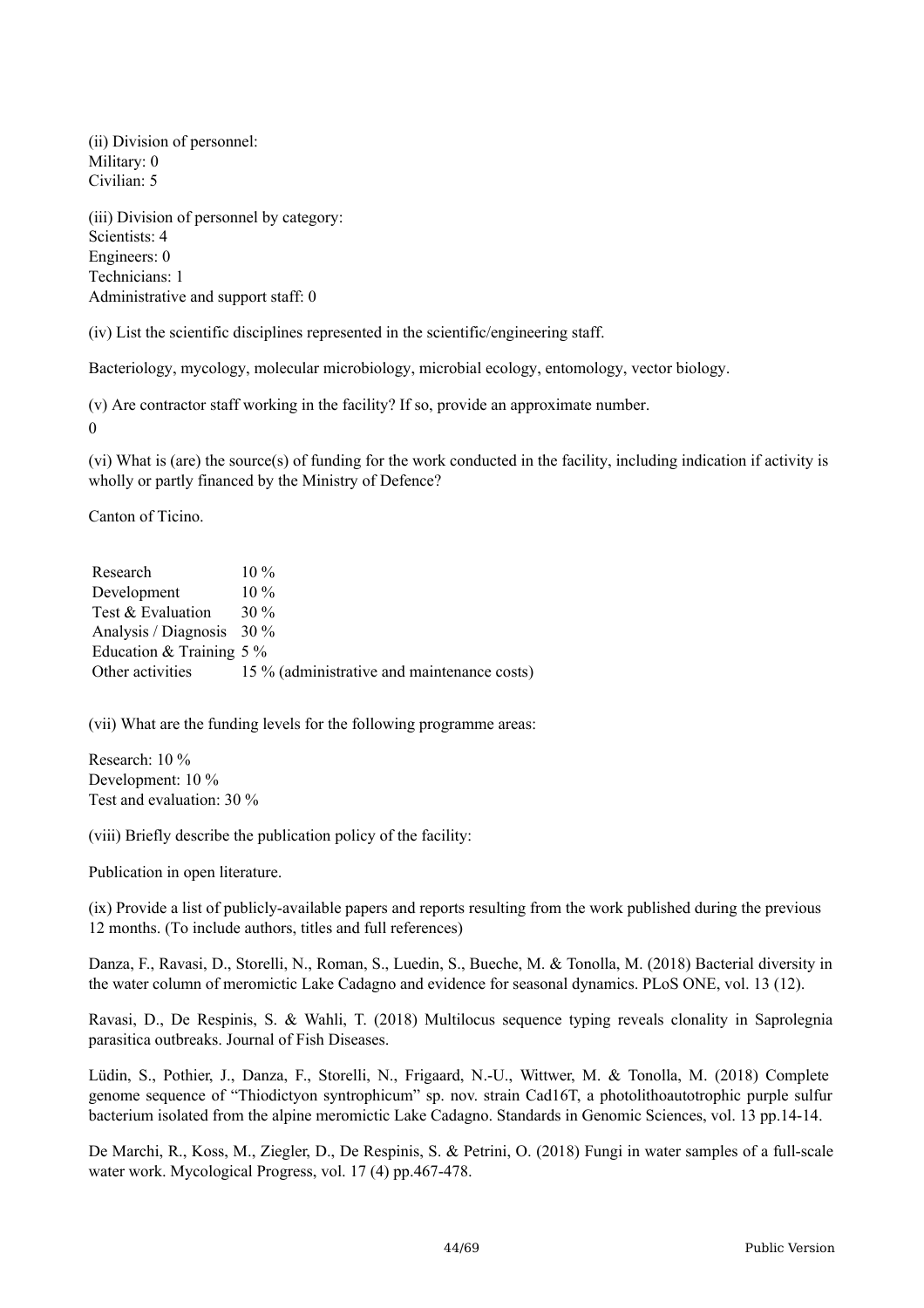Ravasi, D., Guidi, V., Flacio, E., Lüthy, P., Perron, K., Lüdin, S. & Tonolla, M. (2018) Investigation of temperature conditions in Swiss urban and suburban microhabitats for the overwintering suitability of diapausing Aedes albopictus eggs. Parasites & vectors, vol. 11 pp.212-212.

Lange, K., Bruder, A., Matthaei, C., Brodersen, J.& Paterson, R. (2018) Multiple-stressor effects on freshwater fish: Importance of taxonomy and life stage. Fish and Fisheries, vol. 0 (0).

Pozzoni, M., Bruder, A., Bulgheroni, M., Pera Ibarguren, S., Scapozza, C., Rioggi, S., Domenici, M. & Colombo, L. (2018) Lago Nero: monitoraggio della risposta di un ecosistema all'inquinamento atmosferico e ai cambiamenti ambientali. Bollettino della Società ticinese di Scienze naturali.

Wagner, S., Guidi, V., Torgerson, P., Mathis, A. & Schaffner, F. (2018) Diversity and seasonal abundances of mosquitoes at potential arboviral transmission sites in two different climate zones in Switzerland. Medical and Veterinary Entomology.

Notes:

N/A

Attachments:

N/A

5. Briefly describe the biological defence work carried out at the facility, including type(s) of micro-organisms  $\frac{9}{2}$  $\frac{9}{2}$  $\frac{9}{2}$ and/or toxins studied, as well as outdoor studies of biological aerosols.

The Laboratory of Applied Microbiology is the Regional Competence Center South of the Alps responsible for the primary analysis of samples suspicious of a bioterror-related background.

For further information please visit (website in Italian): <http://www.supsi.ch/lma>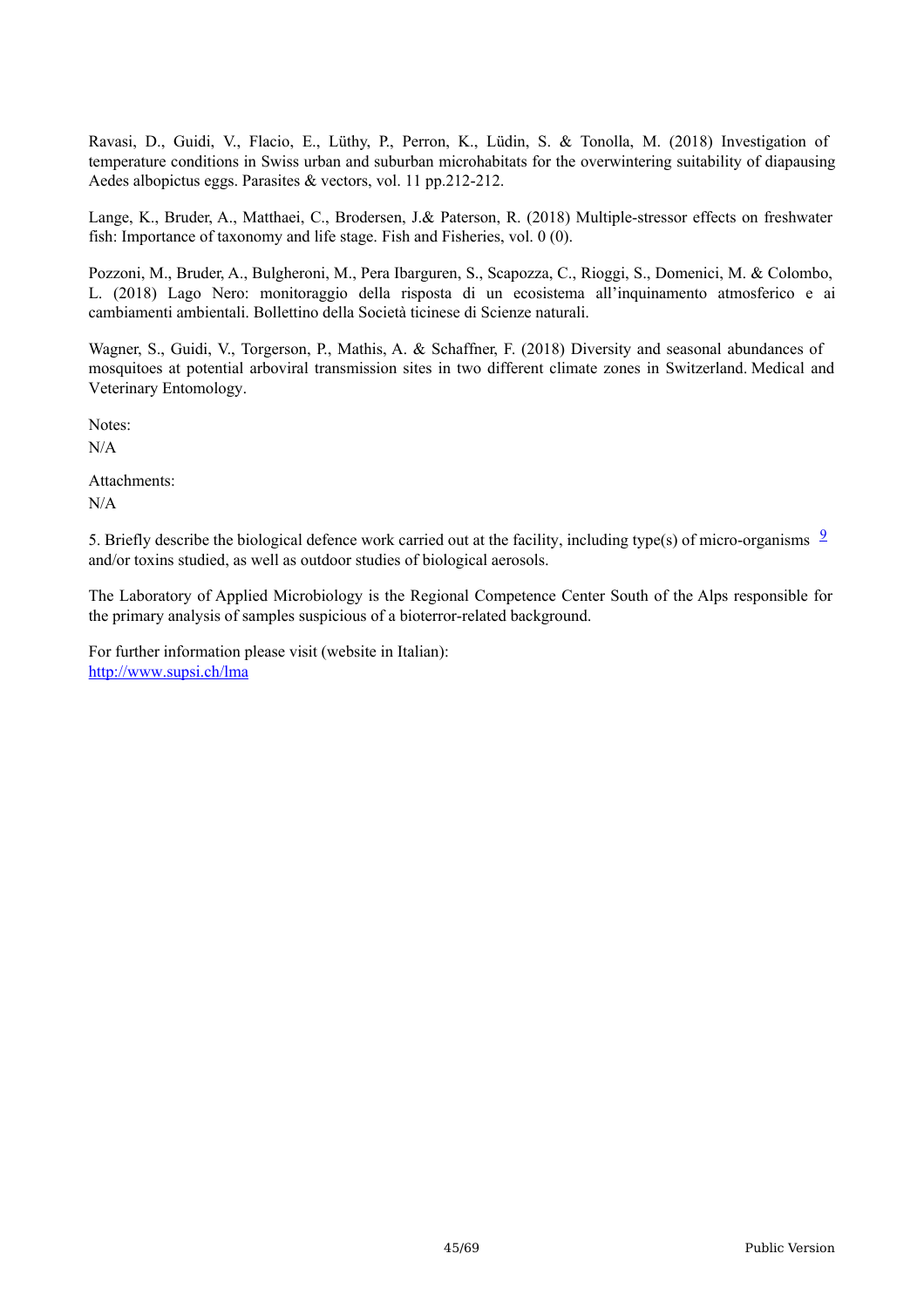# **Confidence-Building Measure "B"**

# **Exchange of information on outbreaks of infectious diseases and similar occurrences caused by toxins**

At the Third Review Conference it was agreed that States Parties continue to implement the following:

Exchange of information on outbreaks of infectious diseases and similar occurrences caused by toxins, and on all such events that seem to deviate from the normal pattern as regards type, development, place, or time of occurrence. The information provided on events that deviate from the norm will include, as soon as it is available, data on the type of disease, approximate area affected, and number of cases.

The Seventh Review Conference agreed the following:

No universal standards exist for what might constitute a deviation from the normal pattern.

#### **Modalities**

The Third Review Conference agreed on the following, later amended by the Seventh Review Conference:

1. Exchange of data on outbreaks that seem to deviate from the normal pattern is considered particularly important in the following cases:

- When the cause of the outbreak cannot be readily determined or the causative agent  $\frac{10}{10}$  $\frac{10}{10}$  $\frac{10}{10}$  is difficult to diagnose,

- When the disease may be caused by organisms which meet the criteria for risk groups III or IV, according to the classification in the latest edition of the WHO Laboratory Biosafety Manual,

- When the causative agent is exotic to a given geographical region,

- When the disease follows an unusual pattern of development,

- When the disease occurs in the vicinity of research centres and laboratories subject to exchange of data under item A,

- When suspicions arise of the possible occurrence of a new disease.

2. In order to enhance confidence, an initial report of an outbreak of an infectious disease or a similar occurrence that seems to deviate from the normal pattern should be given promptly after cognizance of the outbreak and should be followed up by annual reports. To enable States Parties to follow a standardized procedure, the Conference has agreed that Form B should be used, to the extent information is known and/or applicable, for the exchange of annual information.

3. The declaration of electronic links to national websites or to websites of international, regional or other organizations which provide information on disease outbreaks (notably outbreaks of infectious diseases and similar occurrences caused by toxins that seem to deviate from the normal pattern) may also satisfy the declaration requirement under Form B.

4. In order to improve international cooperation in the field of peaceful bacteriological (biological) activities and in order to prevent or reduce the occurrence of ambiguities, doubts and suspicions, States Parties are encouraged to invite experts from other States Parties to assist in the handling of an outbreak, and to respond favourably to such invitations, respecting applicable national legislation and relevant international instruments.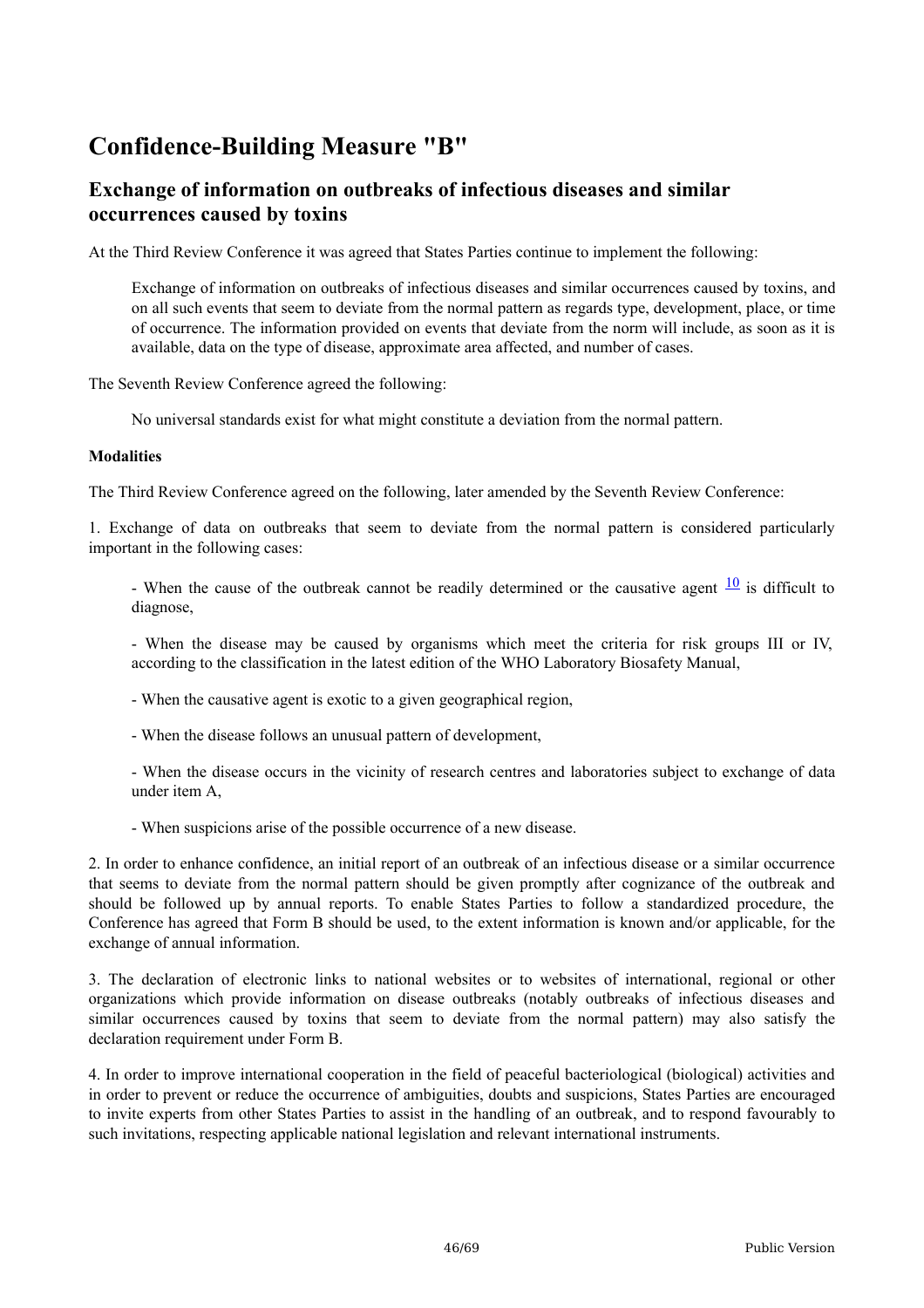# **Form B**

# **Information on outbreaks of infectious diseases and similar occurrences, that seem to deviate from the normal pattern [11](#page-68-10)**

**Human diseases**

1. Time of cognizance of the outbreak: N/A 2. Location and approximate area affected: N/A N/A 3. Type of disease/intoxication: N/A 4. Suspected source of disease/intoxication: N/A

5. Possible causative agent(s): N/A

6. Main characteristics of systems: N/A

7. Detailed symptoms, when applicable N/A

- Respiratory: N/A

- Circulatory: N/A

- Neurological/behavioural: N/A

- Intestinal: N/A

- Dermatological: N/A

- Nephrological:  $N/A$ 

- Other:

N/A

8. Deviation(s) from the normal pattern as regards

- Type:

N/A

- Development: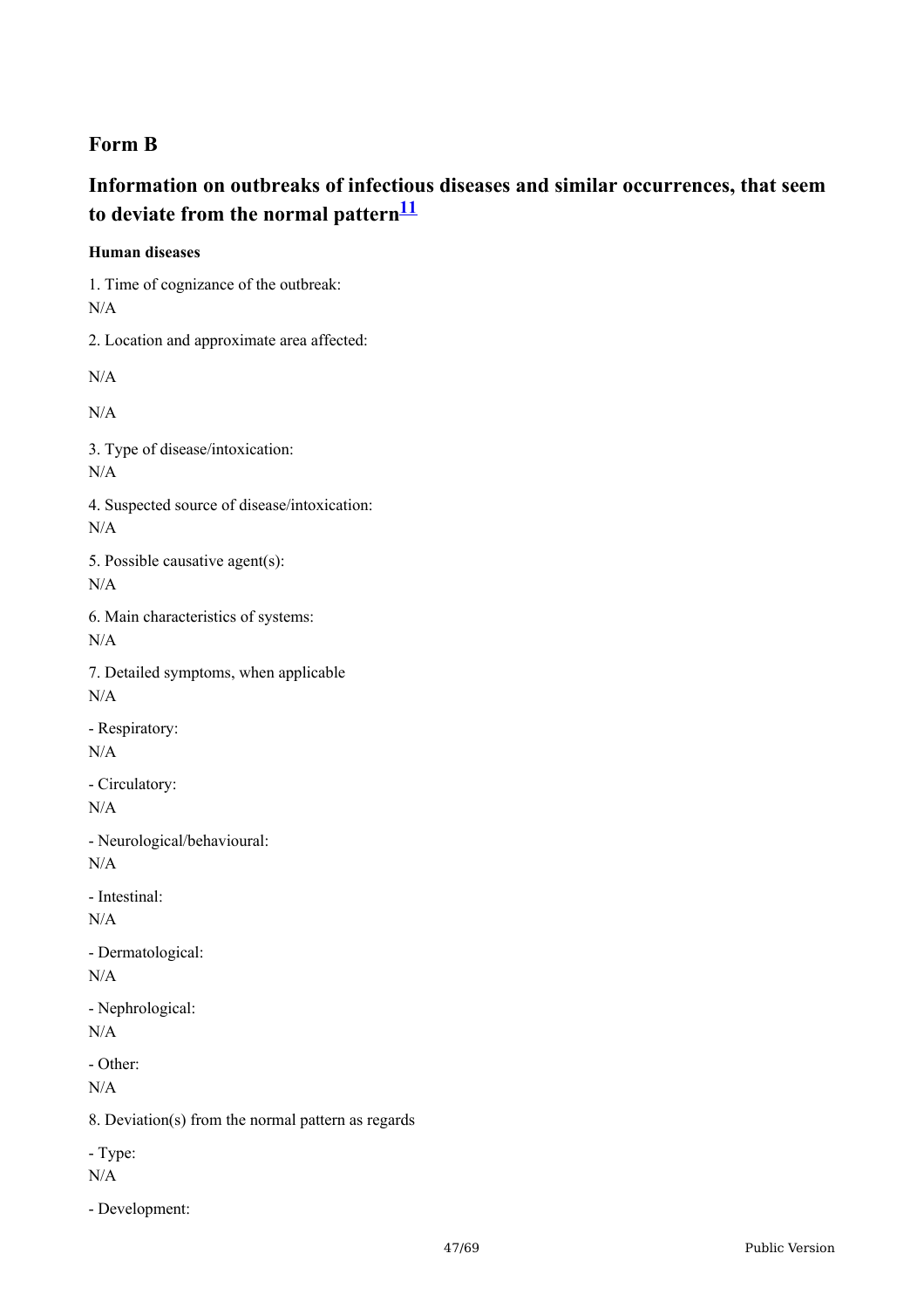N/A

- Place of occurrence: N/A

- Time of occurrence:

- Symptoms: N/A

- Virulence pattern: N/A

- Drug resistance pattern: N/A

- Agent(s) difficult to diagnose: N/A

- Presence of unusual vectors: N/A

- Other: N/A

9. Approximate number of primary cases: N/A

10. Approximate number of total cases:  $N/A$ 

11. Number of deaths:

12. Development of the outbreak:

13. Measures taken: N/A

Notes:

The Swiss Federal Office of Public Health (FOPH) is responsible for the surveillance and reporting of human diseases. A nationwide notification system is regulated by the Ordinance on the Declaration of Observations of Communicable Human Diseases (*RS 818.101.126 Ordonnance du DFI du 1 décembre 2015 sur la déclaration d'observations en rapport avec les maladies transmissibles de l'homme*), which is based on the Federal Act on the Control of Communicable Human Diseases (*RS 818.101 Loi fédérale du 28 septembre 2012 sur la lutte contre les maladies transmissibles de l'homme*) . Every medical practitioner and laboratory is obliged to report the occurrence or identification of certain notifiable diseases. The current situation is accessible online and data is transmitted to the World Health Organization (WHO):

[https://www.bag.admin.ch/bag/fr/home/zahlen-und-statistiken/zahlen-zu-infektionskrankheiten/meldepflichtige](https://www.bag.admin.ch/bag/fr/home/zahlen-und-statistiken/zahlen-zu-infektionskrankheiten/meldepflichtige-infektionskrankheiten---woechentliche-fallzahlen.html)infektionskrankheiten---woechentliche-fallzahlen.html

No outbreaks of infectious diseases or similar occurrences that seemed to deviate from the normal pattern in terms of human diseases were observed during the reporting period.

Attachments:

N/A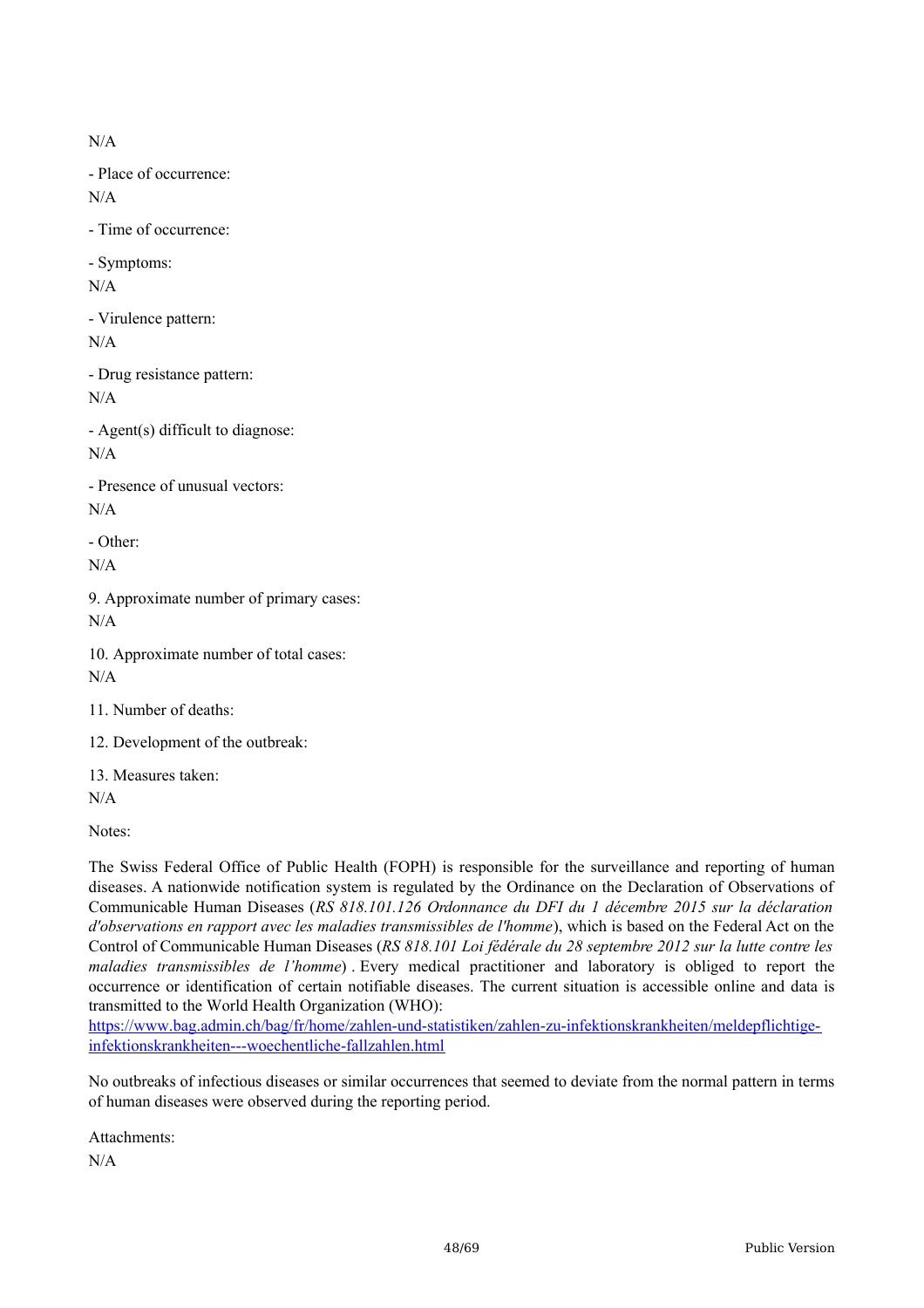**Animal diseases** 1. Time of cognizance of the outbreak: N/A 2. Location and approximate area affected: N/A N/A 3. Type of disease/intoxication: N/A 4. Suspected source of disease/intoxication: N/A 5. Possible causative agent(s): N/A 6. Main characteristics of systems: N/A 7. Detailed symptoms, when applicable N/A - Respiratory: N/A - Circulatory: N/A - Neurological/behavioural: N/A - Intestinal: N/A - Dermatological: N/A - Nephrological: N/A - Other: N/A 8. Deviation(s) from the normal pattern as regards - Type: N/A - Development: N/A - Place of occurrence: N/A - Time of occurrence: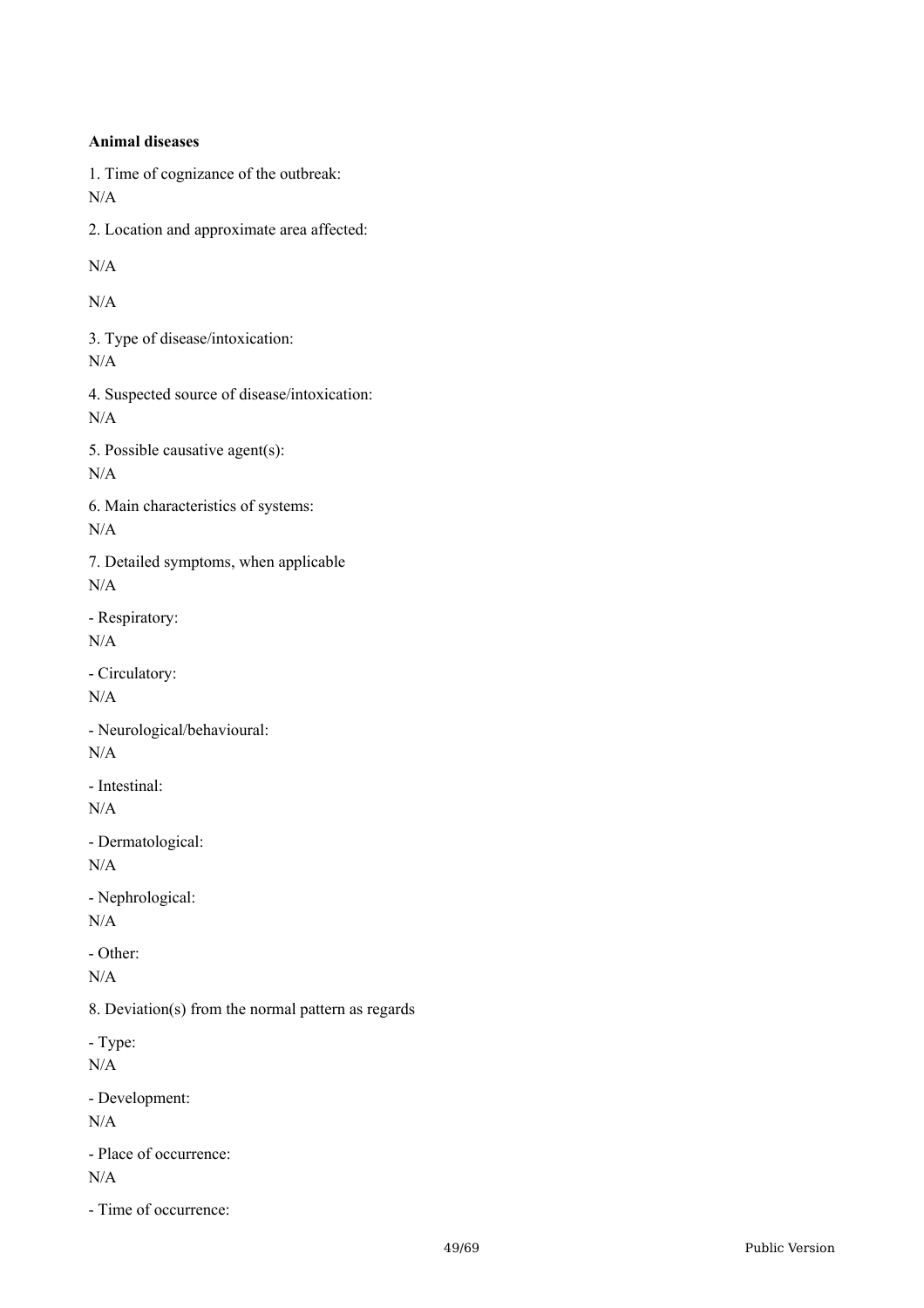- Symptoms:

N/A

- Virulence pattern:

N/A

- Drug resistance pattern: N/A

- Agent(s) difficult to diagnose: N/A

- Presence of unusual vectors: N/A

- Other:

N/A

9. Approximate number of primary cases: N/A

10. Approximate number of total cases:  $N/A$ 

11. Number of deaths:

12. Development of the outbreak:

13. Measures taken:

 $N/A$ 

Notes:

The Swiss Federal Food Safety and Veterinary Office (FSVO) is responsible for the surveillance and reporting of animal diseases. According to the Federal Law on Animal Epidemics ( *RS 916.40 Loi du 1er juillet 1966 sur les épizooties*) and the corresponding ordinance ( *RS 916.401 Ordonnance du 27 juin 1995 sur les épizooties* ), notifiable animal diseases have to be reported to the FSVO which in turn is responsible for the reporting to the World Organization for Animal Health (OIE). The current situation is accessible online: <http://www.infosm.blv.admin.ch/public/bulletin/aktuell>

No outbreaks of infectious diseases or similar occurrences that seemed to deviate from the normal pattern in terms of animal diseases were observed during the reporting period.

Attachments:

N/A

#### **Plant diseases and pests**

1. Time of cognizance of the outbreak: N/A

2. Location and approximate area affected:

 $N/A$ 

N/A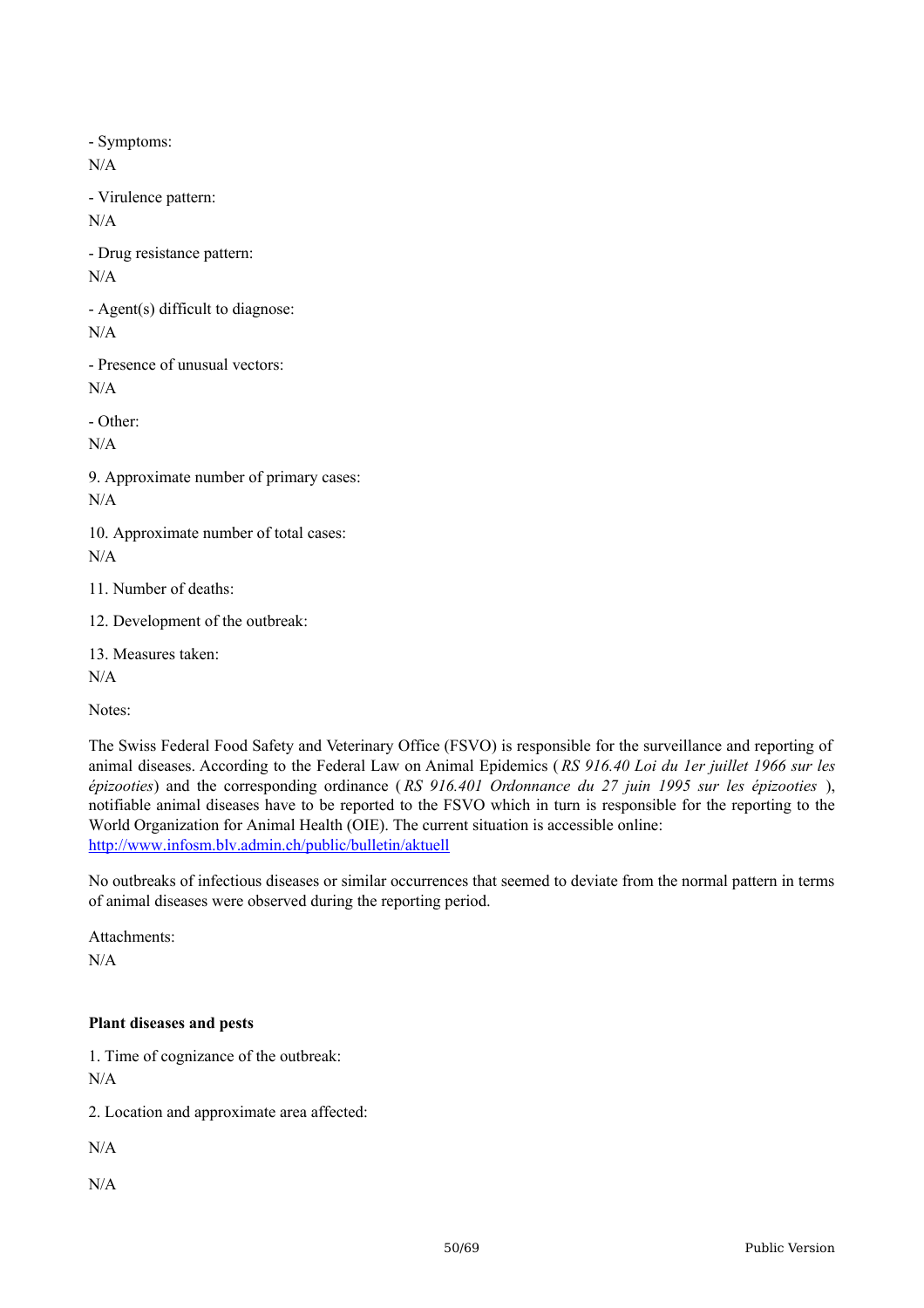3. Type of disease/intoxication: N/A 4. Suspected source of disease/intoxication: N/A 5. Possible causative agent(s): N/A 6. Main characteristics of systems: N/A 7. Detailed symptoms, when applicable  $N/A$ - Respiratory: N/A - Circulatory: N/A - Neurological/behavioural: N/A - Intestinal: N/A - Dermatological: N/A - Nephrological: N/A - Other: N/A 8. Deviation(s) from the normal pattern as regards - Type: N/A - Development: N/A - Place of occurrence:  $N/A$ - Time of occurrence: - Symptoms: N/A - Virulence pattern: N/A - Drug resistance pattern: N/A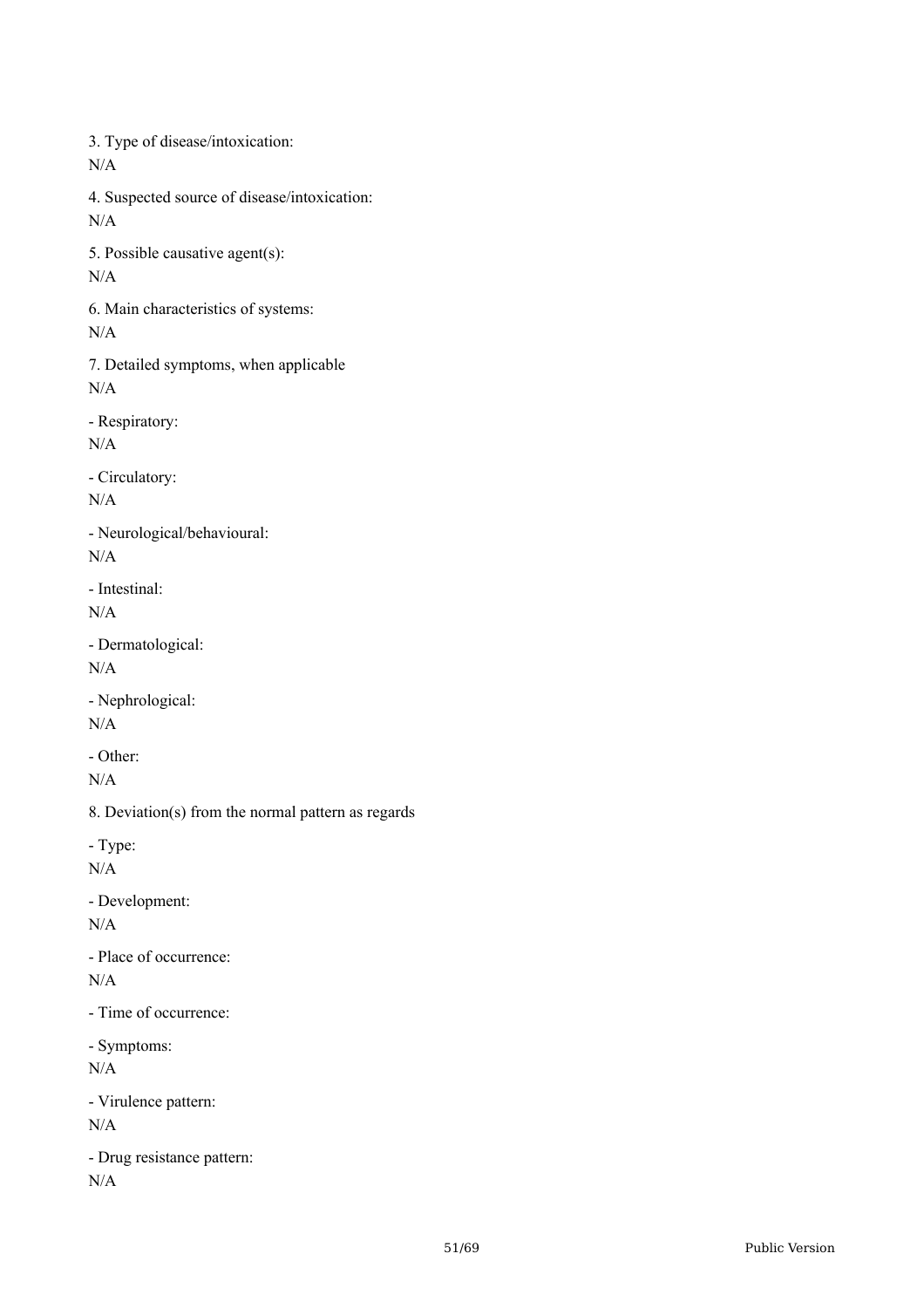- Agent(s) difficult to diagnose: N/A - Presence of unusual vectors: N/A

- Other:

N/A

9. Approximate number of primary cases: N/A

10. Approximate number of total cases:  $N/A$ 

11. Number of deaths:

12. Development of the outbreak:

13. Measures taken:

N/A

Notes:

The Swiss Federal Plant Protection Service (FPPS) is responsible for any kind of phytosanitary measures in order to prevent the introduction and spread of particularly harmful pests and diseases that affect plants and plant products. The FPPS is run jointly by the Swiss Federal Office for Agriculture (FOAG) and the Swiss Federal Office for the Environment (FOEN). The FOAG is responsible for the sector of agricultural and horticultural crops, whereas the FOEN is responsible for forest plants, wood and wood products, including invasive plants. According to the Federal Law on Agriculture (*RS 910.1 Loi fédérale du 29 avril 1998 sur l'agriculture* ) and the corresponding ordinance (*RS 916.20 Ordonnance du 27 octobre 2010 sur la protection des végétaux* ), notifiable plant diseases and pests are reported to either the FOAG or the FOEN that transmit reports to the European and Mediterranean Plant Protection Organization (EPPO). Reporting of invasive plants to the FOEN, which then communicates with the EPPO, is primarily regulated in the Ordinance on the Release of Organisms into the Environment (*RS 814.911 Ordonnance du 10 septembre 2008 sur l'utilisation d'organismes dans l'environnement*).

Information on outbreaks of infectious diseases and similar occurrences that seem to deviate from the normal pattern in terms of plant diseases and pests that occurred during the reporting period is provided in the form of short descriptions of notifications made by the National Plant Protection Organisation of Switzerland to the EU Commission by means of the EUROPHYT-Outbreak system as follows:

| 26.01.2018                                           |
|------------------------------------------------------|
| Closing: Update no 2. Finding (confirmed) of Xylella |
| fastidiosa in Switzerland                            |
| Eradication of the regulated pest in Switzerland     |
| Xylella fastidiosa                                   |
| Infested plant / material Coffea                     |
| https://gd.eppo.int/reporting/article-6277           |
|                                                      |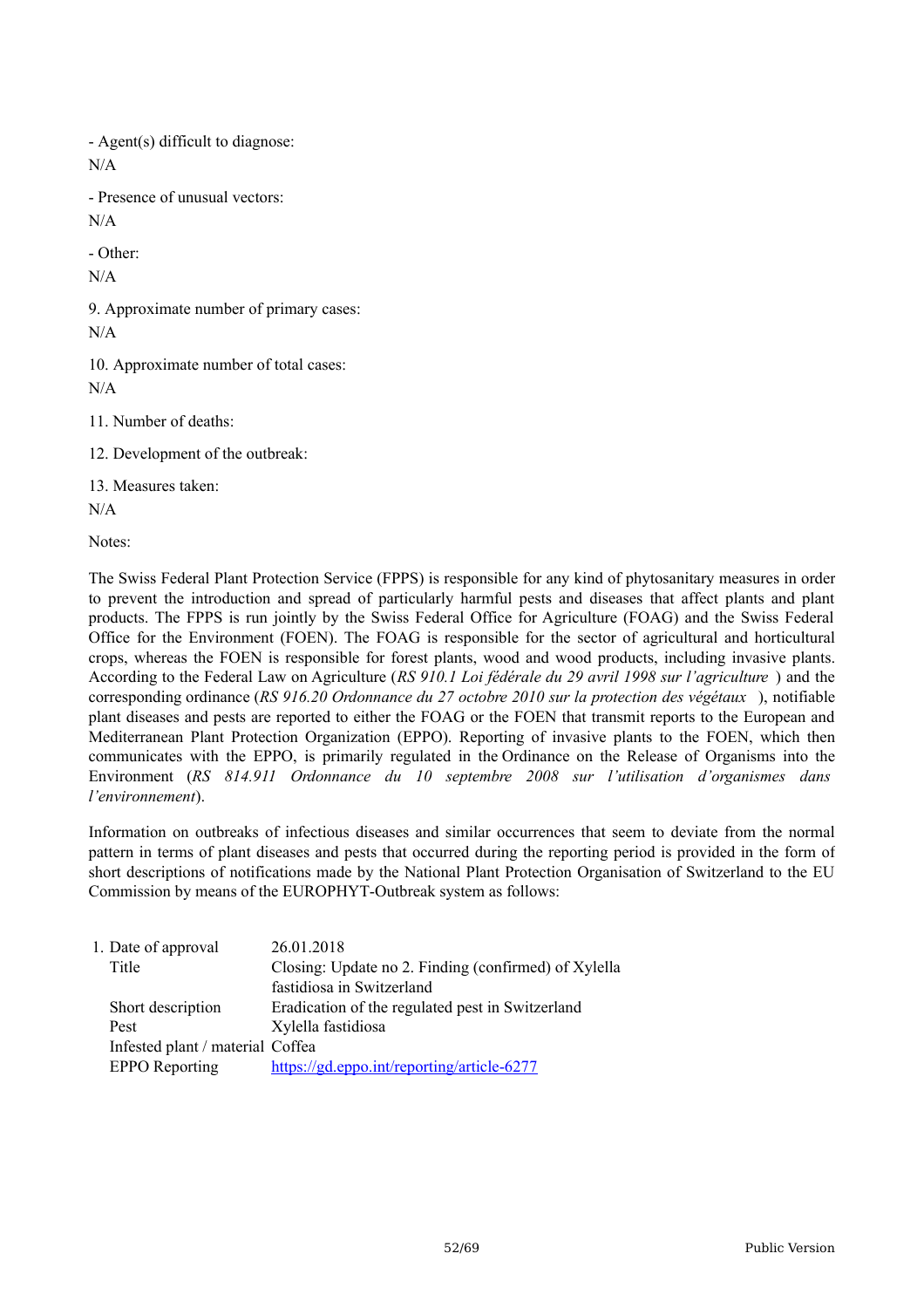| 2. Date of approval<br>Title<br>Short description<br>Pest<br>Infested plant / material Ulmus glabra                                 | 14.02.2018<br>First Outbreak (confirmed) of Aproceros leucopoda in<br>Switzerland (Bassersdorf)<br>Non-regulated pest of elm trees<br>Aproceros leucopoda                                                                                                                                                                                              |
|-------------------------------------------------------------------------------------------------------------------------------------|--------------------------------------------------------------------------------------------------------------------------------------------------------------------------------------------------------------------------------------------------------------------------------------------------------------------------------------------------------|
| 3. Date of approval<br>Title<br>Short description<br>Pest<br>Infested plant / material Acer pseudoplatanus<br><b>EPPO</b> Reporting | 23.02.2018<br>Closing: Update no 1. Outbreak (confirmed) of Anoplophora<br>glabripennis in Switzerland<br>Eradication of the regulated pest at one site (Brünisried)<br>Anoplophora glabripennis<br>https://gd.eppo.int/reporting/article-6273                                                                                                         |
| 4. Date of approval<br>Title<br>Short description<br>Pest<br>Infested plant / material Quercus<br><b>EPPO</b> Reporting             | 23.02.2018<br>First Finding (confirmed) of Brenneria goodwinii in<br>Switzerland (Muttenz)<br>Non-regulated pests of oak trees (Brenneria goodwinii,<br>Gibbsiella quercinecans, and Rahnella victoriana)<br>Brenneria goodwinii<br>https://gd.eppo.int/reporting/article-6298                                                                         |
| 5. Date of approval<br>Title<br>Short description<br>Pest                                                                           | 28.03.2018<br>First Outbreak (confirmed) of Pseudococcus comstocki in<br>Switzerland (Canton of Valais)<br>Non-regulated pest of fruit trees<br>Pseudococcus comstocki<br>Infested plant / material Prunus armeniaca, Pyrus, Malus                                                                                                                     |
| 6. Date of approval<br>Title<br>Short description<br>Pest<br>Infested plant / material Artificial pond<br><b>EPPO</b> Reporting     | 12.07.2018<br>Closing: Update no 1. Finding (confirmed) of Pomacea sp. in<br>Switzerland (Ettiswil)<br>Eradication of the regulated pest in Switzerland<br>Pomacea sp.<br>https://gd.eppo.int/reporting/article-6294                                                                                                                                   |
| 7. Date of approval<br>Title<br>Short description<br>Pest<br><b>EPPO</b> Reporting                                                  | 09.10.2018<br>Closing: Update no 2. Outbreak (confirmed) of Ralstonia<br>solanacearum race 1 in Switzerland (Cantons of Bern,<br>Solothurn and Zurich)<br>Eradication of the regulated pest in Switzerland<br>Ralstonia solanacearum race 1<br>Infested plant / material Rosa, Strelitzia, Olea europaea<br>https://gd.eppo.int/reporting/article-6395 |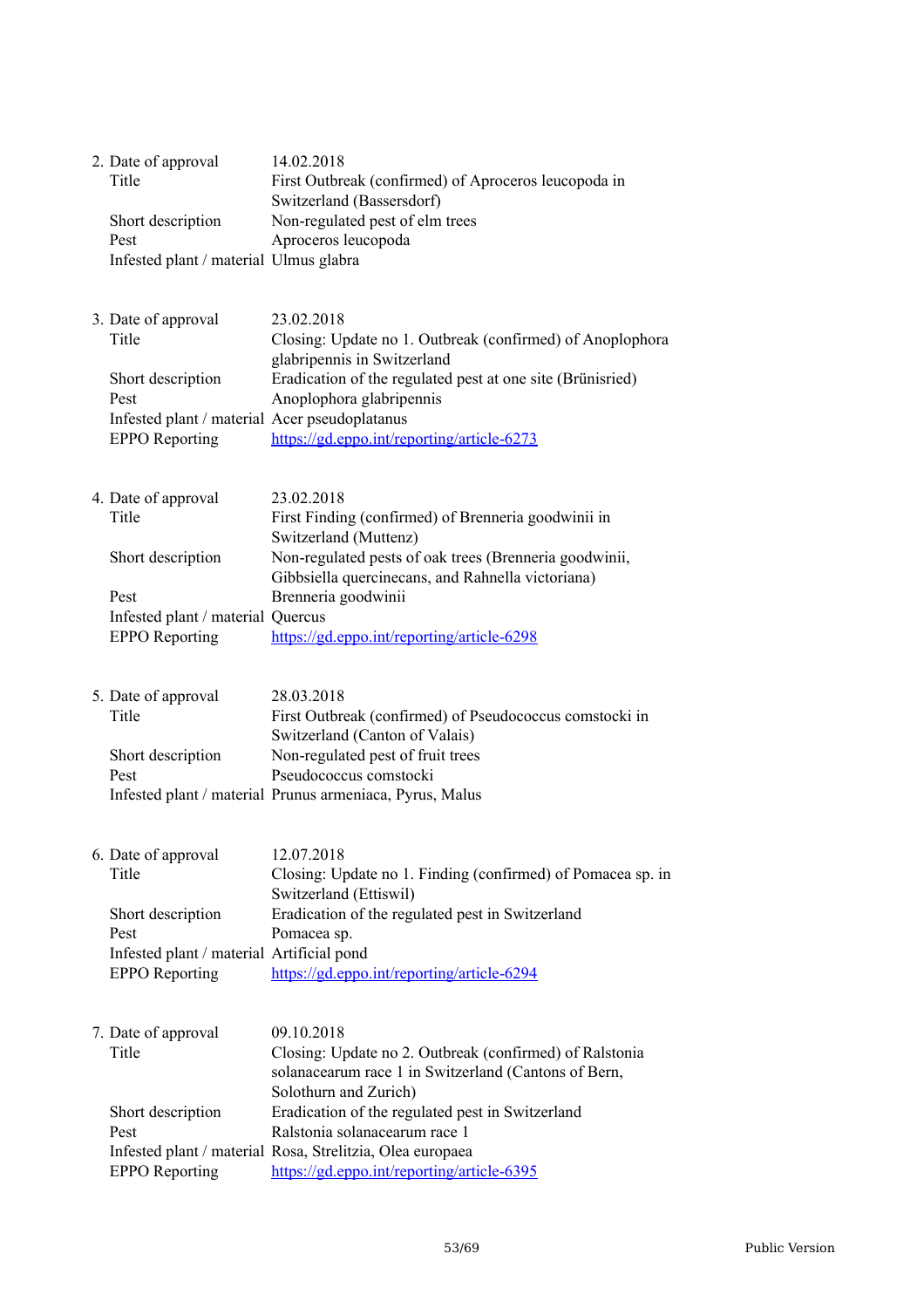|  | 8. Date of approval                      | 09.10.2018                                                                                                               |
|--|------------------------------------------|--------------------------------------------------------------------------------------------------------------------------|
|  | Title                                    | First Outbreak (confirmed) of Rhexocercosporidium carotae<br>in Switzerland                                              |
|  | Short description                        | Non-regulated pest of carrots                                                                                            |
|  | Pest                                     | Rhexocercosporidium carotae                                                                                              |
|  | Infested plant / material Daucus carota  |                                                                                                                          |
|  | 9. Date of approval                      | 14.11.2018                                                                                                               |
|  | Title                                    | Update no 1. Finding (confirmed) of Grapevine flavescence<br>dorée in Switzerland (Canton of Fribourg)                   |
|  | Short description                        | First outbreak of the regulated pest in a nursery in Northern<br>Switzerland                                             |
|  | Pest                                     | Grapevine flavescence dorée                                                                                              |
|  | Infested plant / material Vitis vinifera |                                                                                                                          |
|  |                                          |                                                                                                                          |
|  |                                          |                                                                                                                          |
|  | 10. Date of approval                     | 19.12.2018                                                                                                               |
|  | Title                                    | Presence (confirmed) of Globodera pallida in Switzerland<br>(Canton of Bern)                                             |
|  | Short description                        | The regulated pest was found during official survey in a field<br>that was planned to be used for seed potato production |
|  | Pest                                     | Globodera pallida                                                                                                        |
|  | Infested plant / material Soil           |                                                                                                                          |
|  |                                          |                                                                                                                          |
|  | 11. Date of approval                     | 19.12.2018                                                                                                               |
|  | Title                                    | Presence (confirmed) of Globodera rostochiensis in                                                                       |
|  |                                          | Switzerland (Canton of Bern)                                                                                             |
|  | Short description                        | The regulated pest was found during official survey in a field<br>that was planned to be used for seed potato production |
|  | Pest                                     | Globodera rostochiensis                                                                                                  |
|  | Infested plant / material Soil           |                                                                                                                          |
|  |                                          |                                                                                                                          |

Attachments:

N/A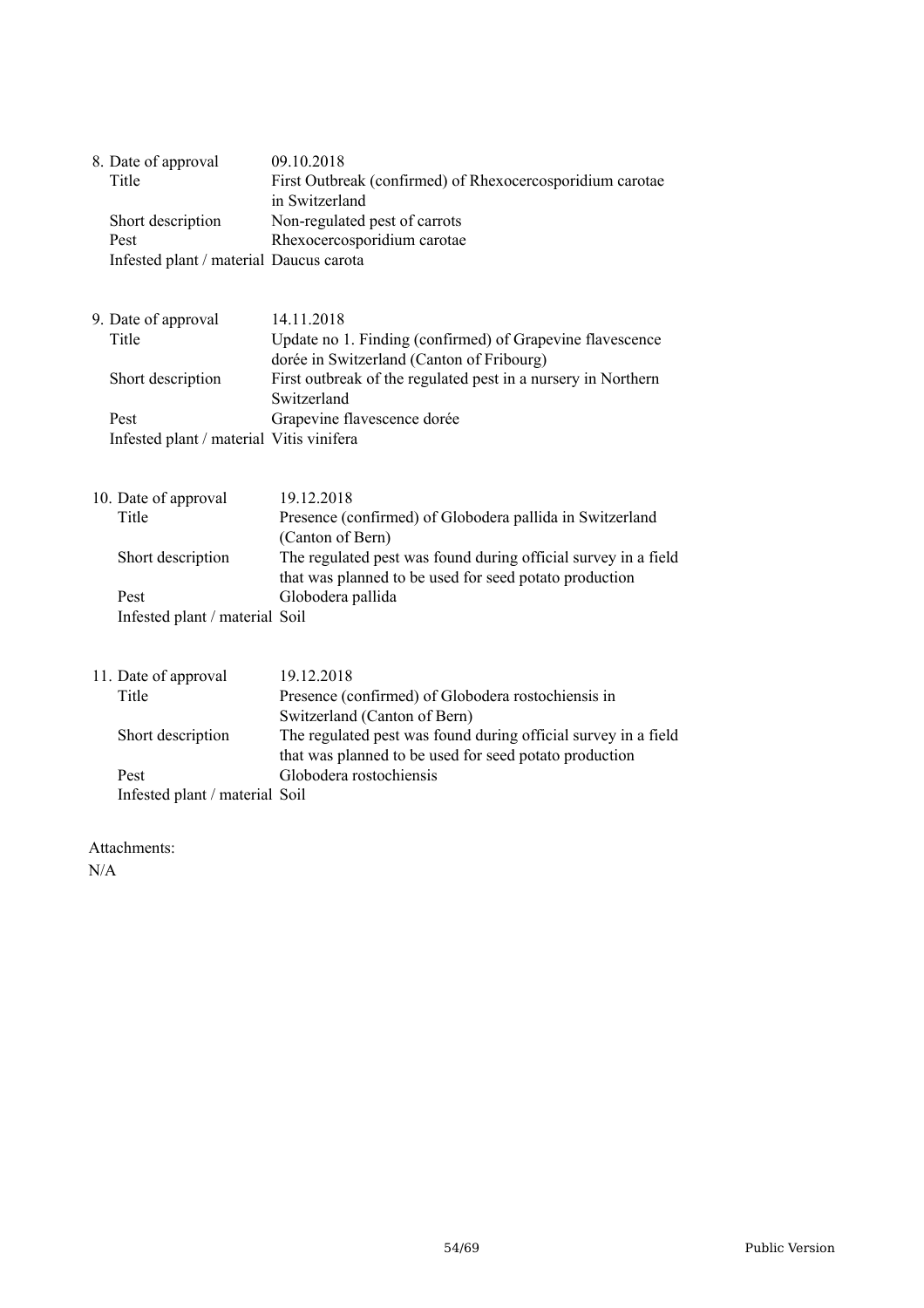# **Confidence-Building Measure "C"**

# **Encouragement of publication of results and promotion of use of knowledge**

At the Third Review Conference it was agreed that States parties continue to implement the following:

Encouragement of publication of results of biological research directly related to the Convention, in scientific journals generally available to States parties, as well as promotion of use for permitted purposes of knowledge gained in this research.

#### **Modalities**

The Third Review Conference agreed on the following:

1. It is recommended that basic research in biosciences, and particularly that directly related to the Convention should generally be unclassified and that applied research to the extent possible, without infringing on national and commercial interests, should also be unclassified.

2. States parties are encouraged to provide information on their policy as regards publication of results of biological research, indicating, inter alia, their policies as regards publication of results of research carried out in research centres and laboratories subject to exchange of information under item A and publication of research on outbreaks of diseases covered by item B, and to provide information on relevant scientific journals and other relevant scientific publications generally available to States parties.

3. The Third Review Conference discussed the question of cooperation and assistance as regards the safe handling of biological material covered by the Convention. It concluded that other international forums were engaged in this field and expressed its support for efforts aimed at enhancing such cooperation.

Comments:

Switzerland does not impose any restrictions on the publication of basic and applied research in biosciences related to the Convention:

CBM "A":

No restrictions implemented on the publication of research carried out within the frameworks of the National Biological Defense Program and the Regional Laboratory Network as well as their contractors.

CBM "B":

No restrictions implemented on the publication of research. Full cooperation with international organizations (WHO, OIE, EPPO) in their respective frameworks.

CBM "G":

Public institutions (universities, institutes, hospitals, state-run facilities): No restrictions implemented on the publication of research.

Private companies: Publication of research is encouraged, however, companies are responsible for their own publication policy that are in line with the protection of any commercial interests.

Publishers of scientific and medical journals and other publications based in Switzerland:

Birkhäuser Verlag AG, Basel: <https://www.springer.com/birkhauser> EMH Schweizerischer Ärzteverlag AG, Muttenz: <https://www.emh.ch/en/read> Frontiers Media SA, Lausanne: <https://www.frontiersin.org/> Inderscience Publishers, Genève: <https://www.inderscience.com/> MDPI AG, Basel: <https://www.mdpi.com/> S. Karger AG, Basel: <https://www.karger.com/> SciPress Ltd., Bäch: <https://www.scipress.com/> WHO Press, Genève: <http://apps.who.int/bookorders>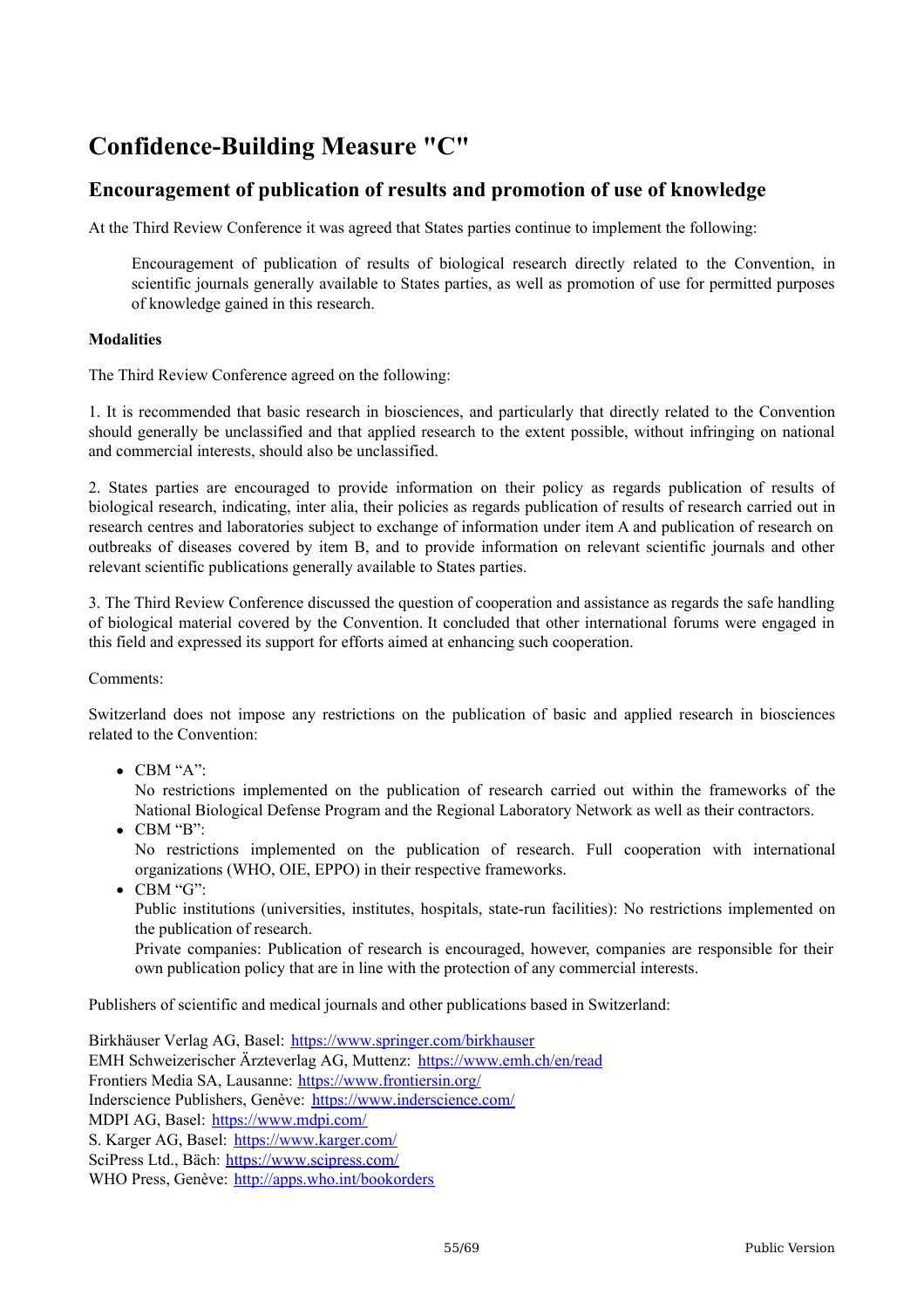# **Confidence-Building Measure "D"**

(Deleted)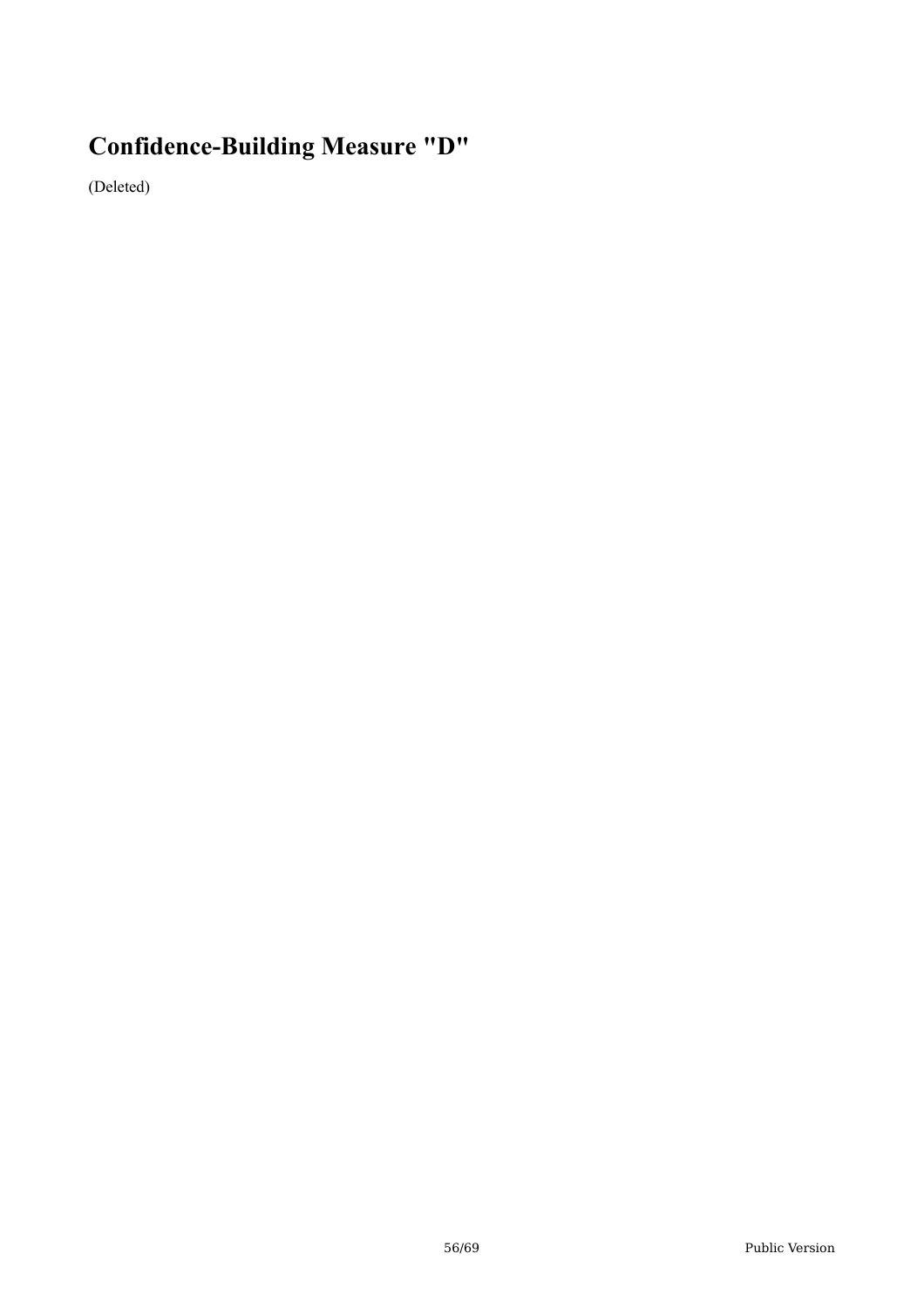# **Confidence-Building Measure "E"**

# **Declaration of legislation, regulations and other measures**

At the Third Review Conference the States parties agreed to implement the following, later amended by the Seventh Review Conference:

As an indication of the measures which they have taken to implement the Convention, States parties shall declare whether they have legislation, regulations or other measures:

(a) To prohibit and prevent the development, production, stockpiling, acquisition or retention of the agents, toxins, weapons, equipment and means of delivery specified in Article I of the Convention, within their territory or anywhere under their jurisdiction or under their control anywhere;

(b) In relation to the export or import of micro-organisms pathogenic to man, animals and plants or of toxins in accordance with the Convention;

(c) In relation to biosafety and biosecurity.

States parties shall complete the attached form (Form E) and shall be prepared to submit copies of the legislation or regulations, or written details of other measures on request to the Implementation Support Unit (ISU) within the United Nations Office for Disarmament Affairs or to an individual State party. On an annual basis States parties shall indicate, also on the attached form, whether or not there has been any amendment to their legislation, regulations or other measures.

## **Form E**

## **Declaration of legislation, regulations and other measures**

| <b>Relating to</b>                                                                                                                                                                             |     |     | <b>Other</b><br>Legislation Regulations<br>measures <sup>12</sup> last year | <i><b>Amended since</b></i> |
|------------------------------------------------------------------------------------------------------------------------------------------------------------------------------------------------|-----|-----|-----------------------------------------------------------------------------|-----------------------------|
| (a) Development, production stockpiling, acquisition or<br>retention of microbial or other biological agents, or<br>toxins, weapons, equipment and means of delivery<br>specified in Article I | yes | yes | yes                                                                         | yes                         |
| (b) Exports of micro-organisms $\frac{13}{2}$ and toxins                                                                                                                                       | yes | yes | yes                                                                         | yes                         |
| (c) Imports of micro-organisms $\frac{13}{2}$ and toxins                                                                                                                                       | yes | yes | yes                                                                         | yes                         |
| (d) Biosafety <sup>14</sup> and biosecurity <sup>15</sup>                                                                                                                                      | yes | yes | yes                                                                         | yes                         |

Additional information to Form E:

Switzerland adheres to a monistic system, i.e. treaties of international law become effective upon ratification and are part of the Swiss Federal Legislation. This fact is reflected as follows:

Convention on the Prohibition of the Development, Production and Stockpiling of Bacteriological (Biological) and Toxin Weapons and on their Destruction ( *RS 0.515.07 Convention du 10 avril 1972 sur l'interdiction de la* mise au point, de la fabrication et du stockage des armes bactériologiques (biologiques) ou à toxines et sur leur *destruction*)

<https://www.admin.ch/opc/fr/classified-compilation/19720074>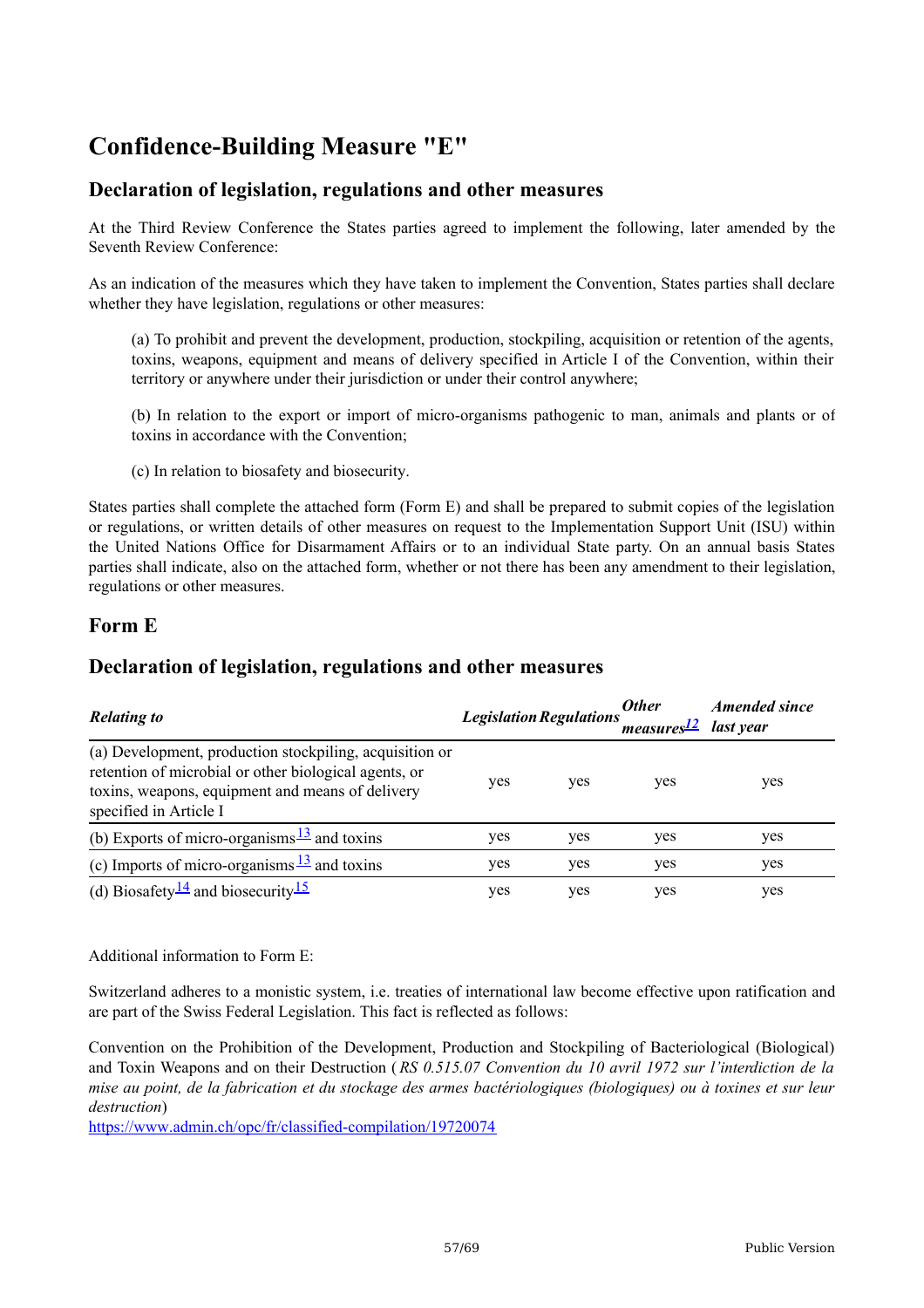Protocol for the Prohibition of the Use of Asphyxiating, Poisonous or Other Gases, and of Bacteriological Methods of Warfare (*RS 0.515.105 Protocole du 17 juin 1925 concernant la prohibition d'emploi à la guerre de gaz asphyxiants, toxiques ou similaires et de moyens bactériologiques*) <https://www.admin.ch/opc/fr/classified-compilation/19250020>

Legislation and regulations concerned with the implementation of the Convention in Switzerland is detailed as follows:

Federal Constitution of the Swiss Confederation ( *RS 101 Constitution fédérale de la Confédération suisse du 18 avril 1999*)

<https://www.admin.ch/opc/fr/classified-compilation/19995395>

Federal Act on Measures Ensuring Homeland Security ( *RS 120 Loi fédérale du 21 mars 1997 instituant des mesures visant au maintien de la sûreté intérieure*) <https://www.admin.ch/opc/fr/classified-compilation/19970117>

Ordinance on the Intelligence Service ( *RS 121.1 Ordonnance du 16 août 2017 sur le Service de renseignement* ) <https://www.admin.ch/opc/fr/classified-compilation/20162430>

Ordinance on Information and Storage Systems of the Intelligence Service of the Confederation ( *RS 121.2* Ordonnance du 16 août 2017 sur les systèmes d'information et les systèmes de stockage de données du Service de *renseignement de la Confédération*)

<https://www.admin.ch/opc/fr/classified-compilation/20162429>

Federal Act on the Prohibition of « al-Qaeda » and « Islamic State » Groups and related Organizations ( *RS 122* Loi fédérale du 12 décembre 2014 interdisant les groupes « Al-Qaïda » et « État islamique » et les organisations *apparentées*)

<https://www.admin.ch/opc/fr/classified-compilation/20142993>

Ordinance on the Federal Expert Commission for Biosafety ( *RS 172.327.8 Ordonnance du 20 novembre 1996 sur la Commission fédérale d'experts pour la sécurité biologique*) <https://www.admin.ch/opc/fr/classified-compilation/19960584>

Establishes the roles of the Federal Commission of Experts for Biological Security to ensure the protection of the *Swiss population against transmissible diseases, the health of workers, and the protection of animals and plants and their environments.*

Swiss Criminal Code ( *RS 311.0 Code pénal suisse du 21 décembre 1937* ) <https://www.admin.ch/opc/fr/classified-compilation/19370083>

Swiss Code of Criminal Procedure ( *RS 312.0 Code de procédure pénale suisse du 5 octobre 2007* ) <https://www.admin.ch/opc/fr/classified-compilation/20052319>

Ordinance on the Communication of Penal Decisions Taken by Cantonal Authorities ( *RS 312.3 Ordonnance du 10 novembre 2004 réglant la communication des décisions pénales prises par les autorités cantonales*) <https://www.admin.ch/opc/fr/classified-compilation/20041752>

Military Criminal Code ( *RS 321.0 Code pénal militaire du 13 juin 1927* ) <https://www.admin.ch/opc/fr/classified-compilation/19270018>

Federal Act on International Legal Aid in Criminal Cases ( *RS 351.1 Loi fédérale du 20 mars 1981 sur l'entraide internationale en matière pénale*) <https://www.admin.ch/opc/fr/classified-compilation/19810037>

Federal Act on Main Offices of Criminal Investigation Departments of the Confederation ( *RS 360 Loi fédérale du 7 octobre 1994 sur les Of ices centraux de police criminelle de la Confédération*) <https://www.admin.ch/opc/fr/classified-compilation/19940242>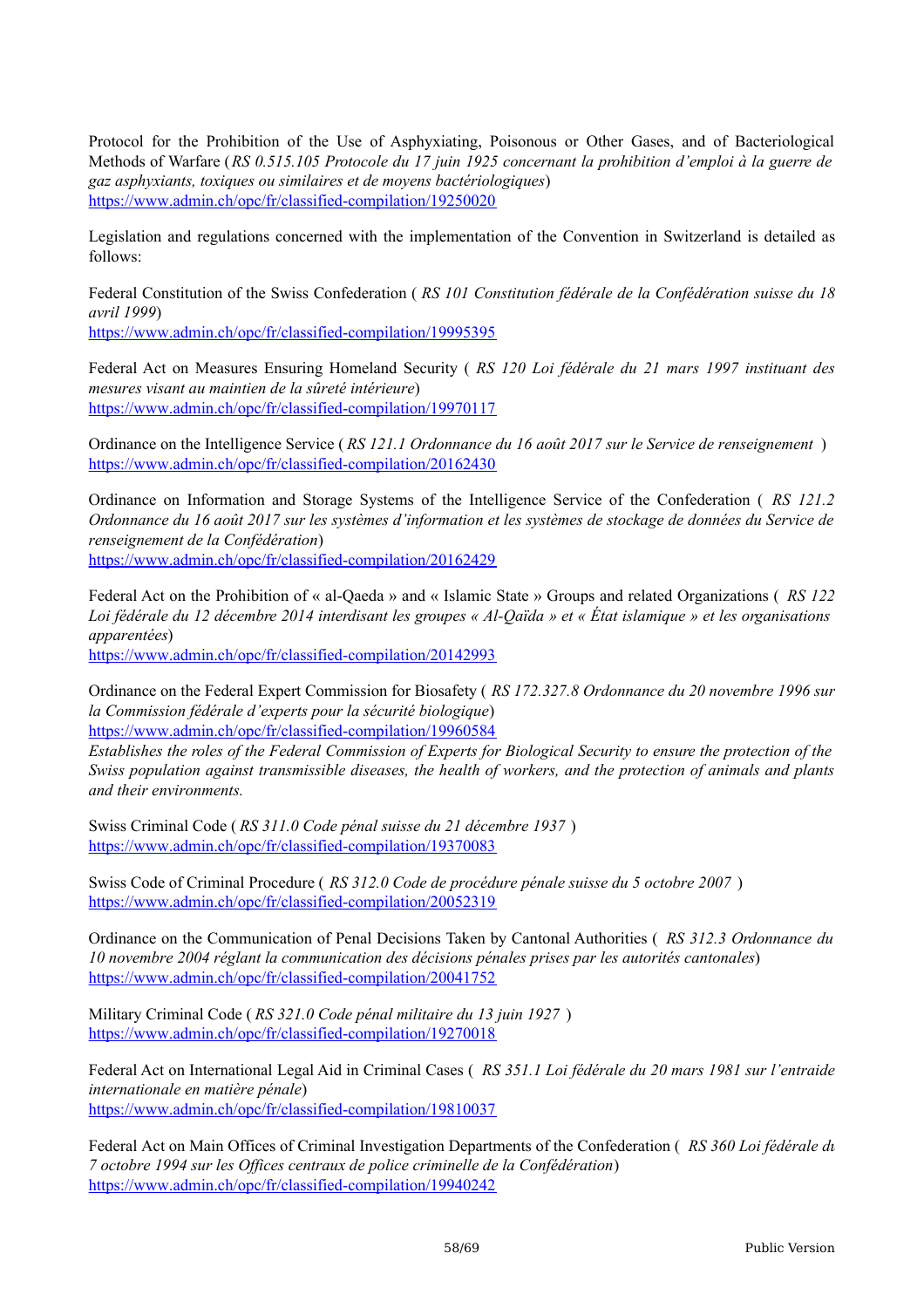Ordinance on the Information System of the Federal Criminal Police ( *RS 360.2 Ordonnance du 15 octobre 2008 sur le système informatisé de la Police judiciaire fédérale*) <https://www.admin.ch/opc/fr/classified-compilation/20081753>

Ordinance on the National Central Bureau Interpol Bern ( *RS 366.1 Ordonnance du 21 juin 2013 concernant le Bureau central national Interpol Bern*) <https://www.admin.ch/opc/fr/classified-compilation/20130208>

Ordinance on the Coordinated Medical Service ( *RS 501.31 Ordonnance du 27 avril 2005 sur le Service sanitaire coordonné*) <https://www.admin.ch/opc/fr/classified-compilation/20041336>

Federal Act on the Army and the Military Administration ( *RS 510.10 Loi fédérale du 3 février 1995 sur l'armée et l'administration militaire*) <https://www.admin.ch/opc/fr/classified-compilation/19950010>

Ordinance on Measures Taken by the Army against Human and Animal Epidemics ( *RS 510.35 Ordonnance du 25 octobre 1955 concernant les mesures à prendre par l'armée contre les épidémies et épizooties*) <https://www.admin.ch/opc/fr/classified-compilation/19550188>

Ordinance on Domestic Disaster Management by the Army ( *RS 513.75 Ordonnance du 21 novembre 2018 sur l'aide militaire en cas de catastrophe dans le pays*) <https://www.admin.ch/opc/fr/classified-compilation/20181341>

Federal Act on War Material ( *RS 514.51 Loi fédérale du 13 décembre 1996 sur le materiel de guerre* ) <https://www.admin.ch/opc/fr/classified-compilation/19960753>

*Prohibits the development, production, indirect transfer, acquisition, import, export, transit and stockpiling of* nuclear, biological or chemical weapons under Article 7. It prohibits any action committed by any person who has any connection to the acquisition of WMD. This article also applies to offences committed abroad if they are *in violation of international law which is binding on Switzerland.*

Ordinance on War Material (*RS 514.511 Ordonnance du 25 février 1998 sur le matériel de guerre* ) <https://www.admin.ch/opc/fr/classified-compilation/19980112>

*Regulates the initial authorisation and the specific authorisations that are required for the manufacture, the* brokerage, the import, the export and the transit of war materials, as well as the conclusion of contracts to *transfer incorporeal property, including know-how and the concession of related rights. Applies in Switzerland customs area, to Swiss customs warehouses and Swiss customs enclaves.*

Federal Act on the Protection of the Population and Civil Protection ( *RS 520.1 Loi fédérale du 4 octobre 2002 sur la protection de la population et sur la protection civile*) <https://www.admin.ch/opc/fr/classified-compilation/20011872>

Ordinance on the Federal Staff Civil Protection ( *RS 520.17 Ordonnance du 2 mars 2018 sur l'État-major fédéral Protection de la population*) <https://www.admin.ch/opc/fr/classified-compilation/20171280>

Ordinance on the National Emergency Operations Centre ( *RS 520.18 Ordonnance du 17 octobre 2007 sur la Centrale nationale d'alarme*) <https://www.admin.ch/opc/fr/classified-compilation/20063371>

Federal Act on Customs ( *RS 631.0 Loi du 18 mars 2005 sur les douanes* ) <https://www.admin.ch/opc/fr/classified-compilation/20030370>

Ordinance on Customs (*RS 631.01 Ordonnance du 1er novembre 2006 sur les douanes* ) <https://www.admin.ch/opc/fr/classified-compilation/20052713>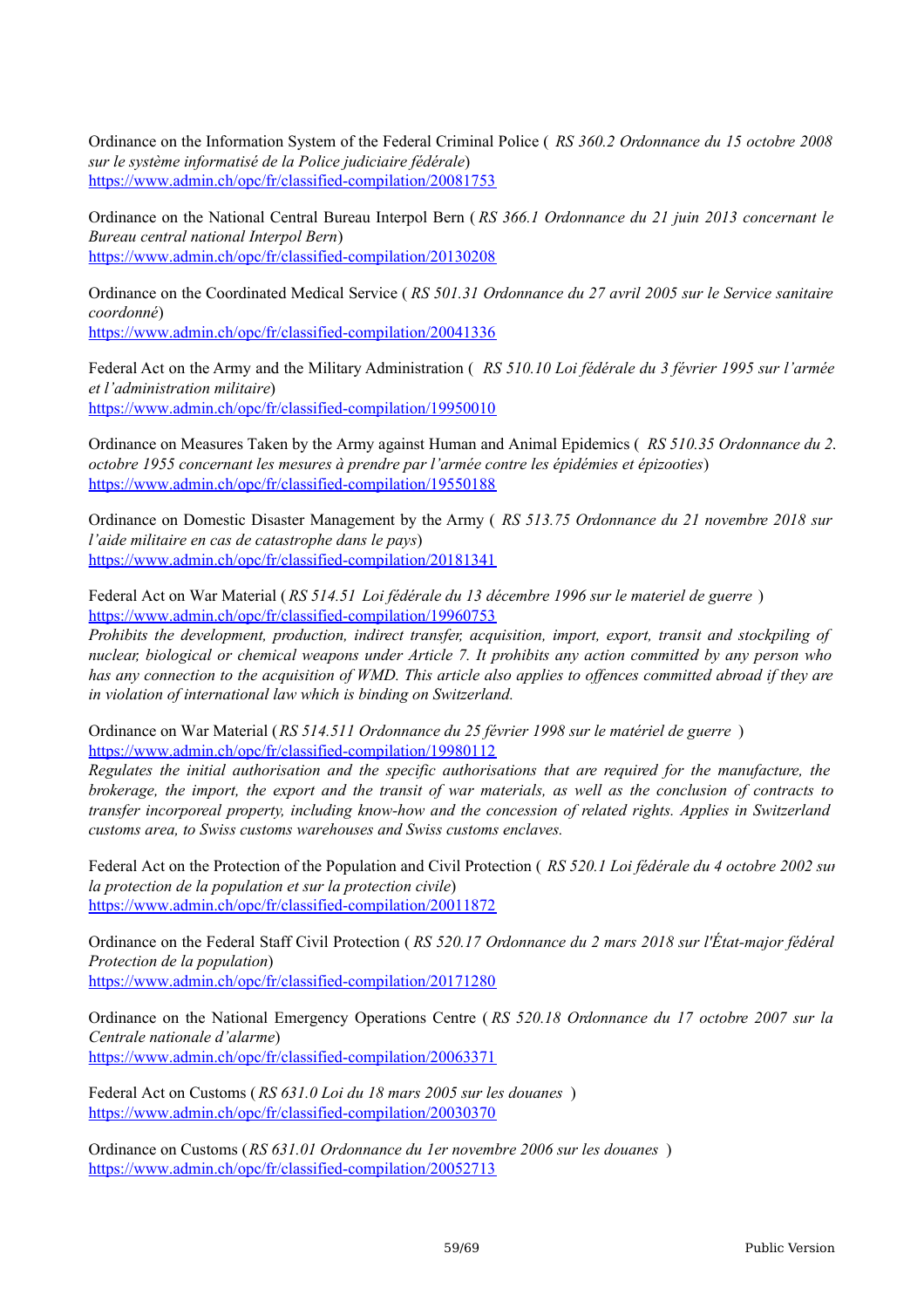Ordinance on the Transportation of Hazardous Goods on the Road ( *RS 741.621 Ordonnance du 29 novembre 2002 relative au transport des marchandises dangereuses par route*)

<https://www.admin.ch/opc/fr/classified-compilation/20022136>

Regulates the transport of dangerous materials by automobiles or other mediums of transport on roads open to *those same vehicles.*

Ordinance on Hazardous Goods Representatives for the Transportation of Hazardous Goods on the Road, by Air or by Sea (*RS 741.622 Ordonnance du 15 juin 2001 sur les conseillers à la sécurité pour le transport de marchandises dangereuses par route, par rail ou par voie navigable*)

<https://www.admin.ch/opc/fr/classified-compilation/20001699>

*Determines the appointment, tasks, training and examination of persons charged with reducing risks to people, property and the environment during transportation of hazardous goods or packaging operations, shipment or loading and unloading associated with this transport.*

Ordinance on the Transportation of Hazardous Goods by Railway and Aerial Railway ( *RS 742.412 Ordonnance* du 31 octobre 2012 sur le transport de marchandises dangereuses par chemin de fer et par installation à câbles) <https://www.admin.ch/opc/fr/classified-compilation/20121700>

Federal Act on Surveillance of Postal Mail and Telecommunications ( *RS 780.1 Loi fédérale du 18 mars 2016 sur la surveillance de la correspondance par poste et télécommunication*) <https://www.admin.ch/opc/fr/classified-compilation/20122728>

Ordinance on Surveillance of Postal Mail and Telecommunications ( *RS 780.11 Ordonnance du 15 novembre 2017 sur la surveillance de la correspondance par poste et télécommunication*) <https://www.admin.ch/opc/fr/classified-compilation/20172173>

Ordinance on the Transplantation of Organs, Tissues and Cells of Animal Origin ( *RS 810.213 Ordonnance du 16 mars 2007 sur la transplantation d'organes, de tissus et de cellules d'origine animale*) <https://www.admin.ch/opc/fr/classified-compilation/20051808>

Ordinance on Clinical Trials with Therapeutic Products ( *RS 810.305 Ordonnance du 20 septembre 2013 sur les essais cliniques dans le cadre de la recherche sur l'être humain*) <https://www.admin.ch/opc/fr/classified-compilation/20121176>

Ordinance on Pharmaceuticals (*RS 812.212.21 Ordonnance du 21 septembre 2018 sur les médicaments* ) <https://www.admin.ch/opc/fr/classified-compilation/20173471>

*Regulates: a. authorization of medicines on the market ready for use, b. authorization processes of surface* treatment of labile blood products, c. classification criteria for categories of delivery, d. distribution restrictions, *e. authorization of mail order drugs, f. market surveillance and vigilance.*

Federal Act on the Protection against Dangerous Substances and Preparations ( *RS 813.1 Loi fédérale du 15 décembre 2000 sur la protection contre les substances et les préparations dangereuses*) <https://www.admin.ch/opc/fr/classified-compilation/19995887> *Protects the lives and health of human beings from the harmful ef ects of substances or preparations.*

Ordinance on Good Laboratory Practice ( *RS 813.112.1 Ordonnance du 18 mai 2005 sur les bonnes pratiques de laboratoire*)

<https://www.admin.ch/opc/fr/classified-compilation/20031589>

Fixes the principles of good laboratory practices, guarantees the quality of studies and regulates the verification *of these requirements.*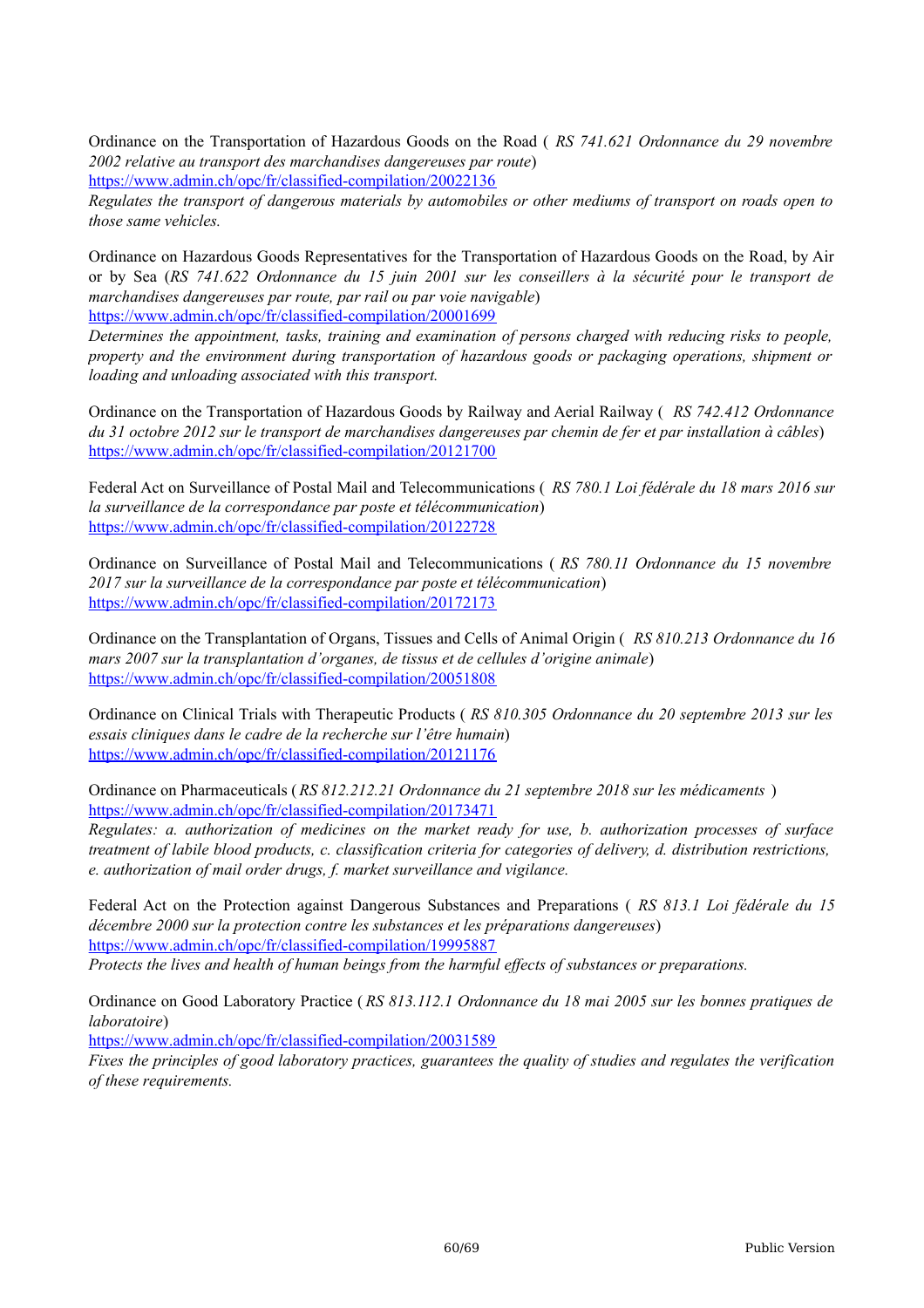Ordinance on Marketing and Handling Biocidal Products ( *RS 813.12 Ordonnance du 18 mai 2005 concernant la mise sur le marché et l'utilisation des produits biocides*)

<https://www.admin.ch/opc/fr/classified-compilation/20021524>

*Regulates marketing of biocidal products and their active substances, particularly the various types and licensing* procedures, the use of data from previous requests for the benefit of new applicants, and the classification of *packaging, labelling and safety data sheets.*

Federal Act on the Protection of the Environment ( *RS 814.01 Loi fédérale du 7 octobre 1983 sur la protection de l'environnement*)

<https://www.admin.ch/opc/fr/classified-compilation/19830267>

Ordinance on the Protection against Major Accidents ( *RS 814.012 Ordonnance du 27 février 1991 sur la protection contre les accidents majeurs*)

<https://www.admin.ch/opc/fr/classified-compilation/19910033>

*Covers activities involving the contained use of genetically modified organisms and pathogenic organisms in laboratories, production facilities, greenhouses and premises housing animals.*

Ordinance on Waste Management ( *RS 814.600 Ordonnance du 4 décembre 2015 sur la limitation et l'élimination des déchets*)

<https://www.admin.ch/opc/fr/classified-compilation/20141858>

Federal Act on non-Human Genetic Engineering ( *RS 814.91 Loi fédérale du 21 mars 2003 sur l'application du génie génétique au domaine non humain*)

<https://www.admin.ch/opc/fr/classified-compilation/19996136>

*Protects humans, animals and the environment against the abuse of genetic engineering, and ensures that applications of genetic engineering serve humans, animals and the environment.*

Ordinance on the Release of Organisms into the Environment ( *RS 814.911 Ordonnance du 10 septembre 2008 sur l'utilisation d'organismes dans l'environnement*)

<https://www.admin.ch/opc/fr/classified-compilation/20062651>

*Protects humans, animals and the environment, as well as biodiversity and sustainable use of its components against the dangers and outrages associated with the use of organisms, their metabolites and their waste.*

Ordinance on the Contained Use of Organisms ( *RS 814.912 Ordonnance du 9 mai 2012 sur l'utilisation des organismes en milieu confiné*)

<https://www.admin.ch/opc/fr/classified-compilation/20100803>

*Protects people and the environment and in particular communities of animals and plants and their habitats, against harmful ef ects or nuisances of the contained use of organisms. Contributes to the maintenance of biodiversity and soil fertility. Regulates the contained use of organisms, in particular genetically modified or pathogenic organisms.*

Ordinance on Transborder Traffic of Genetically Modified Organisms ( *RS 814.912.21 Ordonnance du 3 novembre 2004 sur les mouvements transfrontières des organismes génétiquement modifiés*) <https://www.admin.ch/opc/fr/classified-compilation/20031535>

Regulates the transborder transport of GMOs. Does not apply to medicines for human use which contain GMOs.

Federal Act on Foods and Commodities ( *RS 817.0 Loi fédérale du 20 juin 2014 sur les denrées alimentaires et les objets usuels*) <https://www.admin.ch/opc/fr/classified-compilation/20101912>

Ordinance on Foods and Commodities (*RS 817.02 Ordonnance du 16 décembre 2016 sur les denrées alimentaires et les objets usuels*)

<https://www.admin.ch/opc/fr/classified-compilation/20143388>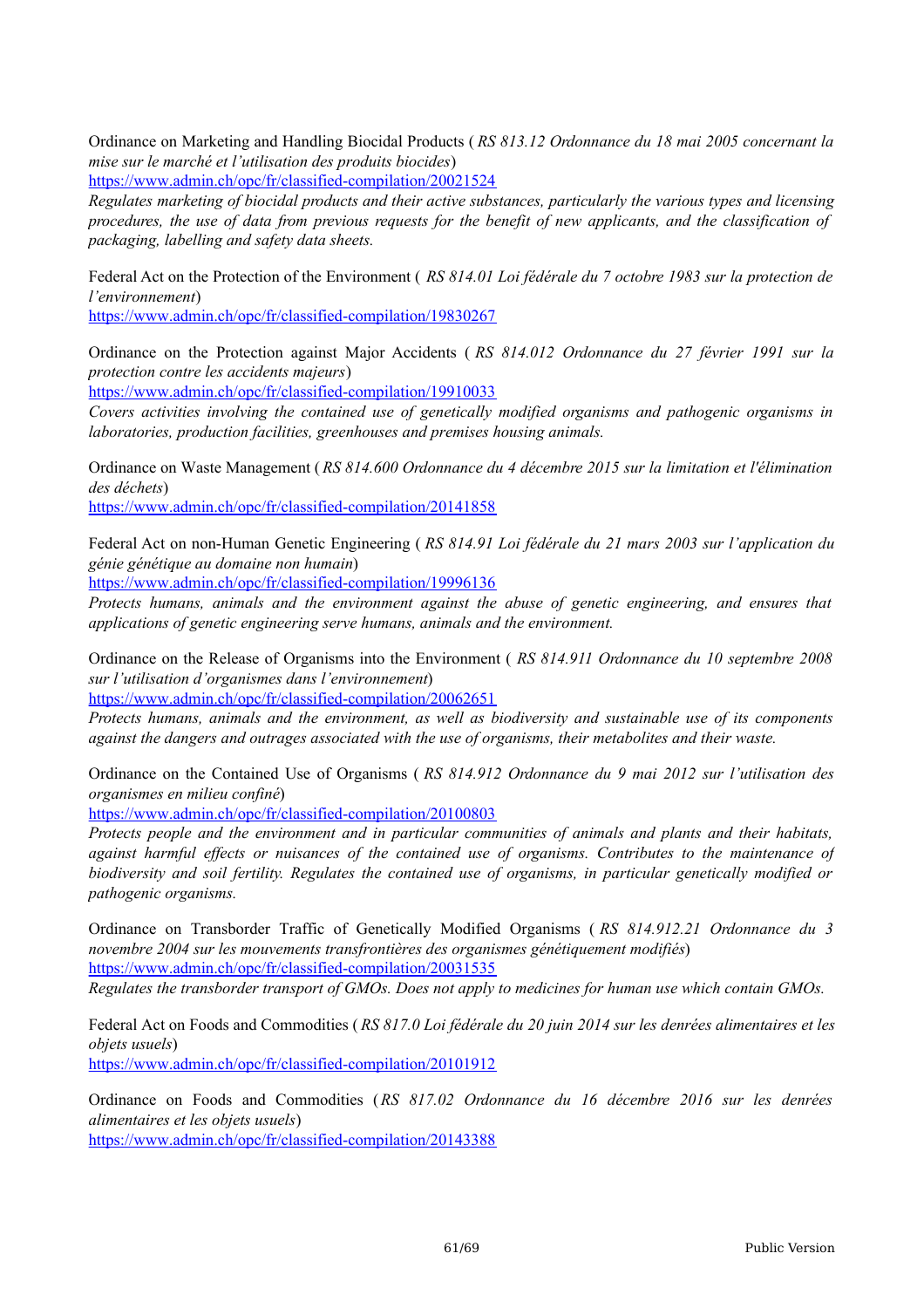Ordinance on Maximum Levels of Pesticide Residues Present in or on Products of Vegetable or Animal Origin (*RS 817.021.23 Ordonnance du DFI du 16 décembre 2016 sur les limites maximales applicables aux résidus de pesticides présents dans ou sur les produits d'origine végétale ou animale*) <https://www.admin.ch/opc/fr/classified-compilation/20143405>

Ordinance on Genetically Modified Foods (*RS 817.022.51 Ordonnance du DFI du 23 novembre 2005 sur les denrées alimentaires génétiquement modifiées*) <https://www.admin.ch/opc/fr/classified-compilation/20050176>

Ordinance on Hygiene when Handling Food ( *RS 817.024.1 Ordonnance du DFI du 16 décembre 2016 sur l'hygiène dans les activités liées aux denrées alimentaires*) <https://www.admin.ch/opc/fr/classified-compilation/20143394>

Ordinance on the Enforcement of the Legislation on Foods ( *RS 817.042 Ordonnance du DFI du 16 décembre 2016 sur l'exécution de la législation sur les denrées alimentaires*) <https://www.admin.ch/opc/fr/classified-compilation/20143389>

Ordinance on Animal Slaughter and Meat Control ( *RS 817.190 Ordonnance du 16 décembre 2016 concernant l'abattage d'animaux et le contrôle des viandes*) <https://www.admin.ch/opc/fr/classified-compilation/20162765>

Ordinance on Animal Slaughter Hygiene ( *RS 817.190.1 Ordonnance du DFI du 23 novembre 2005 concernant l'hygiène lors de l'abattage d'animaux*) <https://www.admin.ch/opc/fr/classified-compilation/20051438>

Federal Act on the Control of Communicable Human Diseases ( *RS 818.101 Loi fédérale du 28 septembre 2012 sur la lutte contre les maladies transmissibles de l'homme*) <https://www.admin.ch/opc/fr/classified-compilation/20071012>

Regulates fight against diseases transmissible to man by stating that the Confederation and the cantons take the *necessary measures, including biosafety precautions, to protect human beings against pathogens including those genetically modified. Regulates identification of laboratories through permits delivered by the Swiss Institute of Therapeutic Products. Regulates the trade in pathogenic agents and requires an authorisation from every person disseminating pathogens for research or commerce. Entitles the Federal Council to regulate the transport,* importation, exportation and the transit of pathogens, to limit or to ban the use of certain pathogens, to fix the *conditions for persons using pathogens. Outlines the provisions for quarantine, vaccination, and disease surveillance and reporting requirements. Provides for imprisonment or fines anyone who intentionally or by negligence does not respect the prescriptions of the Federal Act.*

Ordinance on the Control of Communicable Human Diseases ( *RS 818.101.1 Ordonnance du 29 avril 2015 sur la lutte contre les maladies transmissibles de l'homme*) <https://www.admin.ch/opc/fr/classified-compilation/20133212>

Ordinance on the Declaration of Observations of Communicable Human Diseases ( *RS 818.101.126 Ordonnance* du DFI du 1 décembre 2015 sur la déclaration d'observations en rapport avec les maladies transmissibles de *l'homme*)

<https://www.admin.ch/opc/fr/classified-compilation/20151622>

Ordinance on Microbiological Laboratories ( *RS 818.101.32 Ordonnance du 29 avril 2015 sur les laboratoires de microbiologie*) <https://www.admin.ch/opc/fr/classified-compilation/20143116>

Ordinance Relating to the Act of Labour ( *RS 822.114 Ordonnance 4 du 18 août 1993 relative à la loi sur le travail*)

<https://www.admin.ch/opc/fr/classified-compilation/19930255>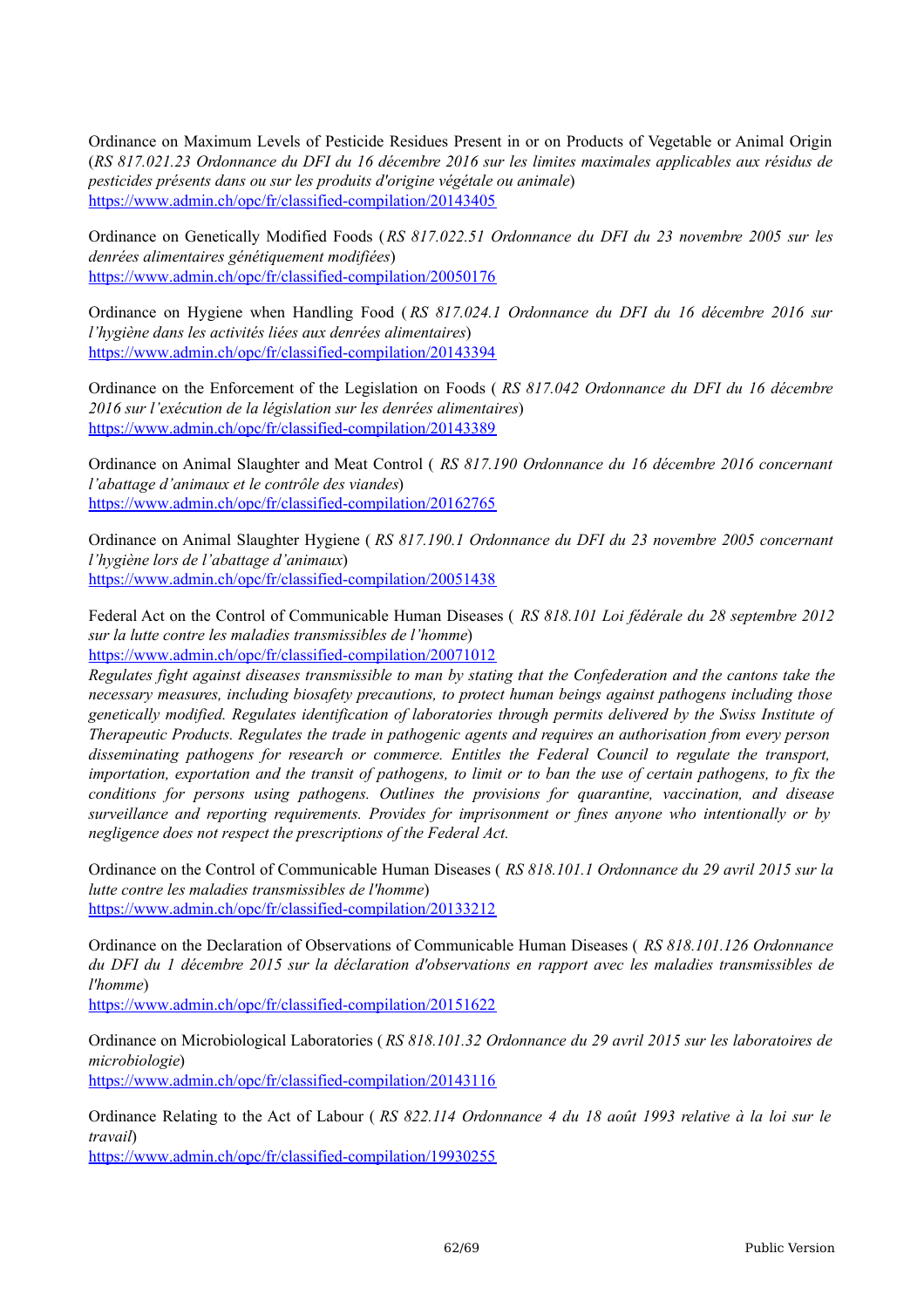Ordinance on the Protection of Workforce against Microbiological Risks ( *RS 832.321 Ordonnance du 25 août 1999 sur la protection des travailleurs contre les risques liés aux micro-organismes*) <https://www.admin.ch/opc/fr/classified-compilation/19994946>

*Defines micro-organisms and genetically modified micro-organisms and techniques for genetic modification.* Requires the regular identification and evaluation of the risks to which workers are exposed and the notification *of the "Bureau de Biotechnologie de la Confédération" by employers. Defines general security measures for the protection of the workers by employers. Covers activities involving the contained use of genetically modified organisms and pathogenic organisms in laboratories, production facilities, greenhouses and premises housing animals.*

Federal Act on Agriculture (*RS 910.1 Loi fédérale du 29 avril 1998 sur l'agriculture* ) <https://www.admin.ch/opc/fr/classified-compilation/19983407>

Ordinance on the Coordination of Controls on Agricultural Farms ( *RS 910.15 Ordonnance du 23 octobre 2013 sur la coordination des contrôles dans les exploitations agricoles*) <https://www.admin.ch/opc/fr/classified-compilation/20130217>

Ordinance on Primary Production (*RS 916.020 Ordonnance du 23 novembre 2005 sur la production primaire* ) <https://www.admin.ch/opc/fr/classified-compilation/20051718>

Ordinance on the Release of Phytopharmaceutical Products ( *RS 916.161 Ordonnance du 12 mai 2010 sur la mise en circulation des produits phytosanitaires*)

<https://www.admin.ch/opc/fr/classified-compilation/20100203>

Ensures that plant protection products lend themselves well in their intended use and as those are used in accordance with the requirements preventing unacceptable side effects on the health of humans, animals and the *environment.*

Ordinance on Plant Protection (*RS 916.20 Ordonnance du 27 octobre 2010 sur la protection des végétaux* ) <https://www.admin.ch/opc/fr/classified-compilation/20101847>

*Protects plants of all sorts against the nuisances of dangerous organisms, and protects agriculture and horticulture fields from the same organisms.*

Ordinance on the Control of Milk ( *RS 916.351.0 Ordonnance du 20 octobre 2010 sur le contrôle du lait* ) <https://www.admin.ch/opc/fr/classified-compilation/20100941>

Ordinance on the Milk Production Hygiene (*RS 916.351.021.1 Ordonnance du DFI du 23 novembre 2005 réglant l'hygiène dans la production laitière*) <https://www.admin.ch/opc/fr/classified-compilation/20051436>

Federal Act on Animal Diseases ( *RS 916.40 Loi du 1er juillet 1966 sur les épizooties* ) <https://www.admin.ch/opc/fr/classified-compilation/19660145>

Ordinance on the Control of Animal Diseases ( *RS 916.401 Ordonnance du 27 juin 1995 sur les épizooties* ) <https://www.admin.ch/opc/fr/classified-compilation/19950206>

Designates new contagious animal diseases and defines the measures of control of and the organization of the *fight against animal diseases, as well as the compensation of animal keepers.*

Ordinance on the Disposal of Animal Side Products ( *RS 916.441.22 Ordonnance du 25 mai 2011 concernant l'élimination des sous-produits animaux*)

<https://www.admin.ch/opc/fr/classified-compilation/20101486>

*Ensures that animal by-products do not endanger human and animal health and do not harm the environment.* Allows as much as possible the recovery of animal by-products. Ensures that the infrastructure for the disposal of *animal by-products is available.*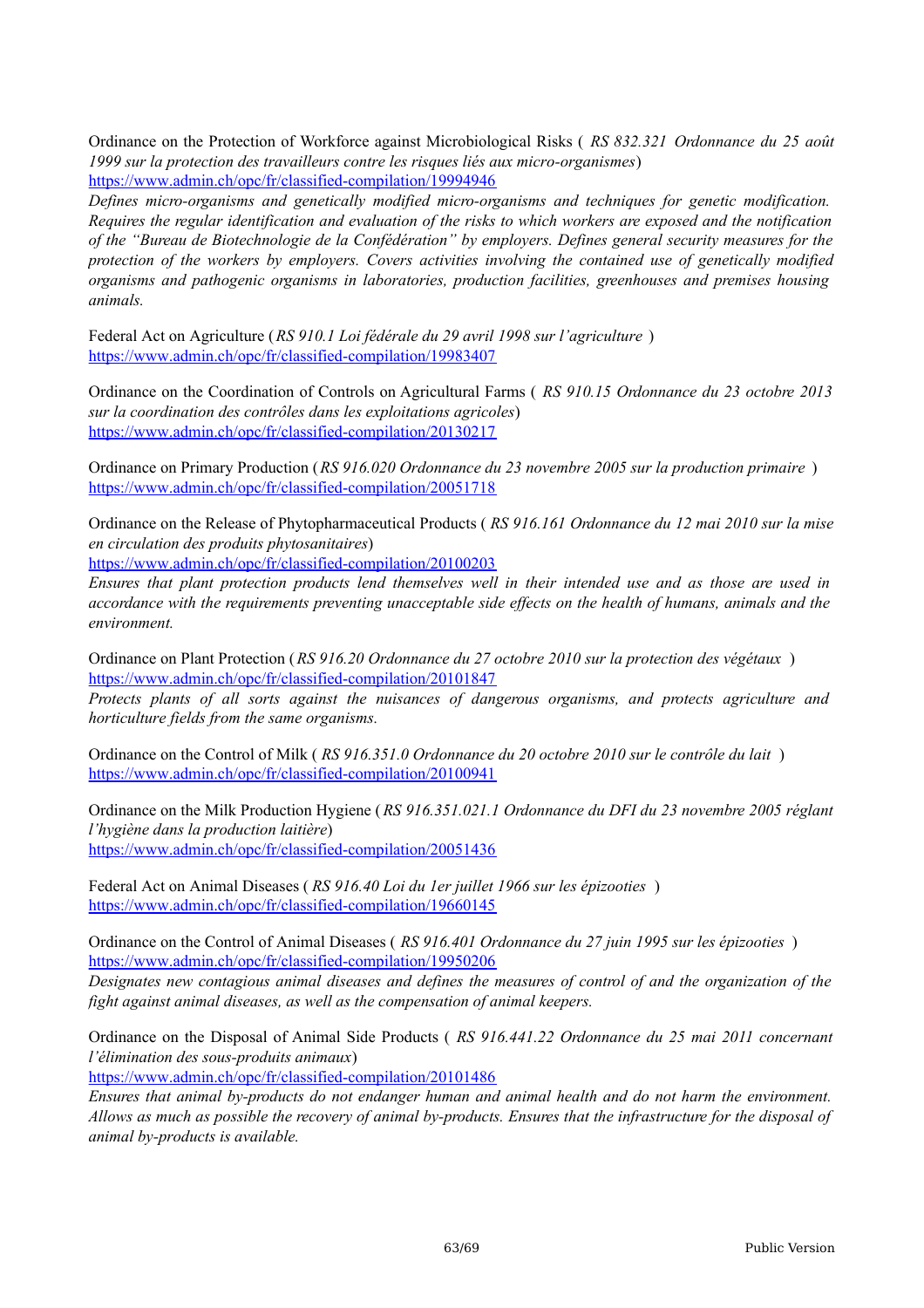Ordinance on Import, Transit and Export of Animals and Animal Products Exchanged with Third Countries ( *RS 916.443.10 Ordonnance du 18 novembre 2015 réglant les échanges d'importation, de transit et d'exportation d'animaux et de produits animaux avec les pays tiers*)

<https://www.admin.ch/opc/fr/classified-compilation/20151237>

*Regulates the import, transit and export of animals, animal by-products and animal products.*

Ordinance on Import, Transit and Export of Animals and Animal Products Exchanged with EU Member States, Iceland and Norway (*RS 916.443.11 Ordonnance du 18 novembre 2015 réglant les échanges d'importation, de transit et d'exportation d'animaux et de produits animaux avec les Etats membres de l'UE, l'Islande et la Norvège*)

<https://www.admin.ch/opc/fr/classified-compilation/20151238>

*Regulates the import, transit and export of animals, animal by-products and animal products.*

Federal Act on the Control of Goods Suitable for Civilian and Military Purposes and Specific Military Goods (*R*, 946.202 Loi fédérale du 13 décembre 1996 sur le contrôle des biens utilisables à des fins civiles et militaires et *des biens militaires spécifiques*)

<https://www.admin.ch/opc/fr/classified-compilation/19960740>

Regulates, inter alia, the import, export and transit of microorganisms and toxins. Applies to dual-use goods and specific military goods which are the subject of international agreements. Also outlines the responsibilities of the *Federal Council in this regard including licensing and reporting requirements and surveillance measures for import, export, transit, production, storage, transfer and use of goods.*

Ordinance on the Control of Goods Suitable for Civilian and Military Purposes, Specific Military Goods and Strategic Goods (RS 946.202.1 Ordonnance du 3 juin 2016 sur le contrôle des biens utilisables à des fins civiles *et militaires, des biens militaires spécifiques et des biens stratégiques*) <https://www.admin.ch/opc/fr/classified-compilation/20151950>

*Regulates the export, import and transit of goods usable for civilian and military purposes, specific military goods and strategic goods which are the subject of international control measures not binding pursuant to international law. Applies in Swiss customs area to Swiss customs warehouses and Swiss customs enclaves.*

Ordinance on the Control of Chemicals Suitable for Civilian and Military Purposes ( *RS 946.202.21 Ordonnance du 21 août 2013 sur le contrôle des produits chimiques utilisables à des fins civiles et militaires*) <https://www.admin.ch/opc/fr/classified-compilation/20121582>

Ordinance Establishing Measures against Persons and Entities Linked to Osama bin Laden, the al-Qaeda Group or the Taliban (*RS 946.203 Ordonnance du 2 octobre 2000 instituant des mesures à l'encontre de personnes et entités liées à Oussama ben Laden, au groupe «Al-Qaïda» ou aux Taliban*) <https://www.admin.ch/opc/fr/classified-compilation/19996052>

Federal Act on Sanctions on Trade with Foreign Countries ( *RS 946.231 Loi fédérale du 22 mars 2002 sur l'application de sanctions internationales*) <https://www.admin.ch/opc/fr/classified-compilation/20000358>

Ordinance of the Swiss Financial Market Supervisory Authority on Combatting Money Laundering and Financing of Terrorism in the Financial Sector (*RS 955.033.0 Ordonnance de l'Autorité fédérale de surveillance des* marchés financiers du 3 juin 2015 sur la lutte contre le blanchiment d'argent et le financement du terrorisme *dans le secteur financier*)

<https://www.admin.ch/opc/fr/classified-compilation/20143112>

Ordinance on the Reporting Bureau in Matters of Money Laundering ( *RS 955.23 Ordonnance du 25 août 2004 sur le Bureau de communication en matière de blanchiment d'argent*) <https://www.admin.ch/opc/fr/classified-compilation/20031873>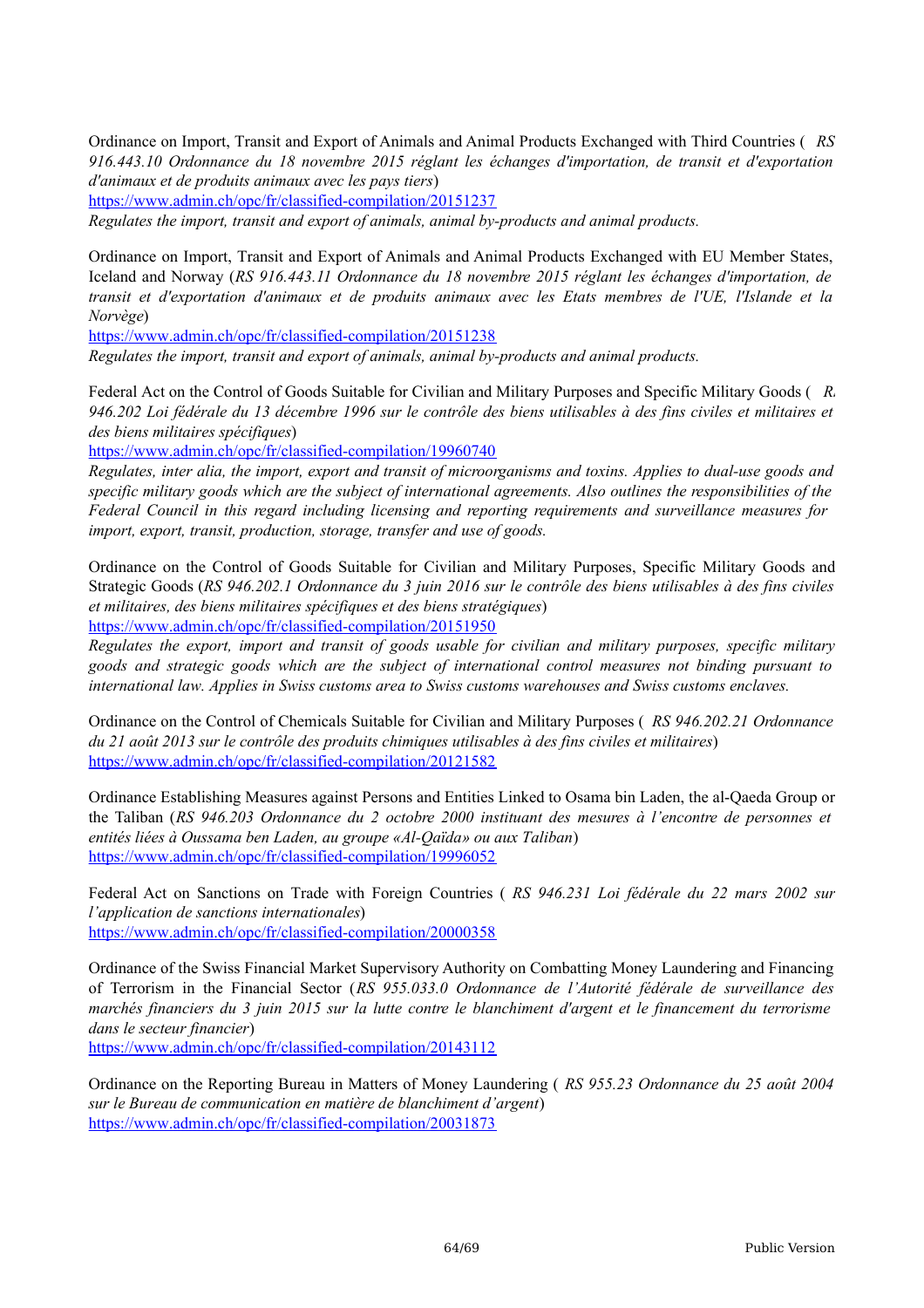Titles in English are inofficial translations that are provided for information purposes only and have no legal force. To access legal documents please consult the Swiss Federal Legislation in either French (links above), German or Italian. Some additional information may also be obtained in the framework of UNSCR 1540 at: <https://www.un.org/en/sc/1540/national-implementation/national-reports.shtml>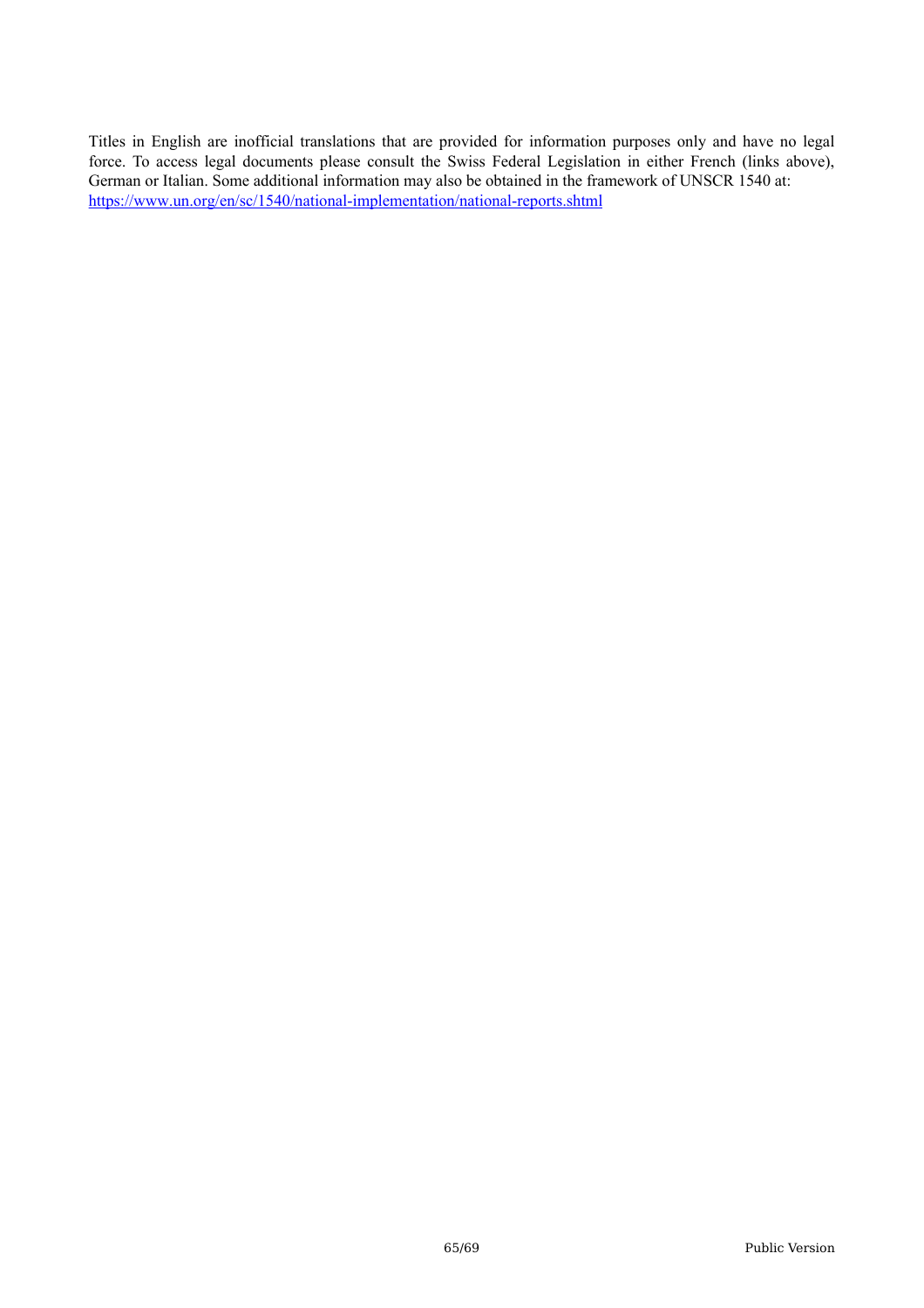# **Confidence-Building Measure "F"**

# **Declaration of past activities in offensive and/or defensive biological research and development programmes**

In the interest of increasing transparency and openness, States parties shall declare whether or not they conducted any offensive and/or defensive biological research and development programmes since 1 January 1946.

If so, States parties shall provide information on such programmes, in accordance with Form F.

# **Form F**

# **Declaration of past activities in offensive and/or defensive biological research and development programmes**

1. Date of entry into force of the Convention for the State Party.

Tuesday, May 4, 1976

2. Past offensive biological research and development programmes:

- no

- Period(s) of activities

N/A

- Summary of the research and development activities indicating whether work was performed concerning production, test and evaluation, weaponization, stockpiling of biological agents, the destruction programme of such agents and weapons, and other related research.

N/A

3. Past defensive biological research and development programmes:

- yes

- Period(s) of activities

1997 to present.

- Summary of the research and development activities indicating whether or not work was conducted in the following areas: prophylaxis, studies on pathogenicity and virulence, diagnostic techniques, aerobiology, detection, treatment, toxinology, physical protection, decontamination, and other related research, with location if possible.

Please refer to Form A, part 2 (ii) as well as past CBM declarations.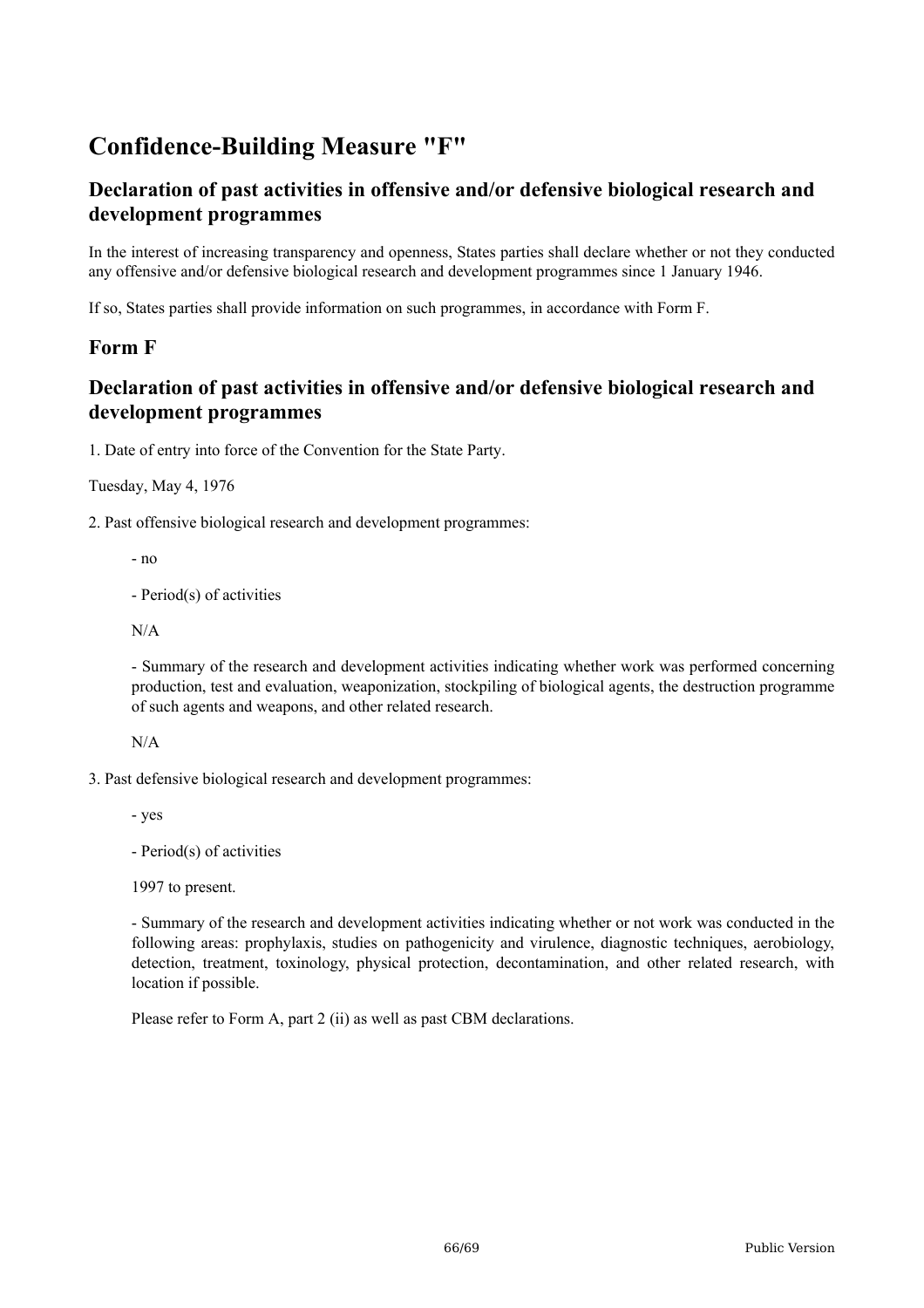# **Confidence-Building Measure "G"**

# **Declaration of vaccine production facilities**

To further increase the transparency of biological research and development related to the Convention and to broaden scientific and technical knowledge as agreed in Article X, each State party will declare all facilities, both governmental and non-governmental, within its territory or under its jurisdiction or control anywhere, producing vaccines licensed by the State party for the protection of humans. Information shall be provided on Form G attached.

# **Form G**

# **Declaration of vaccine production facilities**

1. Name of facility:

#### **Janssen Vaccines, Branch of Cilag International GmbH**

2. Location (mailing address): Rehhagstrasse 79, CH-3018 Bern, Switzerland

- 3. General description of the types of diseases covered:
- 1. Disease(s) targeted Ebola virus disease Name of vaccine Ad26.ZEBOV License Trial Phase 2/3
- 2. Disease(s) targeted Bacteremia (extraenous pathogenic *E. coli*) Name of vaccine ExPEC Multivalent License Trial Phase 1/2a
- 3. Disease(s) targeted Irritable bowel syndrome Name of vaccine Ve-202 License Trial Phase 1
- 4. Disease(s) targeted Influenza Name of vaccine Ad26.FLU License Trial Phase 1

1. Name of facility: **PaxVax Berna GmbH**

2. Location (mailing address): Oberriedstrasse 68, CH-3174 Thörishaus, Switzerland

3. General description of the types of diseases covered: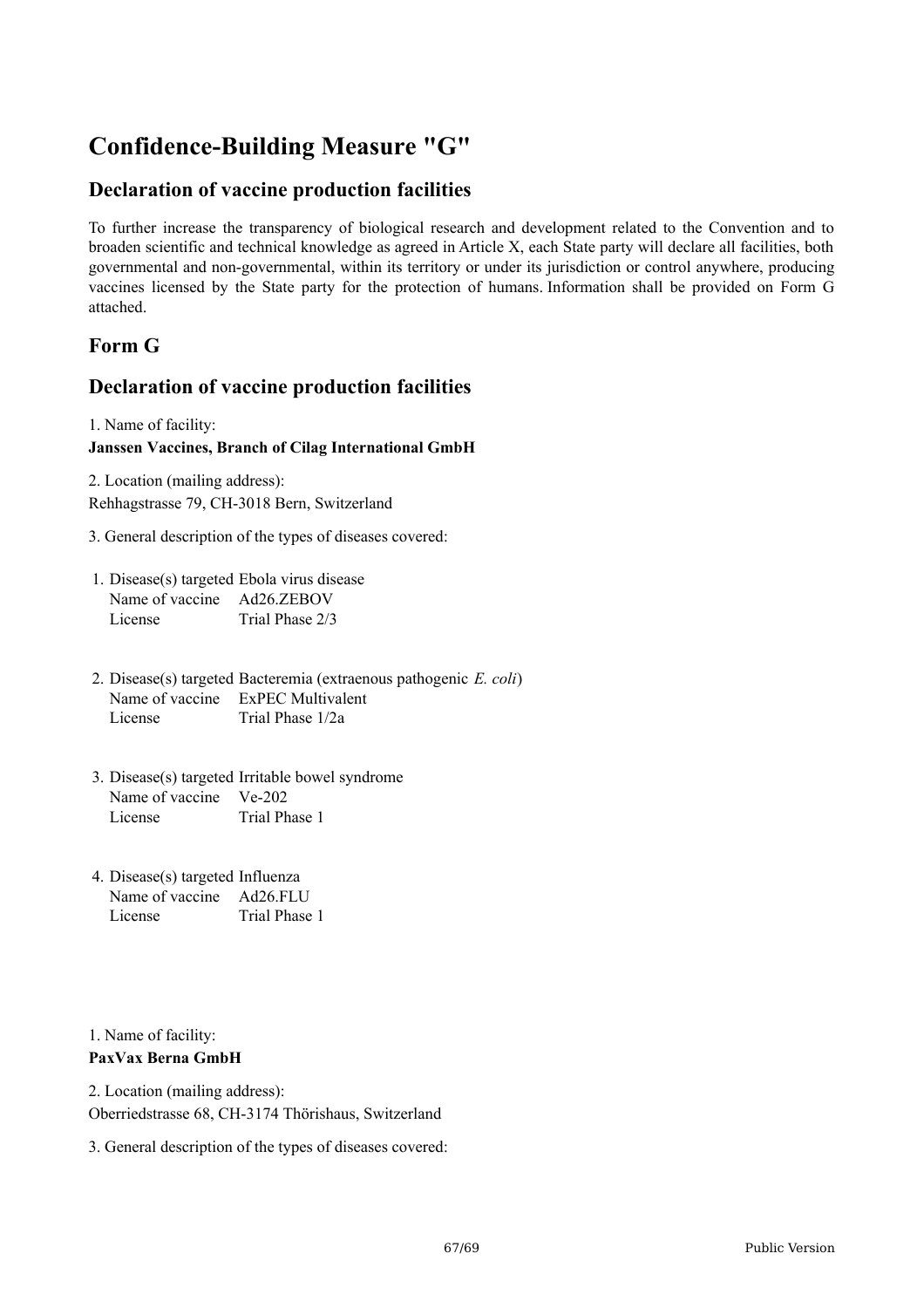1. Disease(s) targeted Typhoid fever Name of vaccine Vivotif License Yes